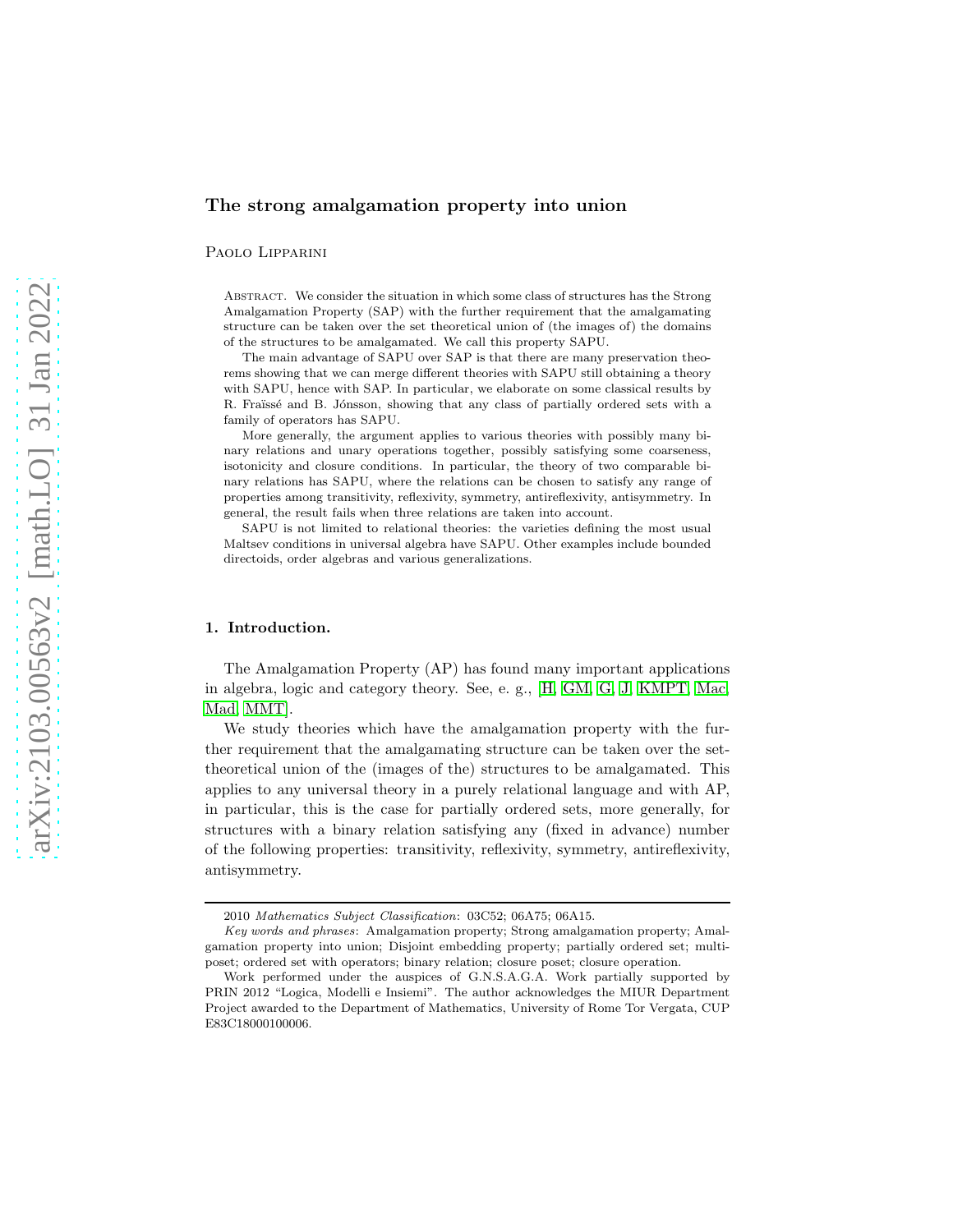The advantage of AP over Union (APU) is that we can frequently merge different theories with APU, still obtaining a theory with APU, hence with AP. For example, this holds for theories with a pair of binary relations as above, possibly with the condition asserting that one relation is coarser than (i.e., contains) another. In general, the result fails when three relations are taken into account.

On the other hand, we do have APU when all the relations under consideration are assumed to be transitive; this applies to an arbitrary number of relations. In particular, APU holds for any class of multiposets with any prescribed set of coarseness relations. With a few exceptions, APU is maintained when unary operations preserving one or more relations are added; in particular, all multiposets with operators have APU.

There are results special to APU which generally do not hold for AP. If T is a theory with APU and we add to  $T$  universal-existential sentences in which only one variable is bounded by the universal quantifier, then the resulting theory has still APU. In particular, if some class of posets with an operator has APU, we still have APU if we ask that the operator is a closure operation, or that it is an involution. In general, there are plenty of conditions  $H$  such that if K is a class with APU, then the subclass of those structures in K satisfying H maintains APU. Counterexamples are provided for theories with AP not into Union.

In another direction, studying APU is useful for discovering results which hold in general for AP. Dealing with the Strong APU (see below for the definition), it is almost immediate to show that the union of theories in disjoint languages with SAPU has still SAPU. This fact turns out to be true for SAP, as well, but with a not entirely trivial argument. Counterexamples exist showing that it is necessary to deal with the strong variants.

At first sight, the reader might expect that APU is a phenomenon almost exclusively limited to relational languages. This is not the case. On one hand, we can consider unary functions, usually getting APU "almost for free". On the other hand, there is a bunch of examples of theories with APU in languages with *n*-ary functions, for  $n \geq 2$ . See Section [6](#page-21-0) but also Propositions [5.1](#page-13-0) and [5.3.](#page-15-0) Not only APU has many interesting and useful consequences, but it is applicable to a number of nontrivial examples.

# <span id="page-1-0"></span>2. The Strong Amalgamation Property into Union.

We work with classes of structures with finitary relations and functions. *Structure* and *model* are synonymous. As usual in model theory, equality is considered as a logical symbol, namely, it can be interpreted in every structure, and it is actually interpreted as identity. Under a frequent terminology, this means that we work with *normal* models. In particular, we do not include equality in the symbols belonging to some language  $\mathscr{L}$ , so that when  $\mathscr{L} = \emptyset$ , then  $\mathscr L$  is the pure language of identity.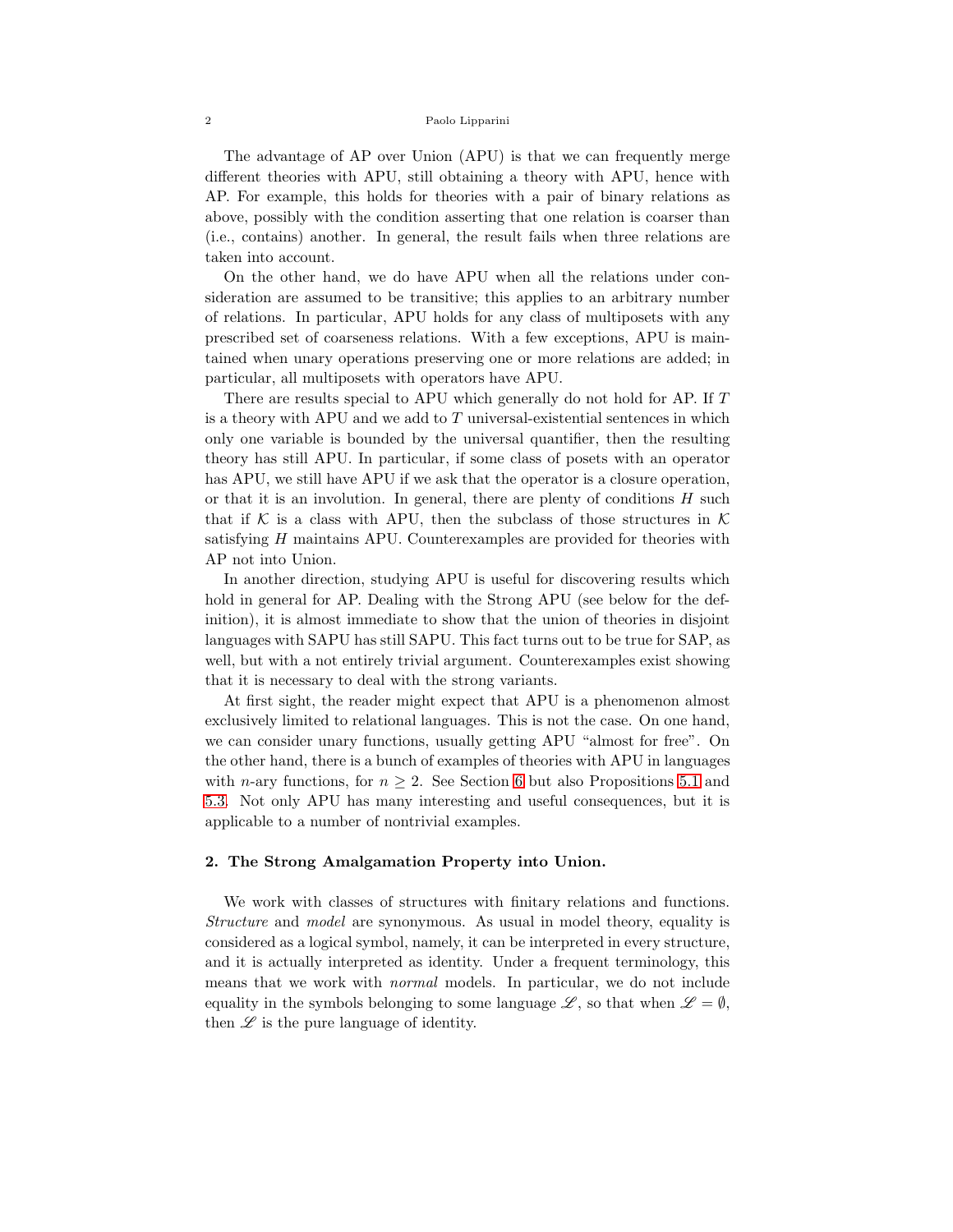We do not take explicit position on the admissibility or not of structures with empty domain. Generally, our results hold in both settings; otherwise, we shall mention the assumptions explicitly.

An *embedding*  $\iota$  from some structure **A** into a structure **B** for the same language is an injective function  $\iota : A \to B$  such that, for every  $a_1, a_2, \dots \in A$ , the following hold:

$$
\iota(f_{\mathbf{A}}(a_1,a_2,\dots))=f_{\mathbf{B}}(\iota(a_1),\iota(a_2),\dots),
$$

for every function symbol  $f$  in the language, and

<span id="page-2-0"></span>
$$
R_{\mathbf{A}}(a_1, a_2, \dots) \quad \text{if and only if} \quad R_{\mathbf{B}}(\iota(a_1), \iota(a_2), \dots), \tag{2.1}
$$

for every relation symbol  $R$  in the language.

If we drop the requirement of injectivity and weaken condition [\(2.1\)](#page-2-0) to

<span id="page-2-2"></span>
$$
R_{\mathbf{A}}(a_1, a_2, \dots) \quad \text{implies} \quad R_{\mathbf{B}}(\iota(a_1), \iota(a_2), \dots), \tag{2.2}
$$

we get the weaker notion of a *homomorphism*. Here we shall consider amalgamation properties with respect to embeddings. Were we considering injective homomorphisms, instead, we would get completely different results. See Remark [8.1](#page-29-0) below.

We shall possibly deal also with constants  $(=$  selected elements). Embeddings and homomorphisms are assumed to satisfy  $\iota(c_{\mathbf{A}}) = c_{\mathbf{B}}$ , for every constant symbol c. Subscripts will be dropped when no risk of confusion might arise. Full formal details about the above notions can be found in any textbook on model theory, e. g., [\[H\]](#page-36-0).

If **A** and **B** are structures for the same language and  $A \subseteq B$  (as sets), then we say that A *is a substructure of* B if the inclusion map from A to B is an embedding of **A** into **B**. In the above situation we shall write  $A \subseteq B$ .

<span id="page-2-1"></span>**Definition 2.1.** (a) A class of structures K for the same language has the *amalgamation property* (AP) if, whenever  $\mathbf{A}, \mathbf{B}, \mathbf{C} \in \mathcal{K}$ ,  $\iota_{\mathbf{C},\mathbf{A}} : \mathbf{C} \rightarrow \mathbf{A}$  and  $\iota_{\mathbf{C},\mathbf{B}}:\mathbf{C}\rightarrow\mathbf{B}$  are embeddings, then there is a structure  $\mathbf{D}\in\mathcal{K}$  and embeddings  $\iota_{A,D} : A \rightarrowtail D$  and  $\iota_{B,D} : B \rightarrowtail D$  such that  $\iota_{C,A} \circ \iota_{A,D} = \iota_{C,B} \circ \iota_{B,D}$ . Namely, the following diagram can be commutatively completed as requested.



(b) A class of structures has the *strong amalgamation property* (SAP) if, under the assumptions in (a), the conclusion can be strengthened to the effect that the intersection of the images of  $\iota_{A,D}$  and  $\iota_{B,D}$  is equal to the image of  $\iota_{\mathbf{C},\mathbf{A}} \circ \iota_{\mathbf{A},\mathbf{D}}$  (hence also of  $\iota_{\mathbf{C},\mathbf{B}} \circ \iota_{\mathbf{B},\mathbf{D}}$ ).

(c) A class of structures has the *(strong) amalgamation property into union* (SAPU) APU if, in addition, D can be chosen in such a way that its domain D is the union of the images of  $\iota_{A,D}$  and  $\iota_{B,D}$ .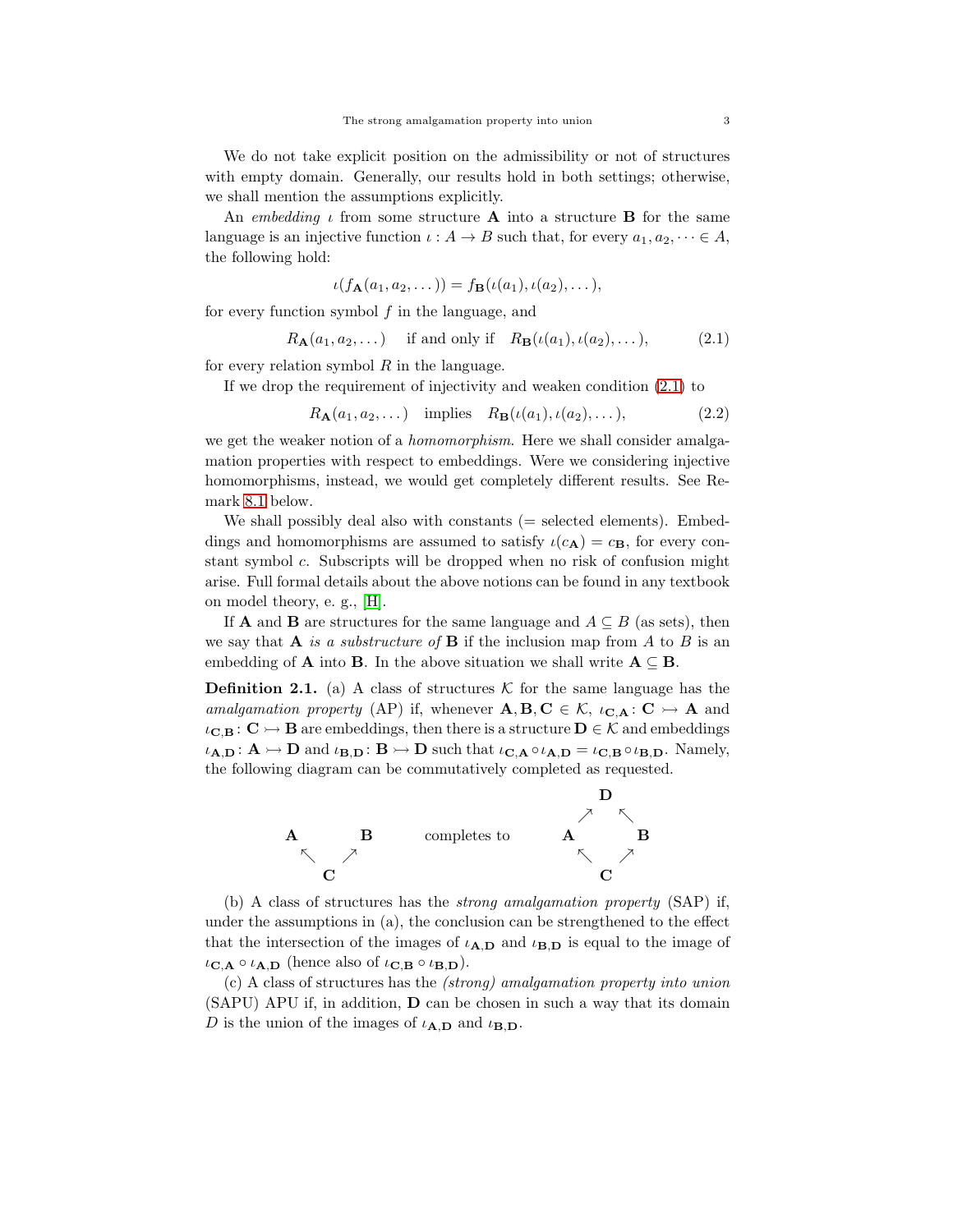Here "union" is meant in the set theoretical sense, not in the model theoretical sense: we are considering the union of the domains, not of the structures. See below for more details.

If  $T$  is a first-order theory, we say that  $T$  has AP, SAP, APU, SAPU if the class of models of T has the property.

Formally, we assume that an empty class of structures shares all the above properties. This is consistent with standard conventions about universal quantification over empty domains.

<span id="page-3-0"></span>*Remark* 2.2. In our present context, if  $K$  is closed under isomorphism, then the above definitions (b) and (c) can be simplified.

(d) A class  $K$  closed under isomorphism has SAP (resp., SAPU) if and only if, whenever  $\mathbf{A}, \mathbf{B}, \mathbf{C} \in \mathcal{K}, \mathbf{C} \subseteq \mathbf{A}, \mathbf{C} \subseteq \mathbf{B}$  and  $C = A \cap B$ , then there is a structure  $\mathbf{D} \in \mathcal{K}$  such that  $\mathbf{A} \subseteq \mathbf{D}$ ,  $\mathbf{B} \subseteq \mathbf{D}$  (and, resp.,  $A \cup B = D$ ).

We shall sometimes informally refer to a triple A, B, C as above as a *triple to be amalgamated*, for short, a *TBA triple*.

For simplicity, we shall generally work in the simplified setting described in the previous paragraph, namely, we shall deal with inclusions as above, rather than with arbitrary embeddings as in Definition [2.1.](#page-2-1) In any case, the setting in which we work shall always be clear from the context.

Results about AP and SAP appear scattered in the literature, sometimes in different settings or terminology. A survey of results about AP and related properties appears in [\[KMPT\]](#page-36-4), where the notions are also inserted in a general categorical context. A survey of various applications of AP to model theory can be found in [\[H\]](#page-36-0).

For relational languages, the special case of SAPU when D can be taken as the model-theoretical union of  $A$  and  $B$  has been considered by various authors, generally under the name *free amalgamation*. This is the particular case when  $R_{\mathbf{D}} = R_{\mathbf{A}} \cup R_{\mathbf{B}}$ , for every relation symbol R in the language. For example, see [\[Bo,](#page-36-5) [F2,](#page-36-6) [Mac\]](#page-37-0) and further references there.

To the best of our knowledge, the explicit definitions of APU and SAPU in the general case are new when considered for a whole class of structures. The first implicit appearance of SAPU possibly occurs in Fraüssé argument  $[F1,$ Section 9] showing that the class of linear orders and the class of posets have SAP. Compare also Jónsson [\[J,](#page-36-3) Lemma 2.3]. In another direction, particular situations in which the amalgamating structure can be taken over  $A \cup B$  have been considered in lattice theory. See [\[G,](#page-36-2) IV, Section 2.3 and VI, Exercise 4.11] and further references there.

The main interest of SAPU comes from the fact that there are various methods to join or modify some theories with SAPU in order to obtain other theories with SAPU. See Section [5](#page-13-1) below. In particular, if we merge distinct theories in disjoint languages and having SAPU, we still obtain a theory with SAPU. See Proposition [5.1](#page-13-0) below. The result is true also for SAP (Proposition [9.1\)](#page-35-0), however, in the case of SAPU the proof is simpler and, as the main point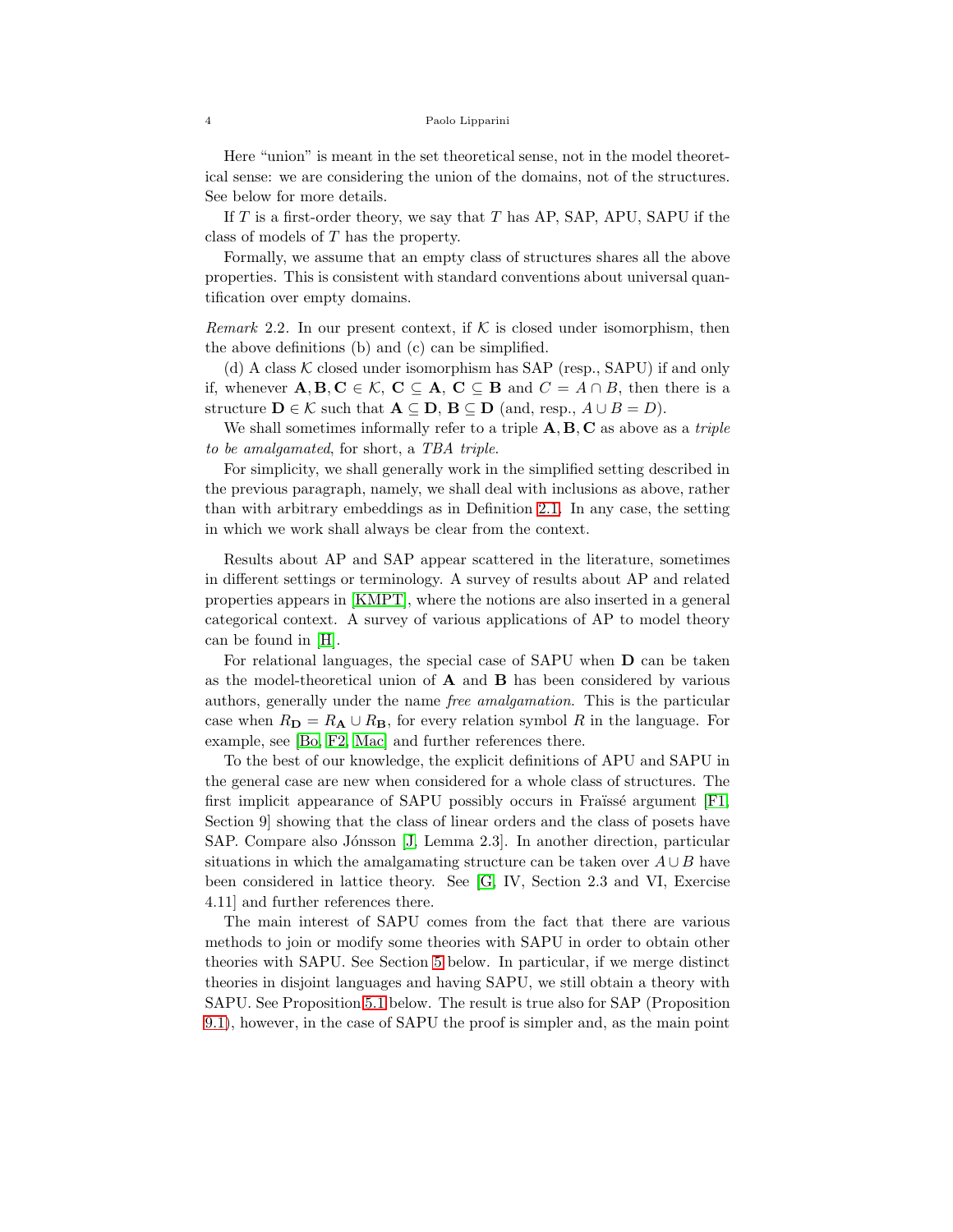in the present note, in certain cases the argument applies also to theories which are not in disjoint languages. See Theorems 5.2 and [5.9.](#page-18-0)

Notice that there are theories with both SAP and APU but without SAPU. See Proposition [7.4](#page-26-0) and Example [8.2.](#page-30-0) Compare also Example [8.10.](#page-32-0)

Another property related to AP has proven very important in model theory.

<span id="page-4-0"></span>Definition 2.3. The joint embedding property is the special instance of AP when the structure  $\bf{C}$  is empty. In detail, a class  $\cal{K}$  of structures for the same language has the *joint embedding property* (JEP) if, for every  $\mathbf{A}, \mathbf{B} \in \mathcal{K}$ , there are a structure  $\mathbf{D} \in \mathcal{K}$  and embeddings  $\iota : \mathbf{A} \rightarrowtail \mathbf{D}$  and  $\kappa : \mathbf{B} \rightarrowtail \mathbf{D}$ .

In Section [7](#page-25-0) we shall present and study variations on JEP in the same spirit of Definition [2.1.](#page-2-1)

<span id="page-4-2"></span>*Remark* 2.4*.* As mentioned, when we allow the empty structure, JEP is a special instance of AP. However, there are cases in which it is not convenient to consider the empty structure or, plainly, such a structure does not exist, e. g., when the language has some constant.

Nevertheless, assuming AP for nonempty structures, we can always reduce ourselves to a situation in which JEP holds. In fact, under AP for nonempty structures, if we set  $\mathbf{A} \sim \mathbf{B}$  when  $\mathbf{A}$  and  $\mathbf{B}$  can be joint embedded into some D as in Definition [2.3,](#page-4-0) then  $\sim$  turns out to be an equivalence relation, hence JEP holds when restricted to each equivalence class. Clearly, AP is maintained relative to each equivalence class, so that we have both AP and JEP on each equivalence class.

If  $K$  is a class of finitely generated structures in a countable language, a *Fraïssé limit* of K is a countable ultrahomogeneous structure of age K. See [\[H,](#page-36-0) Section 7.1] for details. A countable (up to isomorphism) hereditary class  $K$  with AP and JEP has a Fraïssé limit [\[H,](#page-36-0) Theorem 7.1.2].

Throughout, we suppose that all classes of models under consideration are closed under taking isomorphism. Compare Remark [2.2.](#page-3-0)

### 3. Partial orders, binary relations, adding operators.

For relational languages the next observation is folklore. Here and in similar situations below we point out the lesser known fact that the argument carries over when considering also unary function symbols. Some arguments carrying over for arbitrary languages seem to have gone unnoticed, so far.

<span id="page-4-1"></span>*Observation* 3.1*.* (a) A universal theory in a language without function symbols of arity  $\geq 2$  has APU (resp., SAPU) if and only if it has AP (resp., SAP).

(b) More generally, suppose that  $K$  is a class of structures for a language without function symbols of arity  $\geq 2$  and suppose further that K is preserved under taking substructures. Then  $K$  has APU (resp., SAPU) if and only if  $K$ has AP (resp., SAP).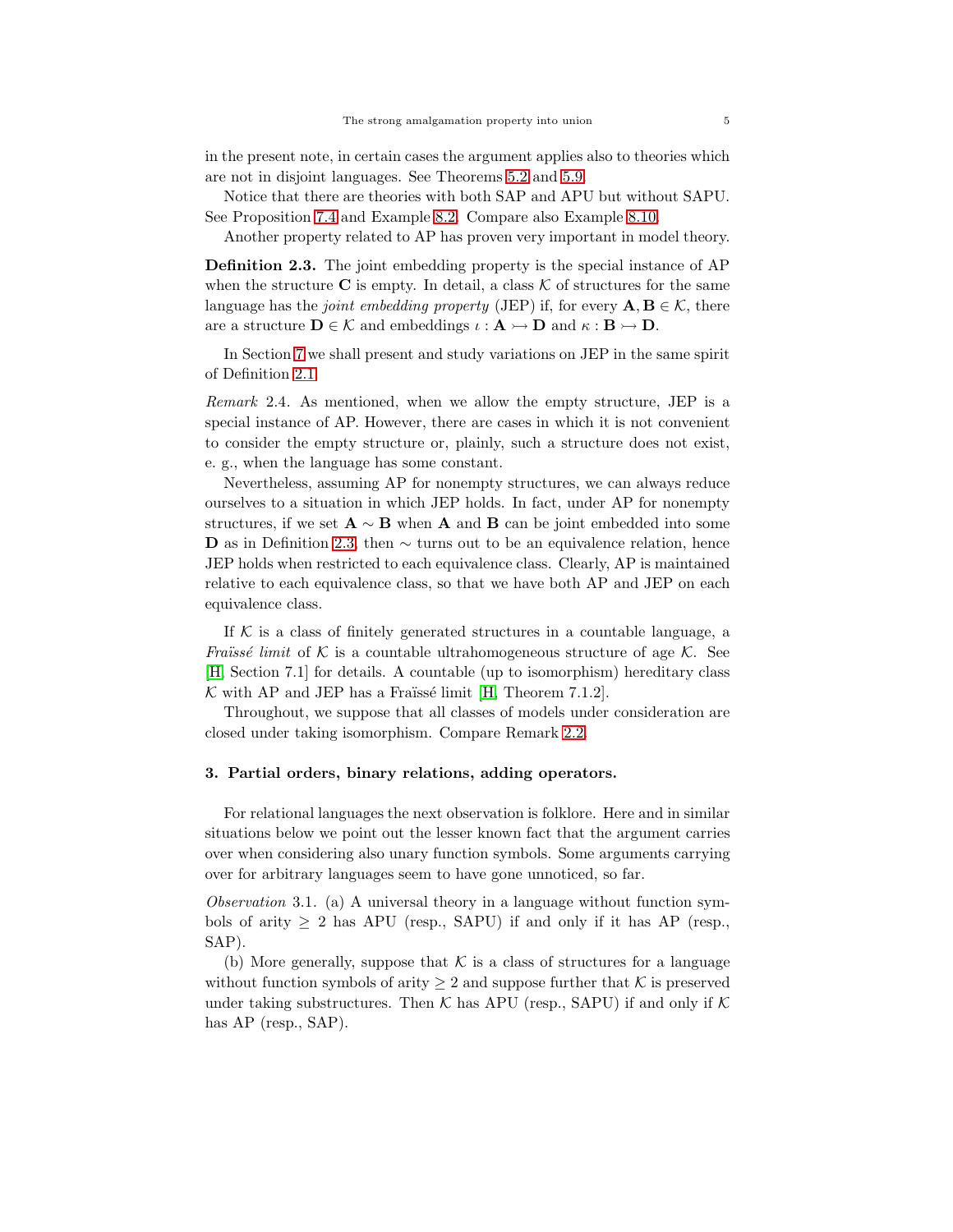(c) The class of all models for some given language—in other words, any theory without nonlogical axioms—has SAPU.

*Proof.* (a) To prove the non trivial implication, under the assumptions of (S)APU, take some **D** witnessing (S)AP and consider the union  $D_1$  of the images of  $\iota_{A,D}$  and of  $\iota_{B,D}$ . Since T is universal, then the restriction  $D_1$  of D to  $D_1$  is a model of T, thus  $D_1$  witnesses (S)APU. Notice that  $D_1$  is actually a structure, since it is the union of two structures and then unary functions do not send elements of  $D_1$  outside.

(b) is proved in a similar way.

(c) The argument generalizes [\[F1,](#page-36-7) 9.1]. Relations cause no trouble and operations can be extended in an arbitrary way in the union, since no axiom is prescribed.

If  $R$  is a binary relation on some set, we frequently write  $a R b$  in place of  $R(a, b)$  or  $(a, b) \in R$ . Moreover, a R b S c is a shorthand for a R b and b S c.

In most cases, we shall prove a property somewhat stronger than SAPU.

<span id="page-5-0"></span>**Definition 3.2.** If  $K$  is a class of structures closed under isomorphism and in a language with a binary relation symbol  $R$ , we say that  $K$  has *superSAPU* (resp., *superSAP*) *with respect to* R if, whenever  $\mathbf{A}, \mathbf{B}, \mathbf{C} \in \mathcal{K}$  is a triple to be amalgamated as in Remark [2.2,](#page-3-0) then there exists an amalgamating structure  $\mathbf{D} \in \mathcal{K}$  witnessing SAPU (resp., SAP) and such that, for every  $a \in A \setminus B$  and  $b \in B \setminus A$ ,

- (i) if a  $R_{\mathbf{D}}$  b then there is  $c \in C$  such that a  $R_{\mathbf{A}} c R_{\mathbf{B}} b$ , and
- (ii) if b  $R_{\text{D}}$  a then there is  $c \in C$  such that b  $R_{\text{B}} c R_{\text{A}} a$ .

We shall omit the reference to  $R$  when the relation is understood.

Clearly, remarks analogue to Observation [3.1](#page-4-1) hold for superSAPU. For example, a universal theory in a language without function symbols of arity  $\geq 2$ has superSAPU with respect to some relation R if and only if it has superSAP with respect to R.

Usually, the superamalgamation property (not necessarily into union) is considered with respect to some ordering relation, see [\[GM\]](#page-36-1), but many applications to algebraic logic are known even in the case of an arbitrary binary relation, see [\[Mad\]](#page-37-1). The assumption that  $a \in A \setminus B$  and  $b \in B \setminus A$  in the hypothesis of superamalgamation properties is frequently weakened to  $a \in A$ and  $b \in B$ . We shall use the modified version as in Definition [3.2](#page-5-0) in order to simplify statements. Of course, the two definitions are equivalent if  $R$  is a reflexive relation (since if, say,  $a \in A \cap B$ , then we can take  $c = a$  in (i) or (ii)).

Parts of the next proposition follow from the proof of [\[F1,](#page-36-7) 9.3]. Compare also [\[J,](#page-36-3) Lemma 3.3]. Other cases are simple and well-known. The proposition provides a quite uniform treatment for all the cases and deals also with additional operators, a result which might be possibly new. If  $K$  is a class of structures,  $K^{fin}$  denotes the class of the finite members of  $K$ .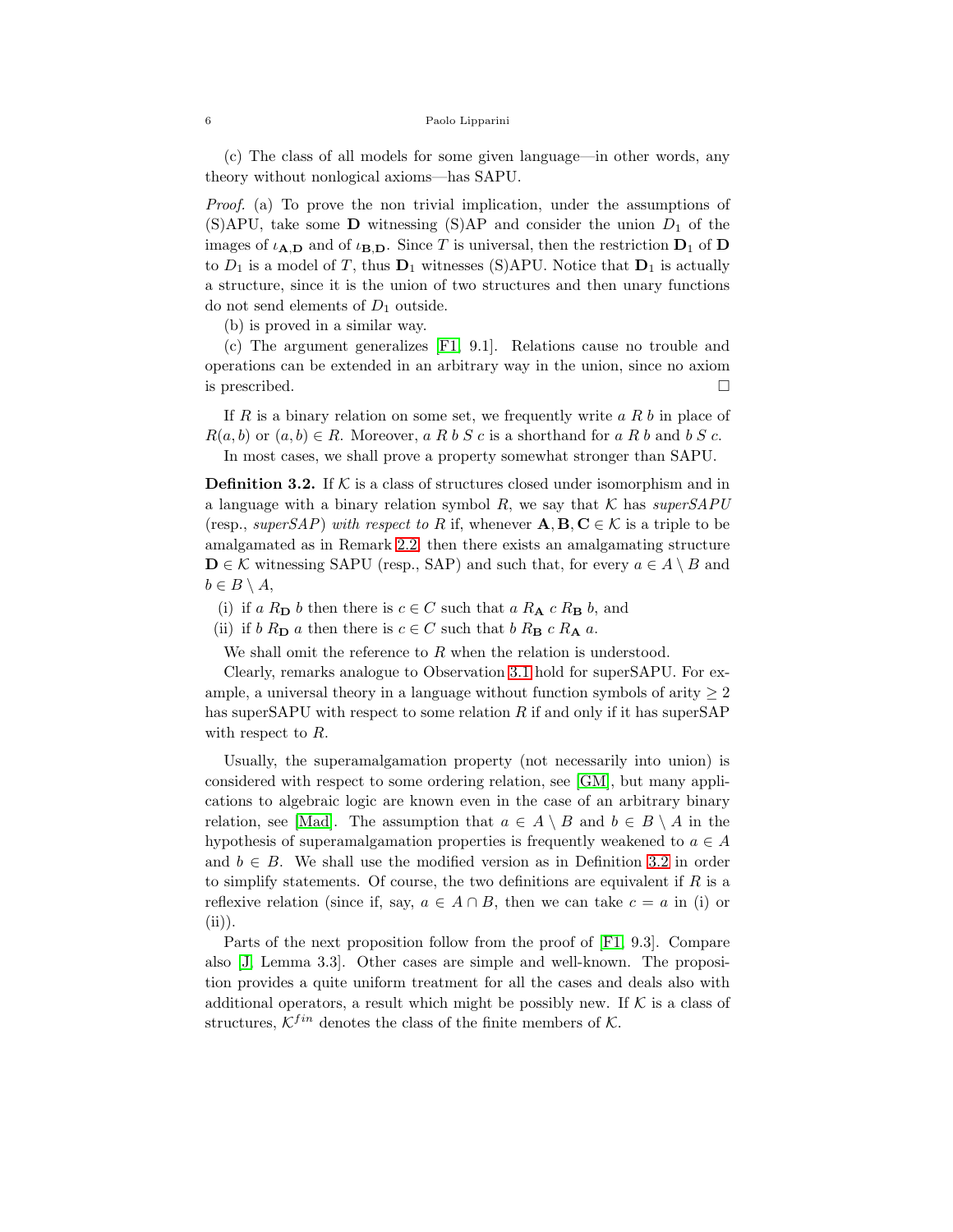<span id="page-6-3"></span>Proposition 3.3. *Consider the following properties of a binary relation* R*.*

- *1.* R *is transitive;*
- *2.* R *is reflexive;*
- *3.* R *is symmetric;*
- *4.* R *is antireflexive, that is,* x R x *never holds;*
- *5.* R *is antisymmetric.*

*Then the following statements hold.*

- *(A)* For every  $P \subseteq \{1, 2, 3, 4, 5\}$ , the class  $\mathcal{K}_P$  of the structures with a binary *relation* R *satisfying the corresponding properties has superSAPU.*
- (*B*) For each P as above, let  $K_P^f$  be the class of structures with an added unary *operation* f *which is* R*-preserving, that is,*

<span id="page-6-0"></span>
$$
x R y implies f(x) R f(y).
$$
\n(3.1)

*Then*  $K_P^f$  has superSAPU.

 $(C)$  For each P as in  $(A)$ , let  $K_P^g$  be the class of structures with an added *unary operation* g *which is* R*-reversing, that is,*

<span id="page-6-1"></span>
$$
x R y implies g(y) R g(x).
$$
\n
$$
(3.2)
$$

*Then*  $K_P^g$  has superSAPU.

*(D)* More generally, for every  $P \subseteq \{1, 2, 3, 4, 5\}$  and for every pair F, G of sets, let  $\mathcal{K}_P^{F,G}$  be the class of models obtained from members of  $\mathcal{K}_P$  by *adding an* F*-indexed set of unary operations satisfying* [\(3.1\)](#page-6-0) *and a* G*indexed set of unary operations satisfying* [\(3.2\)](#page-6-1)*. Then*  $K_P^{F,G}$  has superSAPU.

For any one of the classes K considered in  $(A)$  -  $(D)$ , the class  $K^{fin}$  has *a Fra¨ıss´e limit, under the provision in (D) that the sets* F *and* G *are finite. In case (A), for every*  $P \subseteq \{1, 2, 3, 4, 5\}$ , if **M** is the Fraüssé limit of  $\mathcal{K}_P^{fin}$ , *then the first-order theory*  $Th(\mathbf{M})$  *of*  $\mathbf{M}$  *is*  $\omega$ -categorical and has quantifier *elimination; moreover,*  $Th(\mathbf{M})$  *is the model-completion of*  $Th(\mathcal{K}_P)$ *.* 

*Proof.* In view of Remark [2.2,](#page-3-0) in each case let us assume that A, B, C is a TBA triple (a Triple to Be Amalgamated). The proof of (A) will be divided into two cases.

(A, case a) Suppose that  $1 \notin P$ . Then let R on  $A \cup B$  be defined by  $R = R_{\mathbf{A}} \cup R_{\mathbf{B}}$ . Namely, d R e if and only if

<span id="page-6-2"></span>either 
$$
d, e \in A
$$
 and  $d R_A e, \underline{\text{or}} d, e \in B$  and  $d R_B e$ . (3.3)

Let  $\mathbf{D} = (A \cup B, R)$ . Then, by construction,  $\mathbf{A} \subseteq \mathbf{D}$  and  $\mathbf{B} \subseteq \mathbf{D}$ , using the assumption that C is a substructure of both A and B. If both  $R_A$  and  $R_B$ are reflexive (symmetric, antireflexive, antisymmetric), then so is  $R$ . This is obvious for symmetry and antireflexivity. For reflexivity, use the assumption that  $D = A \cup B$ . As far as antisymmetry is concerned, suppose that  $R_A$  and  $R_{\rm B}$  are antisymmetric. If d R e, e R d and these relations are both witnessed by, say,  $R_A$ , then  $d = e$ , since  $R_A$  is antisymmetric. On the other hand, if,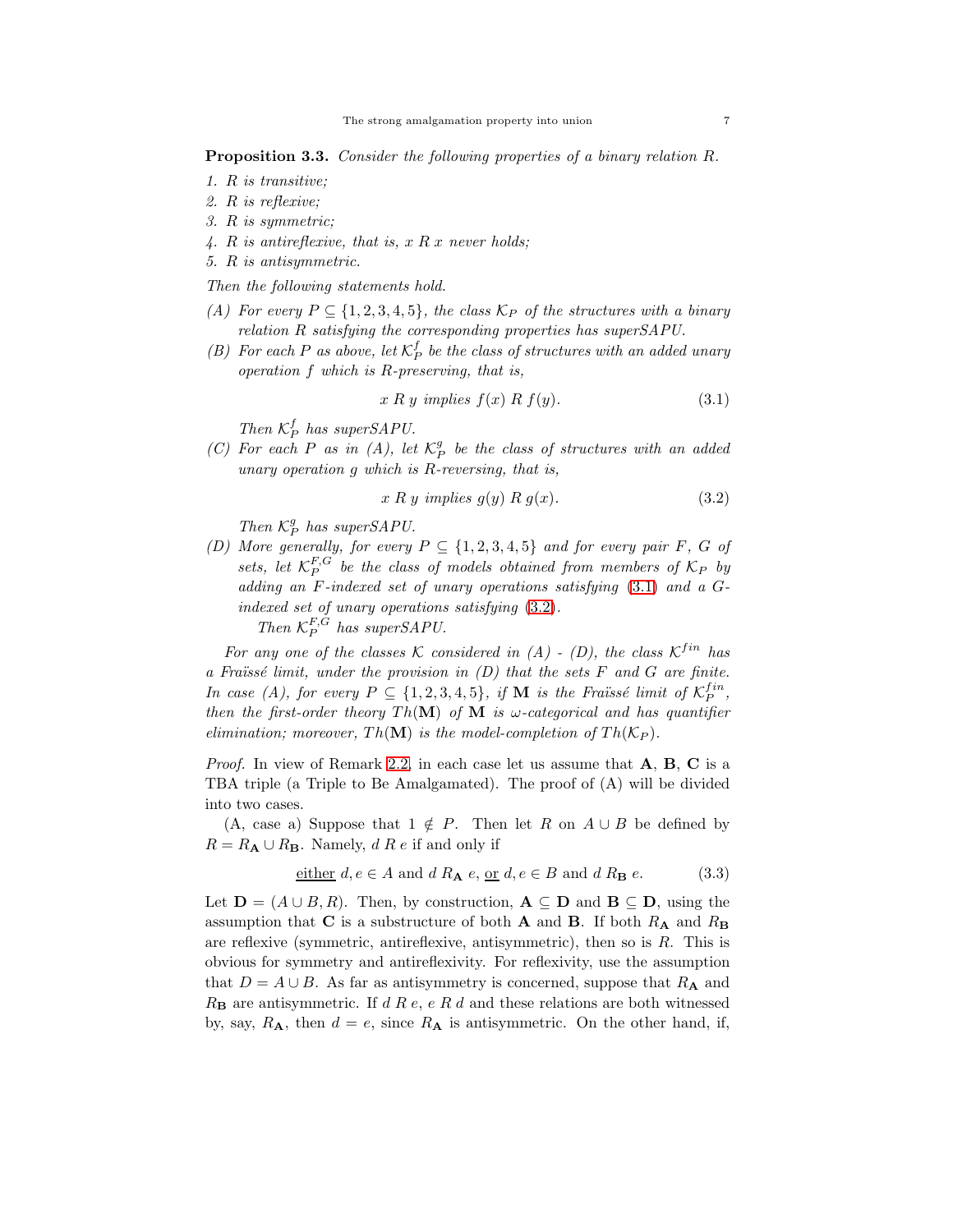say, d R<sub>A</sub> e and e R<sub>B</sub> d, then necessarily  $d, e \in A \cap B = C$ , hence d R<sub>C</sub> e and e R<sub>C</sub> d, since C is a substructure of both **A** and **B**. Thus  $d = e$  in this case, as well, since  $R_{\mathbf C}$  is antisymmetric.

In this case superamalgamation vacuously holds, since if  $a \in A \setminus B$  and  $b \in B \setminus A$  then a and b are not R-related.

 $(A, \text{ case } b)$  Suppose that  $1 \in P$ , thus both  $R_{\bf{A}}$  and  $R_{\bf{B}}$  are transitive. Let  $d R e$  if either  $(3.3)$ , or

<span id="page-7-1"></span>
$$
d \in A, e \in B
$$
 and there is  $c \in C$  such that  $d R_{\mathbf{A}} c R_{\mathbf{B}} e$ , or

(3.4)

 $d \in B, e \in A$  and there is  $c \in C$  such that  $d R_B c R_A e$ .

Thus in this case we set  $R = R_{\mathbf{A}} \cup R_{\mathbf{B}} \cup (R_{\mathbf{A}} \circ R_{\mathbf{B}}) \cup (R_{\mathbf{B}} \circ R_{\mathbf{A}})$ . Here we have used ∘ with a slightly more comprehensive meaning than usual. If  $R \subseteq X \times Y$ and  $S \subseteq Z \times W$ , we define  $R \circ S = \{(x, w) \mid \text{there is } y \in Y \cap Z \text{ such that } x R$ y and y S w}. Again, let  $\mathbf{D} = (A \cup B, R)$ .

It is easy to verify that both **A** and **B** embed in **D**. Say, if  $d, e \in A$  and  $d \in R$  e is witnessed by  $d R_{\mathbf{A}} c R_{\mathbf{B}} e$ , for some  $c \in C$ , then necessarily  $e \in A \cap B = C$ , thus  $c R_C e$ , since C embeds in B, hence  $c R_A e$ , since C embeds in A, thus  $d R_{\mathbf{A}} c R_{\mathbf{A}} e$ , and  $d R_{\mathbf{A}} e$  by transitivity of  $R_{\mathbf{A}}$ .

It is not difficult to check that  $R$  is transitive. In fact, we shall show that R is the smallest transitive relation containing  $R_{\rm A}$  and  $R_{\rm B}$ , that is,

<span id="page-7-0"></span>
$$
R = \bigcup_{n \ge 1} R_1 \circ R_2 \circ \cdots \circ R_n, \quad \text{where each } R_k \text{ is either } R_\mathbf{A} \text{ or } R_\mathbf{B}. \tag{3.5}
$$

Since  $R_{\mathbf{A}}$  is transitive, then  $R_{\mathbf{A}} \circ R_{\mathbf{A}} \subseteq R_{\mathbf{A}}$ , and similarly for  $R_{\mathbf{B}}$ , hence we might assume that  $R_A$  and  $R_B$  alternate in [\(3.5\)](#page-7-0). Here we have used the fact that ◦ is associative and monotone with respect to inclusion. If we also show that  $R_A \circ R_B \circ R_A \subseteq R_A$ , then, using also the symmetrical result, we get that in the union in [\(3.5\)](#page-7-0) it is enough to take  $n \leq 2$ , whence the conclusion that R is transitive. Indeed, let d R<sub>A</sub> e R<sub>B</sub> g R<sub>A</sub> h. Then e,  $g \in A \cap B = C$ , hence e R<sub>B</sub> g implies e R<sub>C</sub> g, since  $C \subseteq B$ . But also  $C \subseteq A$ , hence e R<sub>A</sub> g, thus  $d R_{\mathbf{A}} h$ , by transitivity of  $R_{\mathbf{A}}$ . We have proved that R is transitive.

If both  $R_{\rm A}$  and  $R_{\rm B}$  are reflexive (symmetric) then trivially so is R. For reflexivity, use again the assumption that  $D = A \cup B$ . If  $R_A$  and  $R_B$  are antireflexive, then so is R, since both **A** and **B** embed in **D**, and  $D = A \cup B$ . Compare also Proposition [5.3](#page-15-0) below.

We now deal with antisymmetry. Suppose that  $R_{\rm A}$  and  $R_{\rm B}$  are antisymmetric, d R e and e R d, the former relation witnessed, say, by d  $R_{\bf A} c R_{\bf B} e$ , for some  $c \in C$ . Since we have proved that R is transitive, then from  $c R_{\mathbf{B}} e R d$ we get c R d. Since  $c, d \in A$  and  $A \subseteq D$ , then c  $R_A d$ , thus  $c = d$ , since  $R_A$  is antisymmetric. Then from e R d we get e R c, hence e  $R_{\rm B}$  c, arguing as above, since  $e, c \in B$ . But also c  $R_{\mathbf{B}} e$ , hence  $e = c = d$ , since  $R_{\mathbf{B}}$  is antisymmetric. The other cases are similar or simpler.

In this case the superamalgamation property follows immediately from the definition of  $R$ . We have concluded the proof of  $(A)$ .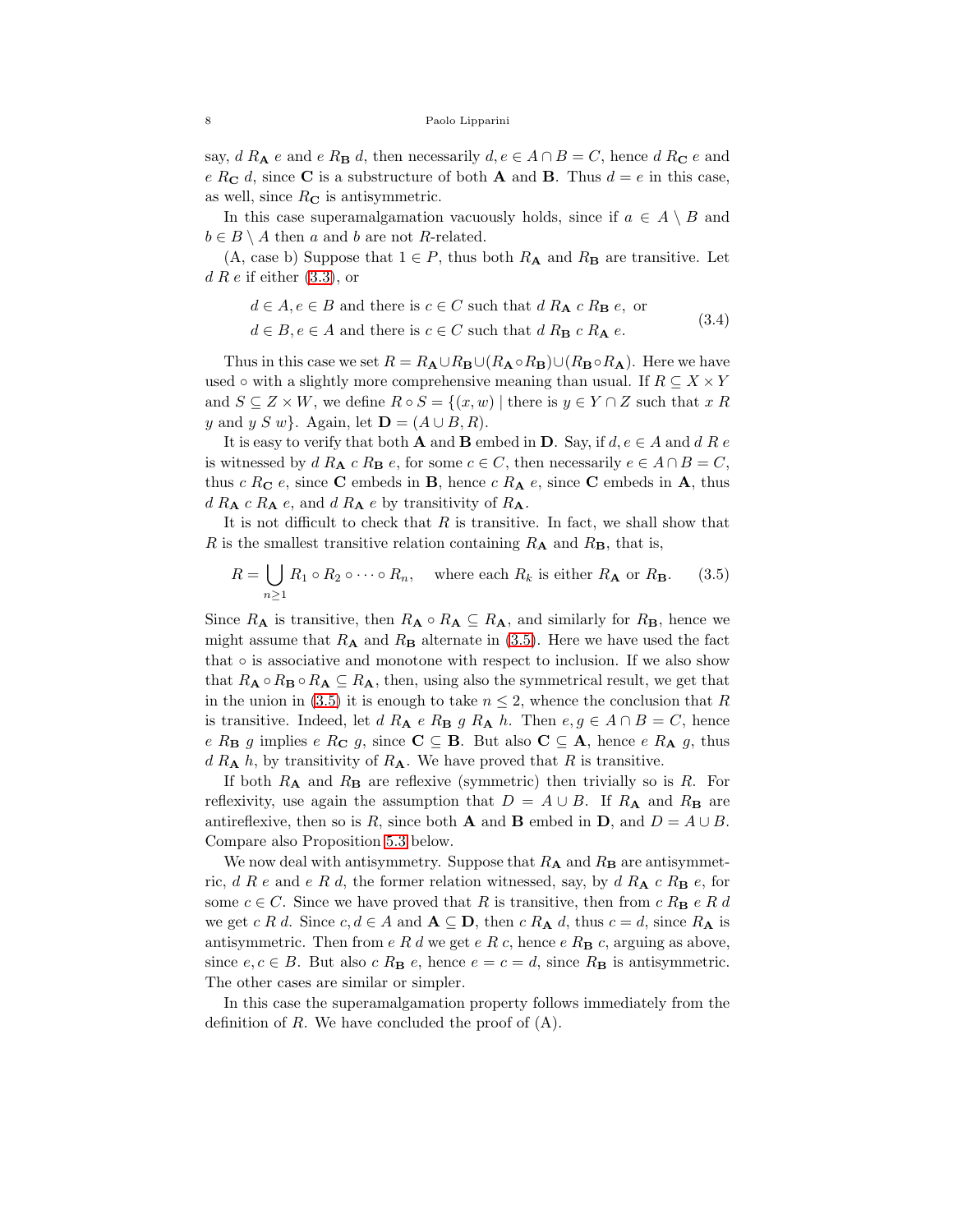Given the proof of  $(A)$ , clauses  $(B)$ ,  $(C)$  and  $(D)$  are almost trivial. If  $D$ extends both **A** and **B**, then the operation f is uniquely defined on  $D = A \cup B$ by  $f(a) = f_{\mathbf{A}}(a)$ , for  $a \in A$  and  $f(a) = f_{\mathbf{B}}(a)$ , for  $a \in B$ ; it is well-defined since  $C = A \cap B$  and **C** is a substructure of both **A** and **B**. A similar comment applies to  $g$ .

If R on D is defined as in case a, then  $(3.1)$ , respectively,  $(3.2)$  obviously hold in  $D$ . If  $R$  on  $D$  is defined as in case b and  $d R e$  is witnessed, say, by  $d R_{\mathbf{A}} c R_{\mathbf{B}} e$ , with  $c \in C$ , then  $g_{\mathbf{B}}(e) R_{\mathbf{B}} g_{\mathbf{B}}(c) = g_{\mathbf{A}}(c) R_{\mathbf{A}} g_{\mathbf{A}}(d)$ , since both **A** and **B** extend **C** and satisfy [\(3.2\)](#page-6-1) by assumption. Then  $g(e)$   $R_{\mathbf{B}} g(c)$   $R_{\mathbf{A}}$  $g(d)$ , hence  $g(e)$  R  $g(d)$ , by [\(3.4\)](#page-7-1). The remaining cases are similar or simpler.

Notice that, as shown by the proof, it is not necessary to assume that  $F$ and G are disjoint in (D).

To prove the last statements, first observe that, for every class  $K$  under consideration, the class  $K^{fin}$  has AP, since we have proved AP into union for K. JEP follows since here we are allowed to consider an empty  $C$ . Then use  $[H, \mathcal{L}]$ Theorems 7.1.2 and 7.4.1..]. The assumption that F and G are finite is necessary in order to have a countable number of structures under isomorphism.  $\Box$ 

Neither the method applied in case a nor the method applied in case b in the proof of Proposition [3.3](#page-6-3) work for all situations. See Remark [8.4](#page-30-1) below. In fact, Proposition  $8.5(a)(b)$  below implies that there is no reasonable "monotone" definition of R on  $\bf{D}$  which covers all possible cases in Proposition [3.3.](#page-6-3)

In order to get APU, operations should be unary in [3.3\(](#page-6-3)B)-(D). See Proposition [8.6.](#page-31-0)

<span id="page-8-0"></span>*Remark* 3.4. Suppose that  $(A, \leq_A), (B, \leq_B), (C, \leq_C)$  is a TBA triple of partial orders and  $(D, \leq_D)$  is obtained from the construction in case b in the proof of [3.3.](#page-6-3) If we let

$$
d < e \quad \text{if} \quad d \le e \text{ and } d \ne e \tag{3.6}
$$

in each model, then  $(D, \langle_D \rangle)$  is obtained applying case b to the models  $(A, \langle A \rangle)$ ,  $(B, \leq_B), (C, \leq_C).$ 

In words, the construction in [3.3](#page-6-3) commutes in passing from some partial order to the corresponding strict order. In particular, we can equivalently deal with orders in the strict or in the nonstrict sense.

Antisymmetry of  $\leq$  is necessary in the above argument. In fact, let R be a transitive not antisymmetric relation. If we define  $R'$  by

$$
d R' e
$$
 if  $d R e$  and  $d \neq e$ ,

then R′ might turn out to be not transitive, hence case b cannot even be applied. See Proposition [8.7](#page-31-1) for a related counterexample.

If P is a poset, a function  $f : P \to P$  is *strict order preserving (strict order reversing)* if, respectively,

$$
a < b
$$
 implies  $f(a) < f(b)$ ,  
\n $a < b$  implies  $f(b) < f(a)$ ,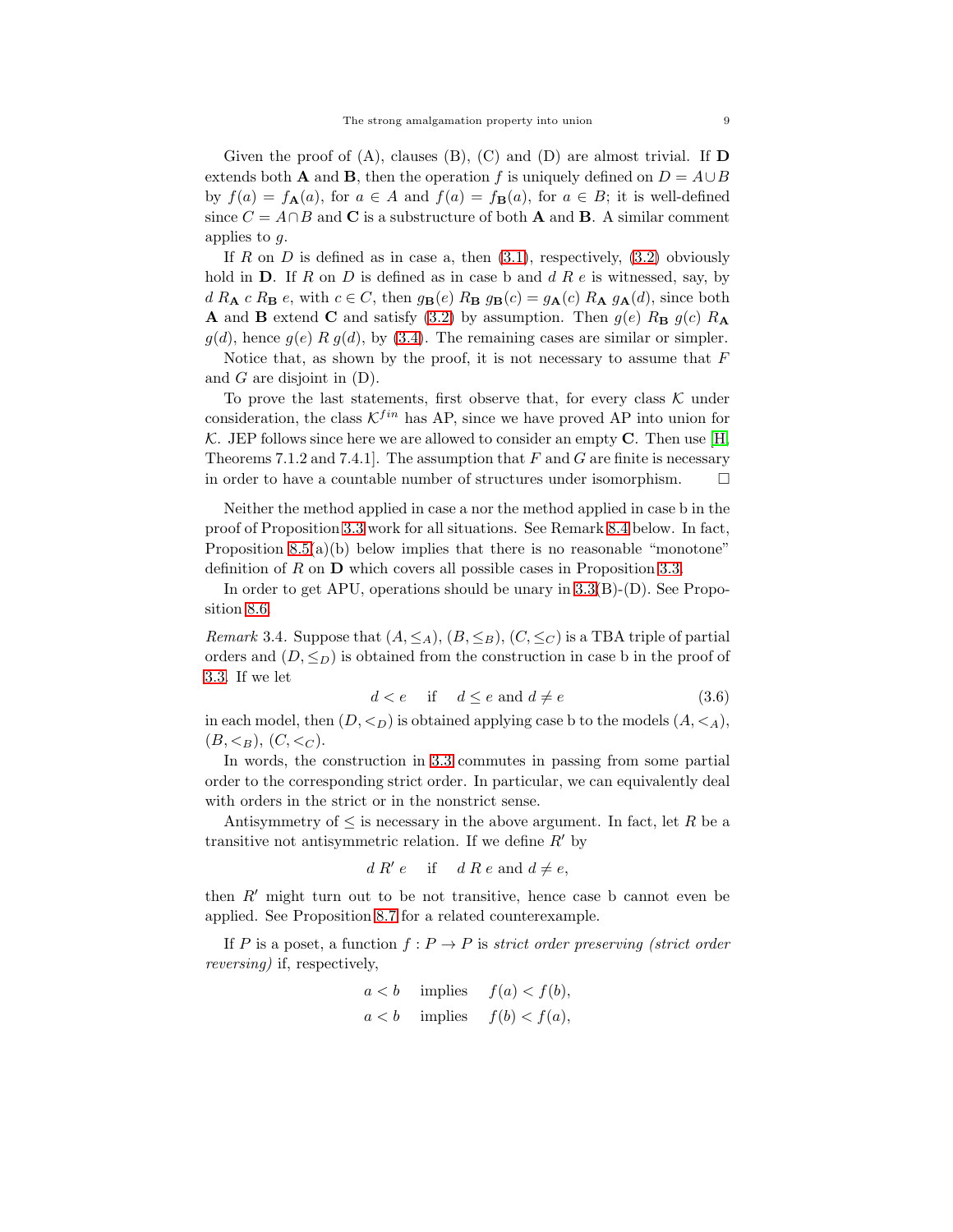```
10 Paolo Lipparini
```
for all  $a, b \in P$ .

<span id="page-9-1"></span>Corollary 3.5. *Each of the following classes has superSAPU and JEP. Moreover, in each case, the class of finite structures has a Fraïssé limit, provided the sets* F *and* G *below are finite.*

- *(1) The classes of*
	- *(a) partially ordered sets,*
	- *(b) preordered sets,*
	- *(c) undirected graphs (sets with a symmetric antireflexive binary relation),*
	- *(d) directed graphs (sets with an antireflexive binary relation),*
	- *(e) sets with an equivalence relation,*
	- *(f ) sets with a binary transitive relation,*
	- *(g) sets with a binary symmetric and reflexive relation (a* tolerance*),*

*even when an* F*-indexed family of relation-preserving* [\(3.1\)](#page-6-0) *unary operations and a* G*-indexed family of relation-reversing* [\(3.2\)](#page-6-1) *unary operations are added.*

*(2) The class of partially ordered sets with further families of order preserving, order reversing, strict order preserving and strict order reversing unary operations.*

*Proof.* Immediate from Proposition [3.3.](#page-6-3) Item (2) can be easily proved directly (e. g., [\[L1,](#page-36-8) Corollary 2.4]); anyway, it follows from Remark [3.4](#page-8-0) and Proposition [3.3](#page-6-3) again.  $\square$ 

A generalization of item (2) above in the strict case to relations which are not orders fails: see Proposition [8.7.](#page-31-1)

# 4. Two binary relations with a comparability condition.

In Section [5](#page-13-1) below we shall deal with AP for structures with many binary relations. We present here a theorem which does not seem to follow from the results in the subsequent sections.

Given two binary relations R and S we say that S is *coarser* than R if  $R \subseteq S$ , more explicitly, if a R b implies a S b, for all a and b in the domain. If this is the case, we shall also say that R is *finer* than S. Notice that we shall always use the expression "coarser" in the sense of "coarser than or equal to".

Recall the properties 1.- 5. from Proposition [3.3.](#page-6-3) They correspond, in this order, to transitivity, reflexivity, symmetry, antireflexivity and antisymmetry.

# <span id="page-9-0"></span>Theorem 4.1.

*(A) For every pair*  $P, Q \subseteq \{1, 2, 3, 4, 5\}$ *, the class*  $K_{P,Q}$  *of structures with* 

- *(a) a binary relation* R *satisfying the properties from* P *and*
- *(b) a coarser relation* S *satisfying the properties from* Q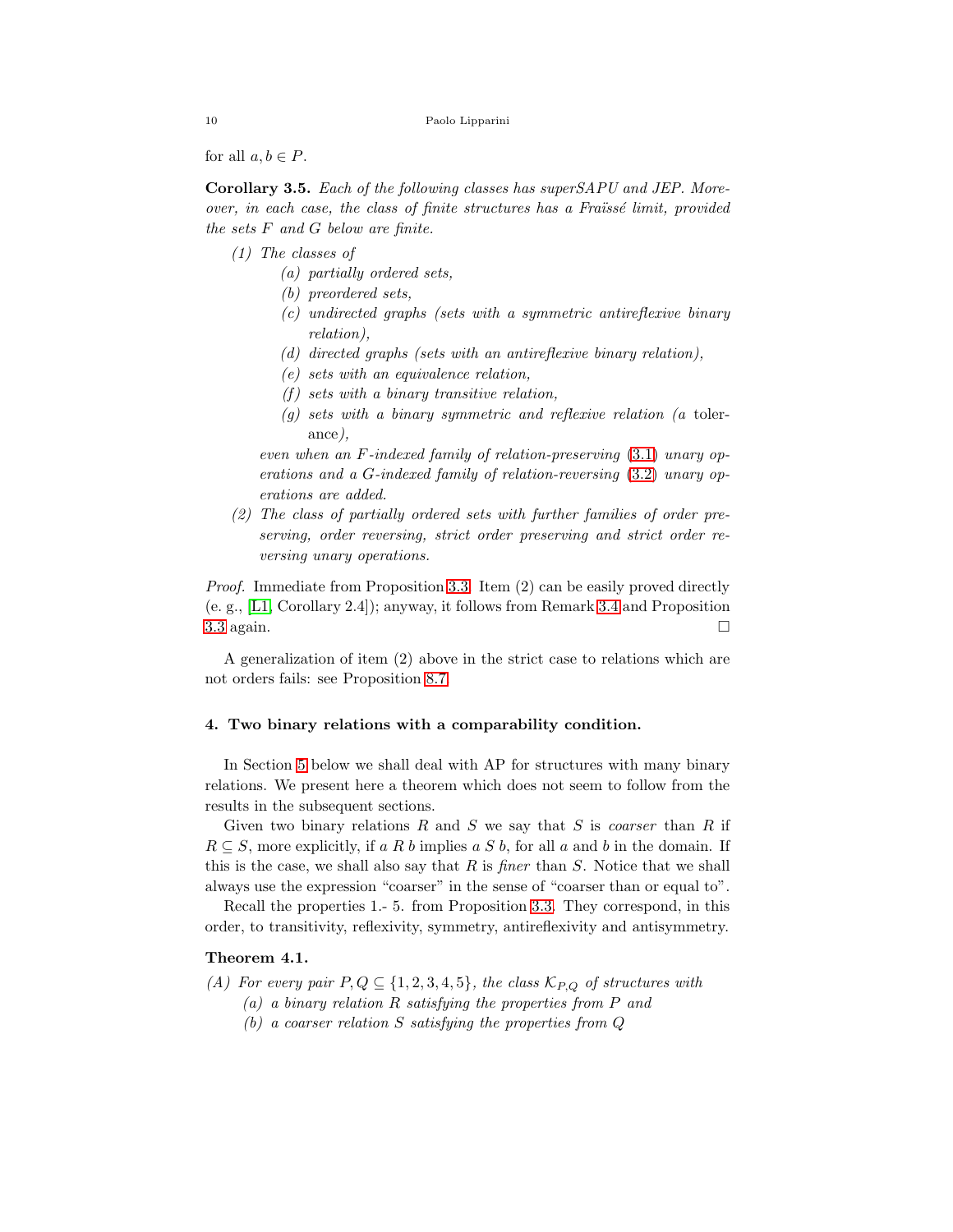*has SAPU. Actually, superSAPU holds both with respect to* R *and* S*.*

*The subclass of finite structures of*  $K_{P,Q}$  *has a Fraïssé limit* **M***. The first-order theory*  $Th(M)$  *is*  $\omega$ -categorical and has quantifier elimination; *moreover,*  $Th(\mathbf{M})$  *is the model-completion of the theory*  $Th(\mathcal{K}_{PO})$ *.* 

- *(B) SuperSAPU is maintained if we add families of*
	- *(i) unary operations which are both* R *and* S*-preserving;*
	- *(ii) unary operations which are both* R *and* S*-reversing;*
	- *(iii) unary operations which are* R*-preserving;*
	- *(iv) unary operations which are* R*-reversing;*

*Fra¨ıss´e limits of finite structures still exist, provided only a finite number of operations are added.*

*SuperSAPU is maintained if we consider the subclass consisting of those structures satisfying any set of properties among those we shall list in Propositions [5.3,](#page-15-0) [5.8](#page-17-0) and Theorem [5.9](#page-18-0) below.*

- *(C) On the other hand, the class of structures with a transitive relation* R*, a coarser binary relation* S *and an* S*-preserving function* f *has not AP (here we do not include the condition that* f *is* R*-preserving).*
- *(D) Similarly, the class of structures with a partial order* ≤*, a coarser symmetric and reflexive relation* S *and an* S*-preserving function* f *has not AP.*

*Proof.* (A) The result follows in an obvious way from the proof of Proposition [3.3](#page-6-3) when either case a or case b can be applied to both R and  $S$ , since [\(3.3\)](#page-6-2) and [\(3.4\)](#page-7-1) preserve coarseness. Similarly, the result holds when case a is applied to  $R$  and case b is applied to  $S$ , since case b always provides a coarser relation in comparison with case a.

Hence we can suppose that  $1 \in P$  and  $1 \notin Q$ , that is, R is transitive and S is not supposed to be transitive. If **A**, **B**, **C** is a TBA triple, let  $D = A \cup B$ and define R on D as in case b in the proof of Proposition [3.3,](#page-6-3) namely,  $dR e$ holds if either  $(3.3)$  or  $(3.4)$  applies. By the proof of Proposition [3.3,](#page-6-3) R on D inherits from  $A$  and  $B$  all the properties in  $P$ .

It remains to define S on D. Two cases need to be considered. Case  $3 \in Q$ . This means that  $S$  is required to be symmetric. In this case we define  $S$  on  $D$ by  $d S e$  if

<span id="page-10-0"></span>either  $d, e \in A$  and  $d S_A e, o r d, e \in B$  and  $d S_B e, o r d R e, o r e R d. (4.1)$ 

Observe that  $S$  is symmetric and coarser than  $R$  by construction. Then notice that if  $d, e \in A$  and  $d R e$ , then  $d R_{\mathbf{A}} e$ , since, as proved in [3.3,](#page-6-3)  $(A, R_{\mathbf{A}})$ embeds in  $(D, R)$ , hence also d  $S_A e$ , since R is finer than S on A. A similar remark applies if  $d, e \in B$ . Thus, when applying the two last disjuncts in [\(4.1\)](#page-10-0), we can restrict ourselves to the case when  $d \in A \setminus B$  and  $e \in B \setminus A$ , or conversely. This observation immediately implies that both  $(A, S_A)$  and  $(B, S_B)$  do embed in  $(D, S)$ , in particular, if S is reflexive (antireflexive) on A and B, then S is reflexive (antireflexive) on D.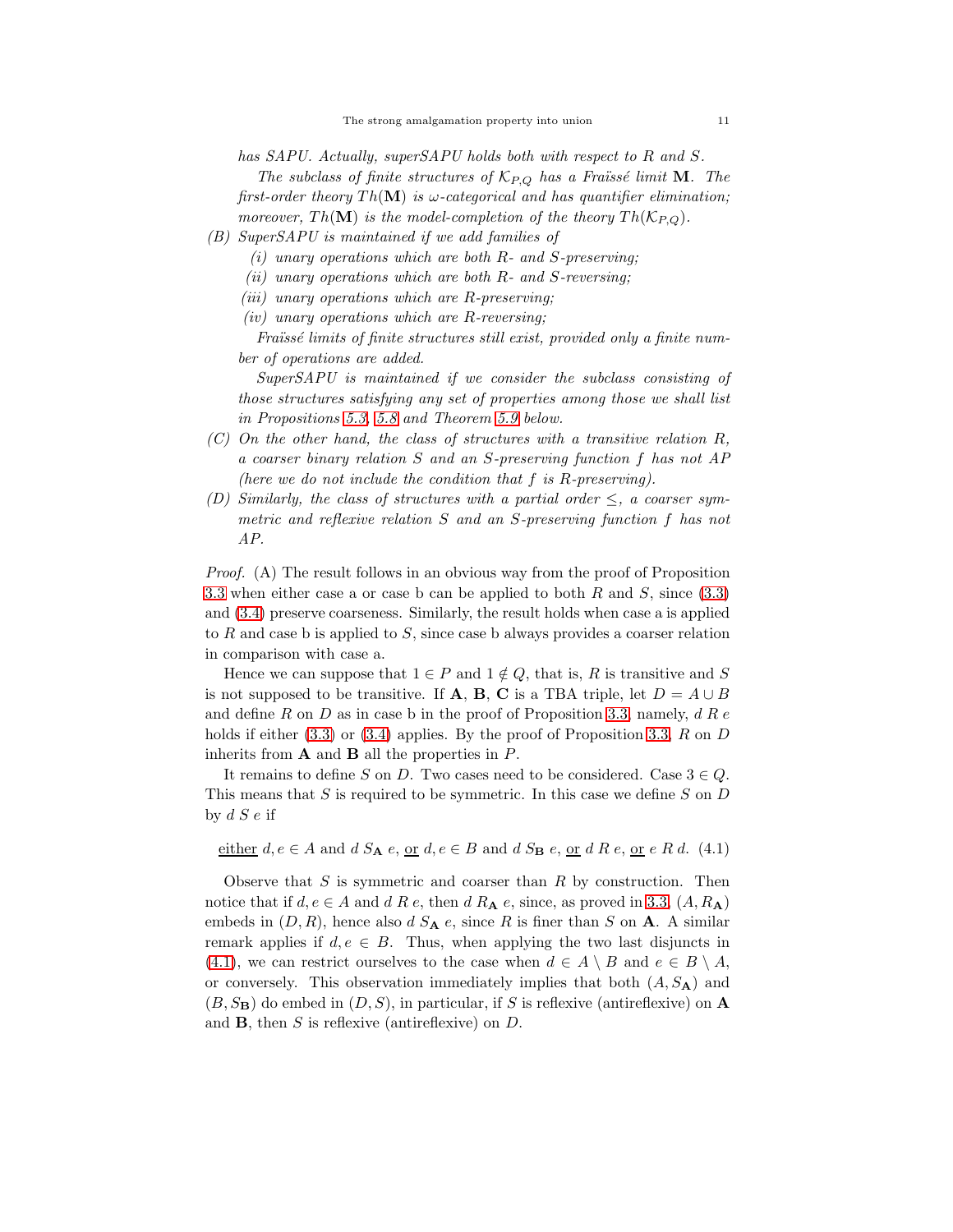Expanding the argument a bit, we get superSAPU with respect to S (notice that superSAPU with respect to  $R$  follows from Proposition [3.3\)](#page-6-3). Indeed, if, say,  $d \in A \setminus B$ ,  $e \in B \setminus A$  and d S e, then either d R e or e R d, by the definition of S. Suppose, say, the latter holds. Then, by [\(3.4\)](#page-7-1), there is  $c \in C$ such that e  $R_B$  c  $R_A$  d. Since R is finer than S, we get e  $S_B$  c  $S_A$  d, hence  $d S_A c S_B e$ , by symmetry of  $S_A$  and  $S_B$ . Then the definition of S provides  $d S c S e$ , what we had to show.

The case when  $5 \in Q$ , that is, S is required to be antisymmetric, is trivial, since no two distinct elements are S-connected by a symmetric and antisymmetric relation. We have showed that if  $3 \in Q$ , then all the properties in Q are preserved.

Case  $3 \notin Q$ . This means that S is not required to be symmetric. In this case we define  $S$  on  $D$  by  $dS e$  if

<span id="page-11-0"></span>either 
$$
d, e \in A
$$
 and  $d S_A e, \text{ or } d, e \in B$  and  $d S_B e, \text{ or } d R e$ . (4.2)

As above, S is coarser than R, and  $(4.2)$  provides S-embeddings. The only nontrivial case left to check is when  $S$  is required to be antisymmetric and the only nontrivial part is when d S e, e S d and, say,  $d \in A \setminus B$  and  $e \in B \setminus A$ . Thus  $d S e$  and  $e S d$  are witnessed by  $d R e$ ,  $e R d$ , hence, since R on D is defined by [\(3.4\)](#page-7-1), there are  $c, c' \in C$  such that  $d R_{\mathbf{A}} c R_{\mathbf{B}} e$  and  $e R_{\mathbf{B}} c' R_{\mathbf{A}} d$ . Then c  $R_\mathbf{B} e R_\mathbf{B} c'$ , hence c  $R_\mathbf{B} c'$ , since  $R_\mathbf{B}$  is transitive, thus c  $S_\mathbf{B} c'$ , since  $R_{\bf{B}}$  is finer than  $S_{\bf{B}}$ ; also  $c S_{\bf{C}} c'$ , since  $c, c' \in C$  and **C** embeds in **B**. Similarly,  $c'$  S<sub>C</sub> c, hence  $c = c'$ , since S<sub>C</sub> is antisymmetric. Hence c R<sub>B</sub> e R<sub>B</sub> c, thus  $c = e$ , by antisymmetry of  $R_{\rm B}$ ; similarly,  $c = d$ , hence  $e = d$ , what we had to show.

The statement about Fraïssé limits and model completions is proved as Proposition [3.3,](#page-6-3) again using [\[H,](#page-36-0) Theorems 7.1.2 and 7.4.1].

(B) (iii) and (iv) are immediate from the proof of [3.3\(](#page-6-3)D).

In order to prove (i), if  $f$  is an  $R$ - and  $S$ -preserving unary function on a TBA triple **A**, **B**, **C**, define f in the unique compatible way on  $D = A \cup B$ . By the proof of [3.3,](#page-6-3) f is R-preserving; moreover, [3.3](#page-6-3) entails S-preservation, too, apart from the exceptional case  $1 \in P$  and  $1 \notin Q$ . It remains to show that f is S-preserving in this case, too. This is obvious if  $d S e$  is given by  $d S_A e$ or d  $S_B$  e in [\(4.1\)](#page-10-0) or in [\(4.2\)](#page-11-0). If d S e is given by d R e, then we know that  $f(d) \mathcal{R} f(e)$ . But then  $f(d) \mathcal{S} f(e)$ , applying either [\(4.1\)](#page-10-0) or [\(4.2\)](#page-11-0).

(ii) is entirely similar.

(C) Let  $C = \{c_1, c_2, c_3\}$  with no pair of elements R-related,  $c_1 S c_2 S c_3$ , no other S-relation and  $f$  the identity function. Extend  $C$  to  $A$  by letting  $A = C \cup \{a\}, a \notin C, a R c_2, a S c_2$  and no other R- or S-relation, apart from the relations coming from the assumption that **C** embeds in **A**. Let  $f(a) = c_1$ . Similarly, let  $B = C \cup \{b\}$  with  $A \cap B = C$ ,  $c_2 R b$ ,  $c_2 S b$ , no other unnecessary R- or S-relation and  $f(b) = c_3$ .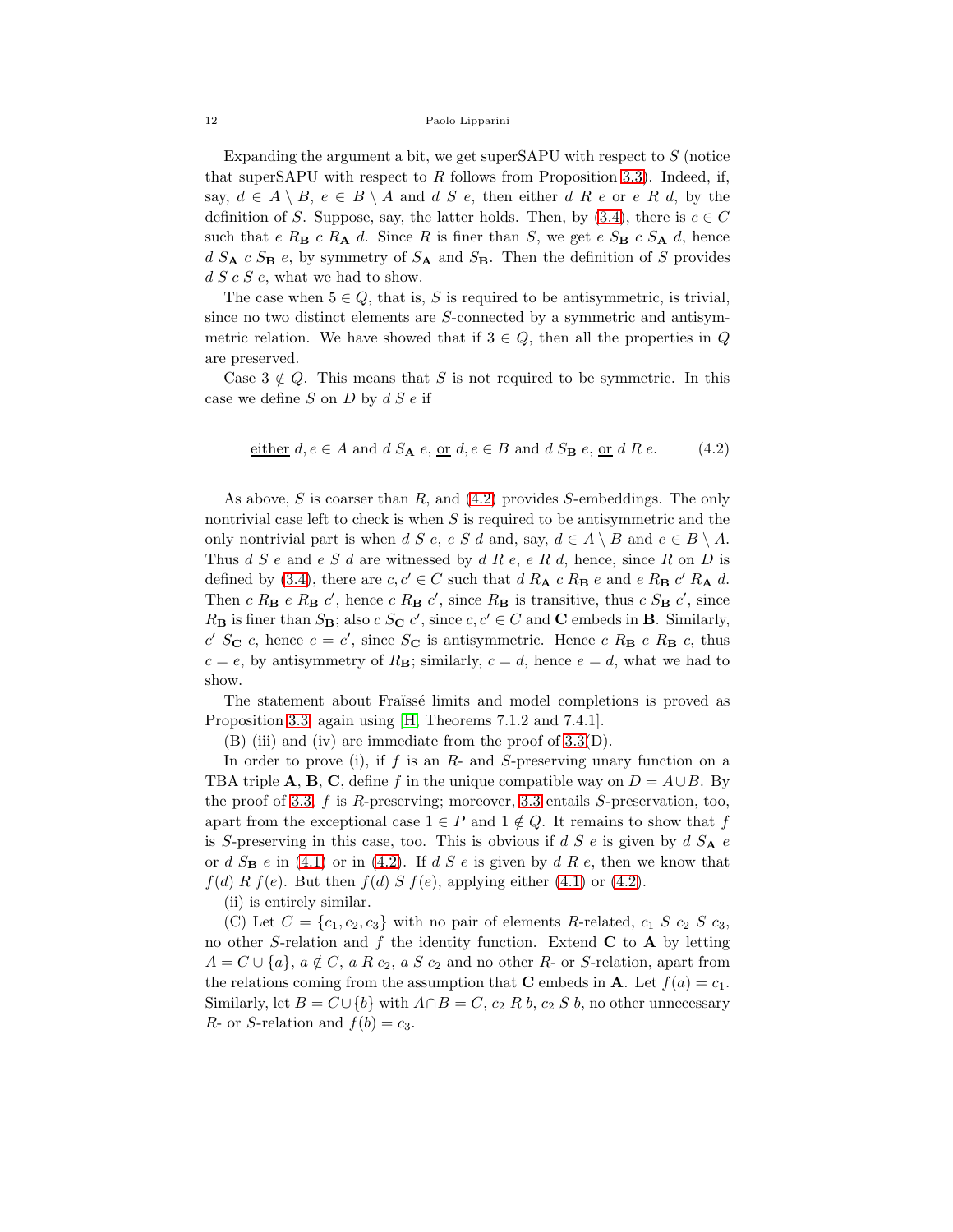In any amalgamating structure we should have  $a R b$  by transitivity of  $R$ , hence  $a S b$ , by the coarseness assumption. But then S-preservation of  $f$ implies  $c_1 = f(a) S f(b) = c_3$ , a contradiction.

A counterexample for  $(D)$  is obtained in a similar way, e. g., let  $\leq$  be the smallest partial order containing  $R$  as defined above, and replace  $S$  with the smallest reflexive and symmetric relation containing it.  $\Box$ 

The analogue of Theorem  $4.1(A)$  when three or more relations are taken into account is false. See Proposition [8.5\(](#page-30-2)a)(b). See Proposition 8.5(c) for a counterexample related to [4.1\(](#page-9-0)C).

In particular, it follows from Theorem [4.1](#page-9-0) that if  $R$  is a binary relation supposed to satisfy some condition from clauses (a)-(g) in Corollary  $3.5(1)$ and S is another relation supposed to satisfy a possibly distinct condition from (a)-(g), then the class of all structures in which  $S$  is coarser than  $R$  has SAPU. We single out a few special cases of interest.

<span id="page-12-0"></span>Corollary 4.2. *The following theories have superSAPU with respect to both the relations involved.*

- *(1) The theory of two partial orders, one coarser than the other.*
- *(2) The theory of a partial order with a coarser preorder relation.*
- *(3) The theory of a partial order with a coarser tolerance relation.*
- *(4) The theory of a strict partial order with a coarser graph relation.*
- *(5) The theory of a directed graph with a coarser strict order relation.*

*SAPU is maintained if families of both-relations preserving or reversing unary operations are added.*

<span id="page-12-1"></span>*Remarks* 4.3*.* (a) The theories in Corollary [4.2\(](#page-12-0)1)(2) have found many applications in very disparate fields, such as algebraic geometry, domain theory, information systems, foundations of topology and of general relativity. See [\[L3\]](#page-36-9) for more details and references.

(b) The theory  $T$  considered in Corollary [4.2\(](#page-12-0)5) seems to be interesting. Clearly, the graph reduct of any model of  $T$  is acyclic. On the other hand, the class of acyclic graphs has not AP, though every acyclic graph can be expanded (not in a unique way) to a model of  $T$ . The contradiction is only apparent, we explain the point by an example.

Let **C** be the directed graph with  $C = \{c, d\}$  and the elements not connected. Let  $A = C \cup \{a\}$  with an edge from c to a and an edge from a to d. Let  $B = C \cup \{b\}$  with an edge from d to b and an edge from b to c. Clearly, **A** and B cannot be amalgamated over C in the class of acyclic directed graphs.

Now we try to endow  $A$ ,  $B$  and  $C$  with a coarser order relation. We have no constraint on C. However, by the coarseness assumption, we must have  $c < a < d$  in the expanded **A**. This does not furnish a contradiction: if  $c < a < d$ , hence  $c < d$  in **A**, we must have  $c < d$  in (a possible expansion of) C, since we want C to be a substructure of A.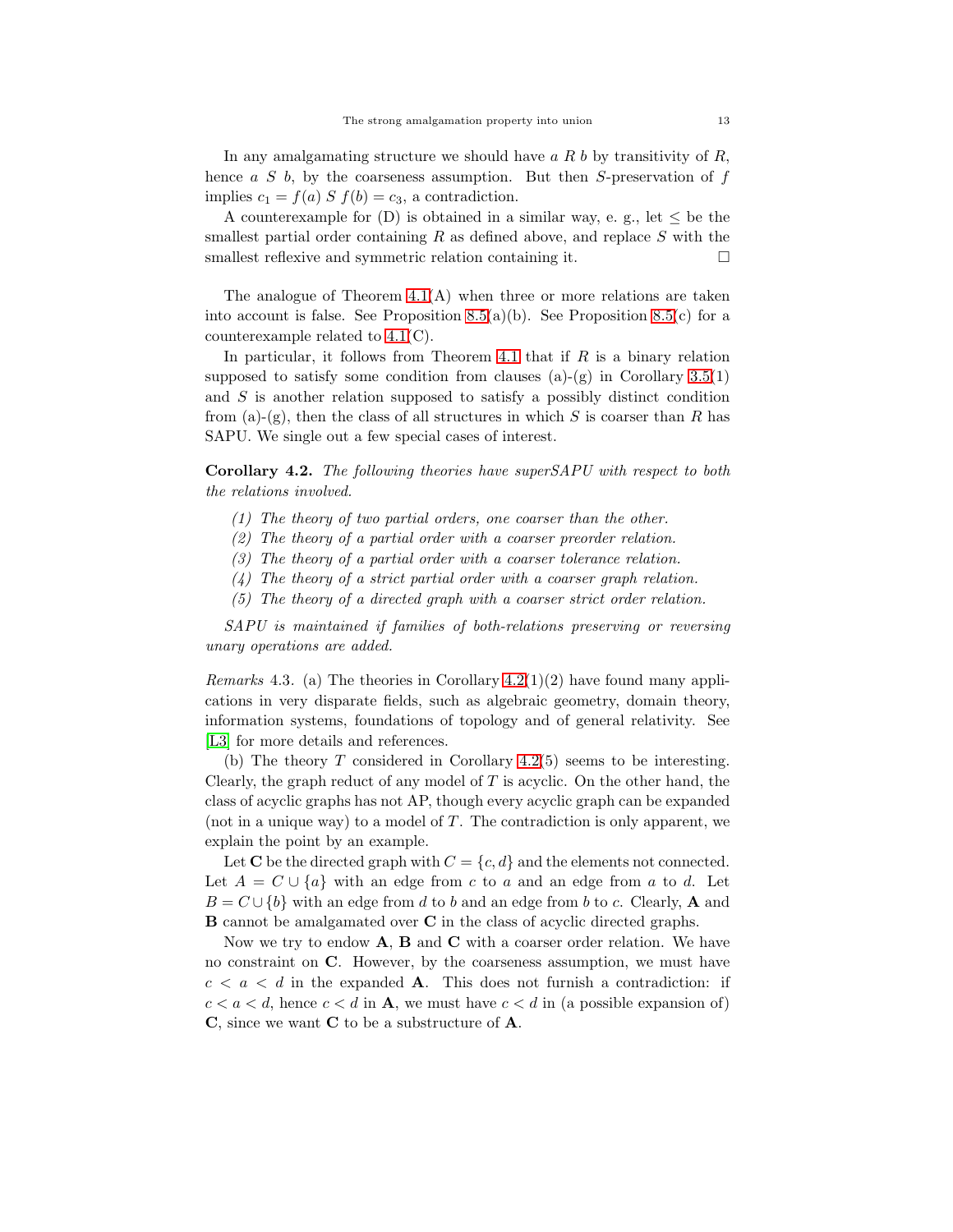Arguing symmetrically,  $d < b < c$  in **B** so if we want **C** to be embedded in **B**, we must have  $c < d$ . Each of the above conditions, taken alone, can be realized, but we cannot have both conditions holding at the same time. Thus there is no way of adding an order relation to C to make it a substructure of both the expanded  $\bf{A}$  and  $\bf{B}$  as models of  $T$ .

What have we got? We can turn the class of acyclic graphs into a class with SAP, provided we add a further order relation which puts some constraints on pairs of elements allowed to be connected "in the future" by some path in some extension.

Problem 4.4. The possibility of turning some theory without AP into a theory with AP by means of expansions, as exemplified in Remark [4.3\(](#page-12-1)b), seems rather interesting.

Are there applications of the theory in Corollary [4.2\(](#page-12-0)5) and of the remarks in [4.3\(](#page-12-1)b)?

Can we find similar examples and applications in parallel different situations?

### <span id="page-13-1"></span>5. Preservation conditions.

We now show how to construct new theories with SAPU starting from some theories with the property. For theories in a purely relational language, Part (a) in the following proposition is folklore. Then Part (b) is an immediate consequence, but it seems to have not received due attention in the literature.

<span id="page-13-0"></span>**Proposition 5.1.** *(a)* If  $(T_i)_{i \in I}$  *is a sequence of theories in pairwise disjoint languages and each*  $T_i$  *has SAPU, then*  $T = \bigcup_{i \in I} T_i$  *has SAPU.* 

*(b)* If  $T_1$  *is a theory in some language*  $\mathscr L$  *and*  $T_1$  *has SAPU, then*  $T_1$  *has SAPU* even when considered as a theory in some language  $\mathscr{L}' \supseteq \mathscr{L}$ .

*Proof.* As in Remark [2.2,](#page-3-0) suppose that **A**, **B**, **C** is a TBA triple consisting of models of T. For each  $i \in I$ , the reducts to the language of  $T_i$  can be amalgamated to a model over  $A\cup B$ . Since the languages are pairwise disjoint, we get a model of the whole T over  $A \cup B$ .

To prove the second statement, let  $T_2$  be the empty theory in the language  $\mathscr{L}' \setminus \mathscr{L}$ . By Observation [3.1\(](#page-4-1)c),  $T_2$  has SAPU. Then apply the first statement.

 $\Box$ 

We shall see in Proposition [9.1](#page-35-0) that the analogue of Proposition [5.1](#page-13-0) holds when we replace SAPU with SAP. However, the proof of Proposition [5.1](#page-13-0) is much simpler and the method of proof can be applied to more situations, see Theorems 5.2 and [5.9.](#page-18-0) Moreover, there are results holding for SAPU but not for (S)AP: compare Proposition [5.3](#page-15-0) with Example [8.11](#page-33-0) below. See also Examples [8.3](#page-30-3) and [8.10.](#page-32-0)

The assumption that the  $T_i$ 's have SAPU in Proposition [5.1](#page-13-0) cannot be weakened to APU. See Example [8.8](#page-32-1) below. Compare also Example [8.11\(](#page-33-0)b).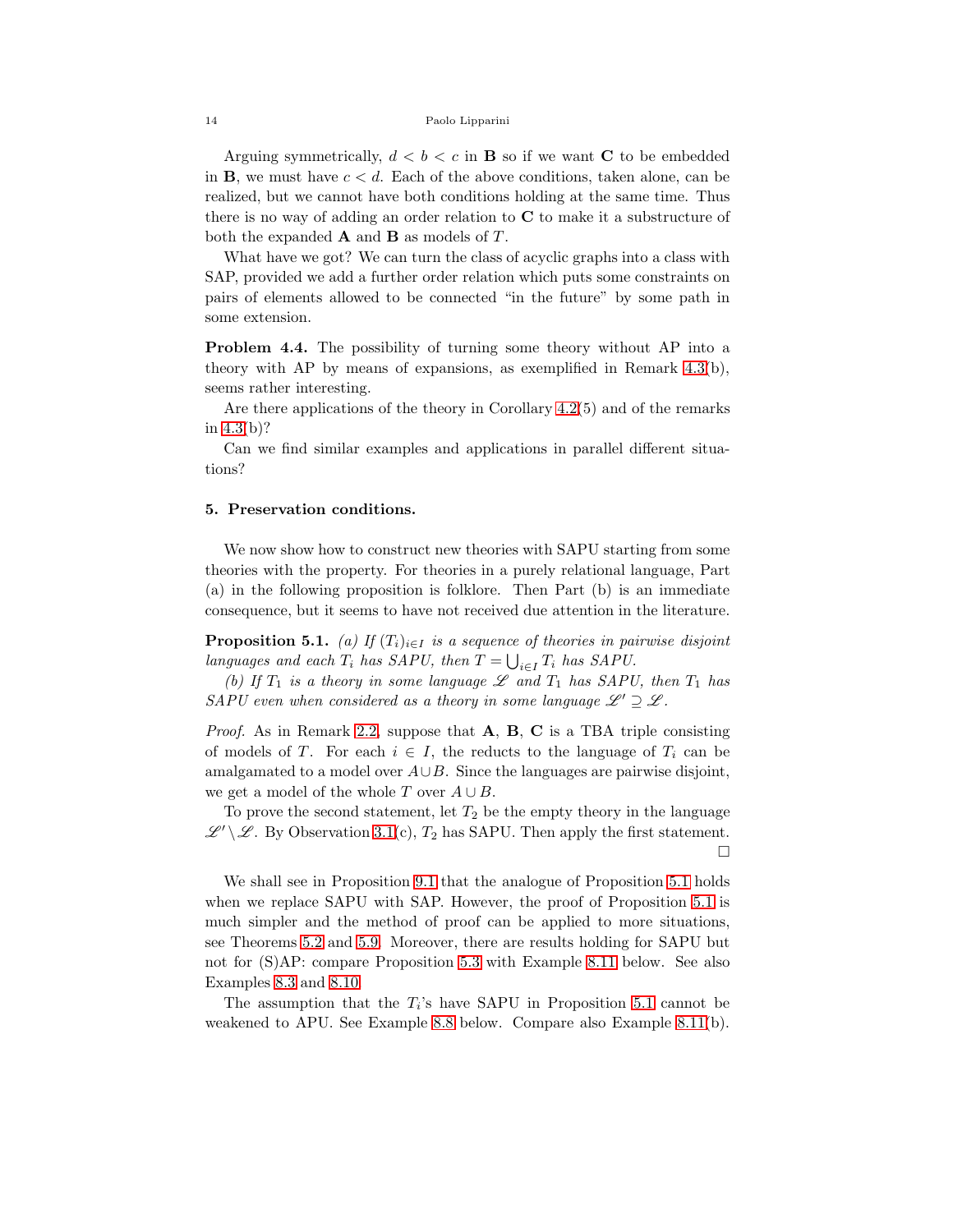A slightly more general version of Proposition [5.1](#page-13-0) is stated as Proposition [8.9](#page-32-2) below.

In order to present the following results in due generality, we need to introduce some terminology and notation. An *(*I*-indexed) multiposet* is a set endowed with a family  $(\leq_i)_{i\in I}$  of partial orders. It is immediate from Propo-sition [5.1](#page-13-0) and Corollary [3.5](#page-9-1) that, for every set  $I$ , the class of all the  $I$ -indexed multiposets has SAPU. We are going to prove a more general fact about multiposets on which some coarseness conditions are assumed. In contrast with Theorem [4.1,](#page-9-0) here we impose no bound on the cardinality of I. A *coarseness condition* on an (*I*-indexed) multiposet is a condition of the form " $\leq_i$  is coarser than  $\leq j$ ", for some pair  $(i, j)$ , with  $i, j \in I$ . Thus a family of coarseness conditions is (represented by) a subset  $\mathcal F$  of  $I \times I$ : we are asking that  $\leq_i$  is coarser than  $\leq_j$  for all pairs  $(i, j) \in \mathcal{F}$ .

- Theorem 5.2. *(1) For any index set* I*, the class of all* I*-indexed multiposets satisfying any given family of coarseness conditions on* I *has SAPU, actually, superSAPU with respect to each*  $\leq_i$ *.*
- *(2) Suppose that*  $J ⊆ I$ ,  $F$  *is a family of coarseness conditions on* I *and let* K *be the class of all* I*-indexed multiposets which satisfy the coarseness conditions in* F *and such that all orders*  $\leq_j$  *with*  $j \in J$  *are linear. Then* K *has SAPU.*
- *(3) In particular, the theory of a partial order*  $\leq$  *together with a linearization of* ≤ *has SAPU.*

If *I* is finite, then in each case the class of finite structures has a Fraïssé *limit* **M** *and the first-order theory*  $Th(\mathbf{M})$  *is*  $\omega$ -categorical and has quantifier *elimination; moreover,*  $Th(\mathbf{M})$  *is the model-completion of the first-order theory axiomatizing the class under consideration.*

*Proof.* (1) Formally, the theorem is not a consequence of Proposition [5.1.](#page-13-0) However, if we apply the proof of Proposition [3.3](#page-6-3) simultaneously for all the relations involved, we get a structure for the appropriate language. Since the order relations are all transitive, we are always in case b, hence coarseness is preserved.

(2) If  $\leq_i$  is a linear order on **A**, **B** and **C**, then the proof of Proposition [3.3](#page-6-3) generally provides only a partial order  $\leq_{i,\mathbf{D}}$ ; however, any linearization of  $\leq_{j,\mathbf{D}}$  works so as to get an amalgamating structure with a linear order. If some coarseness condition asserts that  $\leq_j$  is coarser than  $\leq_i$ , and  $i \in I \setminus J$ , that is,  $\leq_i$  is assumed to be partial, then, as in the first paragraph,  $\leq_{j,\mathbf{D}}$  is coarser than  $\leq_{i,\mathbf{D}}$  and thus any linearization of  $\leq_{j,\mathbf{D}}$  is coarser than  $\leq_{i,\mathbf{D}}$ . The other case is trivial: if some coarseness condition asserts that  $\leq_i$  is coarser than some linear order  $\leq_i$ , then necessarily  $\leq_i = \leq_j$ , hence we can take  $\leq_i = \leq_j$ in D.

The statement about Fraïssé limits is proved as in Proposition [3.3.](#page-6-3)  $\Box$ 

We now turn to another method which produces theories with SAPU, starting from theories satisfying the property. The proof is trivial, but the method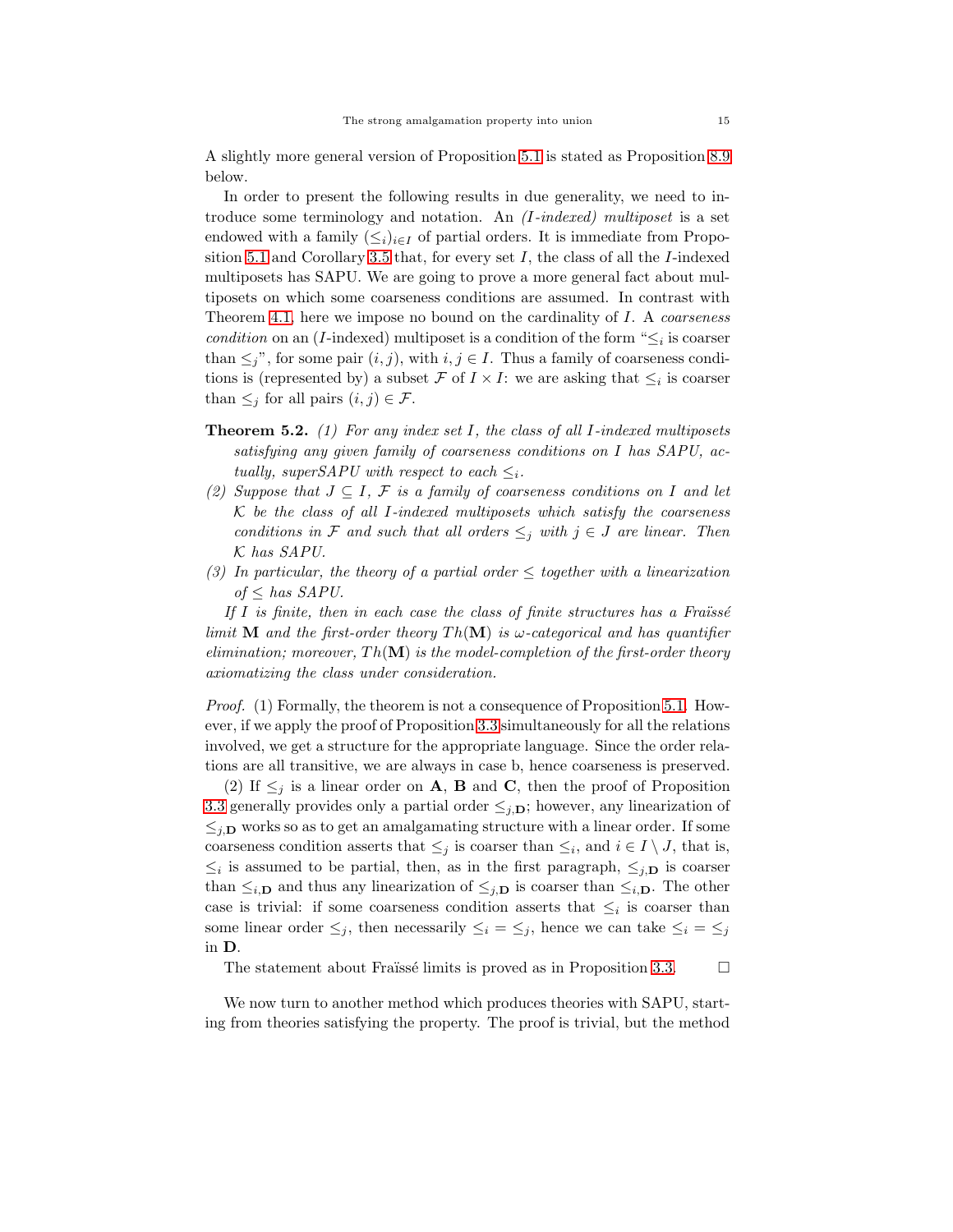is useful. For short, SAPU is preserved if we only consider those models which satisfy some given set of universal-existential sentences in which only one variable is bounded by the universal quantifier.

<span id="page-15-0"></span>Proposition 5.3. *Fix some language for all the sentences and the models under consideration.*

*Suppose that*  $\Sigma = {\sigma_i \mid i \in I}$  *is a set of universal-existential sentences in which at most one variable is bounded by the universal quantifier, namely, sentences of the form*

<span id="page-15-1"></span> $\forall x \exists y_1 y_2 \ldots \varphi_i$  or  $\forall x \varphi_i$  or  $\exists y_1 y_2 \ldots \varphi_i$  (5.1)

*where in each case*  $\varphi_i$  *is quantifier-free.* 

*(a)* If K is a class of structures with (super)(S)APU, then the class K' of *all structures in* K *which satisfy*  $\Sigma$  *has (super)(S)APU.* 

*(b)* In particular, if T is a theory with  $(super)(S)APU$  then  $T \cup \Sigma$  has *(super)(S)APU.*

*(c) Any theory with only axioms of the form* [\(5.1\)](#page-15-1) *has SAPU.*

*Proof.* If  $D = A \cup B$  and both **A** and **B** satisfy some sentence of the form [\(5.1\)](#page-15-1), then D satisfies such a sentence, since both A and B embed in D. Notice that at most one variable is bounded by ∀.

The last statement follows from Observation [3.1\(](#page-4-1)c).  $\Box$ 

The "U" in SAPU is necessary in Proposition [5.3,](#page-15-0) see Example [8.11](#page-33-0) below. In Proposition [5.3](#page-15-0) it is necessary to assume that in [\(5.1\)](#page-15-1) at most one variable is bounded by  $\forall$ . See Remark [5.4\(](#page-15-2)d) or Example [8.12](#page-34-0) below.

<span id="page-15-2"></span>*Remarks* 5.4*.* (a) We do not need the sentences in Proposition [5.3](#page-15-0) to be finitary, they might possibly be infinitary. We might have infinitely many variables  $y_i$ , as far as *at most one* variable is bounded by  $\forall$  and the  $\varphi_i$ 's are quantifier-free.

(b) There are first-order sentences for which the statement of Proposition [5.3](#page-15-0) holds (limited to SAPU), but which do not have the form  $(5.1)$ . For example, if some class  $\mathcal K$  in the language with a unary operation f has SAPU, then the subclass of those structures in K in which f is bijective has still SAPU. We shall show in Example [8.13](#page-34-1) that APU is not preserved by adding a sentence saying that some function is bijective; actually, AP might be destroyed.

(c) The assertion that  $f$  is bijective cannot be expressed by a sentence of the form [\(5.1\)](#page-15-1), however, it can be expressed by a particularly simple secondorder sentence, since  $f$  is bijective if and only if  $f$  has an inverse. Hence the solution to the problem of finding the most general form of Proposition [5.3](#page-15-0) (see Problem [5.5\)](#page-16-0) might involve second-order sentences.

(d) Notice that the assertion that  $f$  is surjective can be actually expressed by a sentence of the form [\(5.1\)](#page-15-1). On the other hand, SAPU for some class is not preserved by adding the condition that some operation is injective. Adding such a condition might even destroy AP: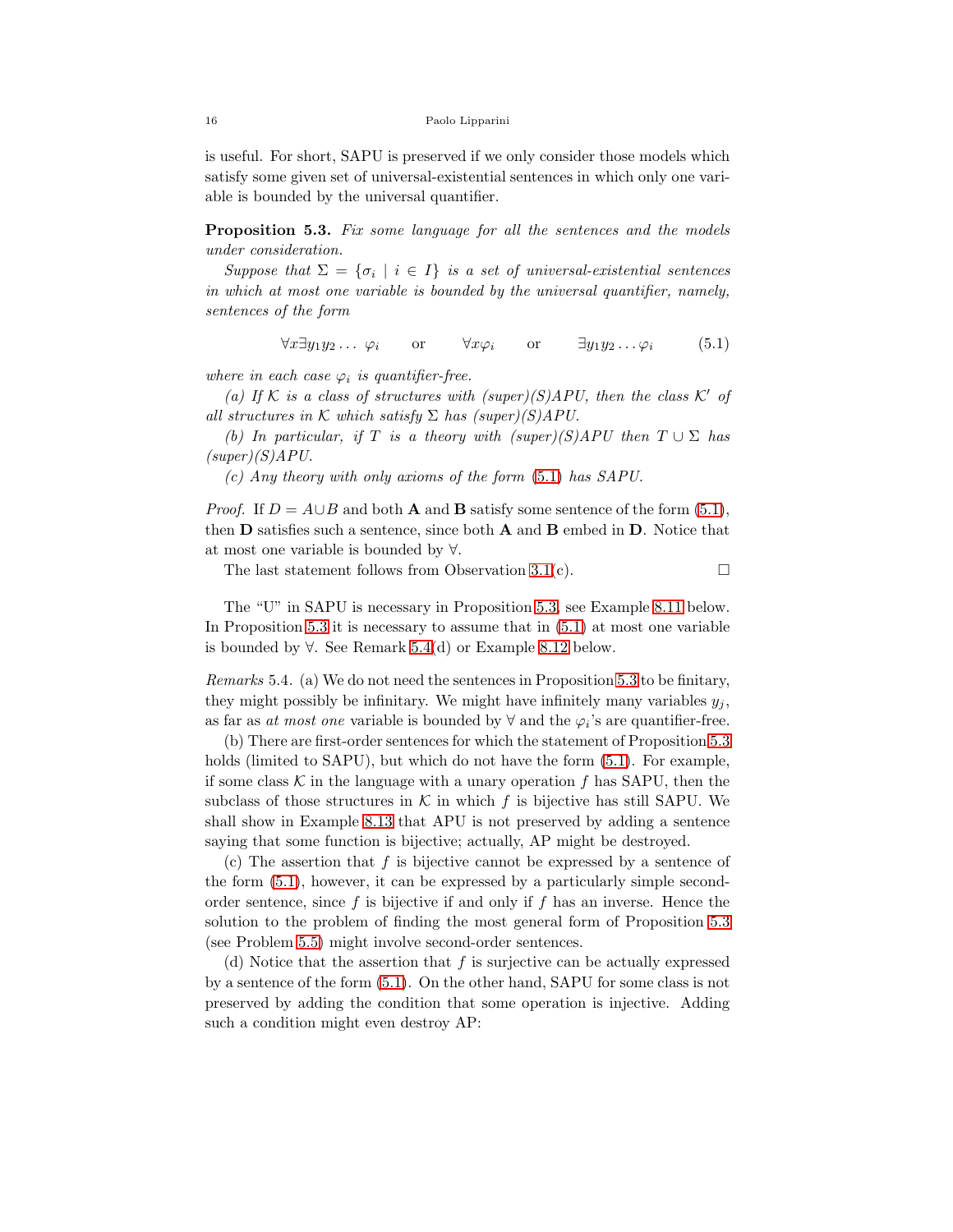For example, consider the class  $K$  of all structures with a unary operation f and a unary predicate U. The class  $K$  has SAPU by Observation [3.1\(](#page-4-1)c). Let **C** be N with f the successor operation. Let  $A = \mathbb{N} \cup \{a\}$  with  $f(a) = 0$  and  $B = \mathbb{N} \cup \{b\}$  with  $f(b) = 0$ . If f is still to be injective, we cannot have SAP. If we further set  $U(a)$  and  $\neg U(b)$ , even AP fails.

Hence APU is not preserved by adding the condition that some operation is injective.

<span id="page-16-0"></span>**Problem 5.5.** (a) Characterize those sets of sentences  $\Sigma$  for which the analogue of Proposition [5.3](#page-15-0) holds, either for SAPU or for APU. Notice that the two cases are distinct, by Remark [5.4\(](#page-15-2)b) and Example [8.13.](#page-34-1)

(b) Are there even more sentences for which Proposition  $5.3(c)$  holds?

 $(c)$  More generally, characterize those sets of properties  $H$  such that, whenever K is a class with (S)APU, then the subclass of K consisting of those structures satisfying the properties in  $H$  has still (S)APU. Compare Proposition [5.8](#page-17-0) for more examples of such properties.

(d) Solve the above problems for (S)AP in place of (S)APU. By Example [8.11](#page-33-0) below, Proposition [5.3,](#page-15-0) as stated, fails for SAP in place of SAPU. However, it might happen that a version of [5.3](#page-15-0) holds for SAP, when a more restricted set of sentences is taken into account.

As a test case, is it true that if  $T$  has SAP, then the theory which further asserts that some unary function is bijective has still SAP?

Recall that a *closure operation* on some poset A is an order preserving unary operation f such that  $x \leq f(x) = f(f(x))$ . See [\[E\]](#page-36-10) for further information and pictures. An *involution* is an order-reversing unary operation ′ such that  $x'' = x.$ 

Corollary 5.6. *(A) For every pair* F*,* G *of sets, the class of posets with an* F*indexed family of closure operations and a* G*-indexed family of involutions has superSAPU.*

- *(B) The class of linearly ordered sets with one closure operation has SAPU.*
- *(C) The class of linearly ordered sets with one involution has APU.*
- *(D) The class of linearly ordered sets with two closure operations has not AP.*
- *(E) The class of linearly ordered sets with two involutions has not AP.*
- *(F) The class of linearly ordered sets with a family of involutions with a common fixed point has SAPU.*

*Proof.* (A) follows from Proposition [3.3\(](#page-6-3)D) and Proposition [5.3,](#page-15-0) considering sentences of the form  $\forall x \ x \leq f(x) = f(f(x))$  and  $\forall x \ x'' = x$ .

(B) and (C) follow from Proposition [5.3](#page-15-0) and [\[L1,](#page-36-8) Theorems 3.1(a) and 4.3(a)], which shall be recalled in Theorem [6.6](#page-24-0) below.

(D) appears in [\[L1,](#page-36-8) Remarks 3.2].

 $(E)$  Case (b)(iii) in the proof of [\[L1,](#page-36-8) Theorem 4.3] provides a counterexample, though involutions are not explicitly mentioned in [\[L1\]](#page-36-8).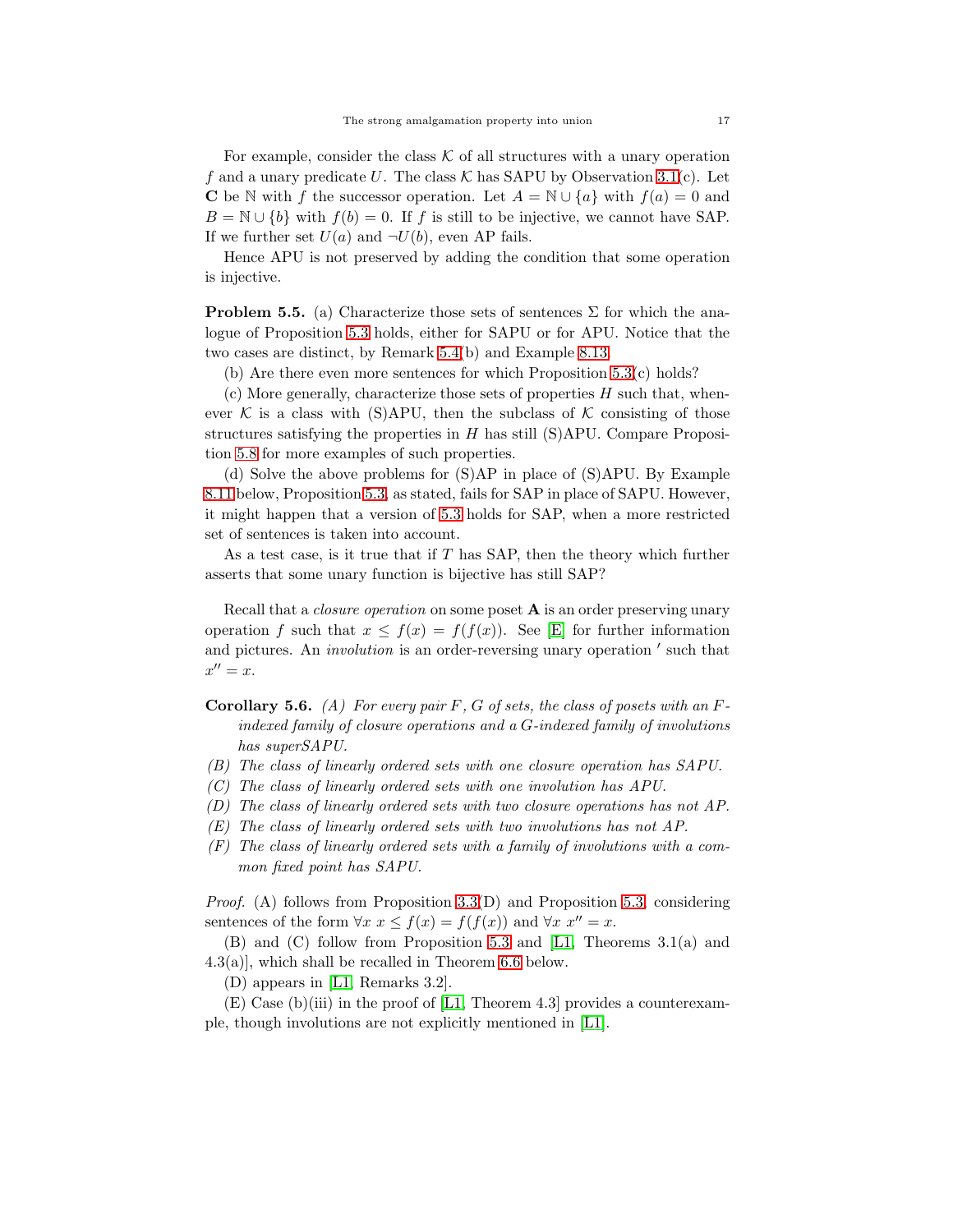(F) follows from [\[L1,](#page-36-8) Theorem 4.5], using again Proposition [5.3.](#page-15-0) Notice that the assumption that two involutions ′ and <sup>∗</sup> have a common fixed point can be expressed by the sentence  $\exists x \ (x' = x \ \& \ x^* = x)$ , which has the form  $(5.1).$  $(5.1).$ 

There are also many non first-order properties which preserve SAPU. We present some examples.

If R is a binary relation on some set A, an R*-antichain* is a subset X of A such that not a R b, for every pair of distinct elements  $a, b \in X$ .

It is trivial that if A, B, C is a TBA triple of connected graphs, C is nonempty and  **is an amalgamating structure, then**  $**D**$  **is connected, too. The** notion of connectedness can be generalized in various ways in model theory. We present a quite general version.

<span id="page-17-1"></span>**Definition 5.7.** If **A** is a model, two elements  $a, b \in A$  are *adjacent* if  $R(a_1, a_2, \ldots, a, \ldots, b, \ldots)$  holds, for some relation R in the language of A and some  $a_1, a_2, \dots \in A$ . We are not assuming that a occurs before b in  $R(a_1, a_2, \ldots, a, \ldots, b, \ldots)$ . If the above holds, we also say that  $a, b \in A$  are R*adjacent* and also that there is an R*-*m*-*n*-directed edge from* a *to* b, where a occurs in the mth position and b occurs in the nth position in  $R(a_1, a_2, \ldots, a, \ldots, a_n)$  $b, \ldots$ ).

A structure A is *connected* if every pair of elements of A can be connected by a path consisting of adjacent elements. In other words, A is *connected* if the transitive closure of the adjacency relation on A is the largest relation  $A \times A$ . The structure **A** is *R*-connected if every pair of elements of *A* can be connected by a path consisting of R-adjacent elements.

Still more generally, let  $\mathcal R$  be a family of triples of the form  $(R, m, n)$ , where R vary among the relations in the language and  $m, n \leq$  the number of arguments of R. An R-path is a sequence  $a_1, \ldots, a_h$  such that, for every  $i < h$ , there are some  $(R, m, n) \in \mathcal{R}$  and an R-m-n-directed edge from  $a_i$  to  $a_{i+1}$ . A model **A** is  $\mathcal{R}$ -connected if, for every  $a, b \in A$ , there is an  $\mathcal{R}$ -path with initial point a and final point b. See [\[C\]](#page-36-11) for related notions.

For the purpose of the above definitions of connectedness, we can take into account also function symbols: think of an n-ary function f as an  $n+1$ -ary relation given by  $R(a_1, a_2, \ldots, a_n, a_{n+1})$  if  $f(a_1, a_2, \ldots, a_n) = a_{n+1}$ .

In the statement of the following proposition  $\lambda$  is an infinite cardinal.

<span id="page-17-0"></span>Proposition 5.8. *If* K *is a class of structures with (S)APU, then, for any set of properties chosen from the list below, the subclass of* K *consisting of those structures in* K *which satisfy the chosen properties has (S)APU.*

- *(A1)* The domain is finite (or has cardinality  $\langle \lambda \rangle$ ).
- *(A2)* The domain is finitely generated *(generated by a set of cardinality*  $\langle \lambda \rangle$ ).
- *(A3) For some binary relation* R *assumed to be a partial order:* R *is wellfounded (has no strict descending chain of length*  $\geq \lambda$ ) *(has no strict ascending chain of length*  $\geq \lambda$ *).*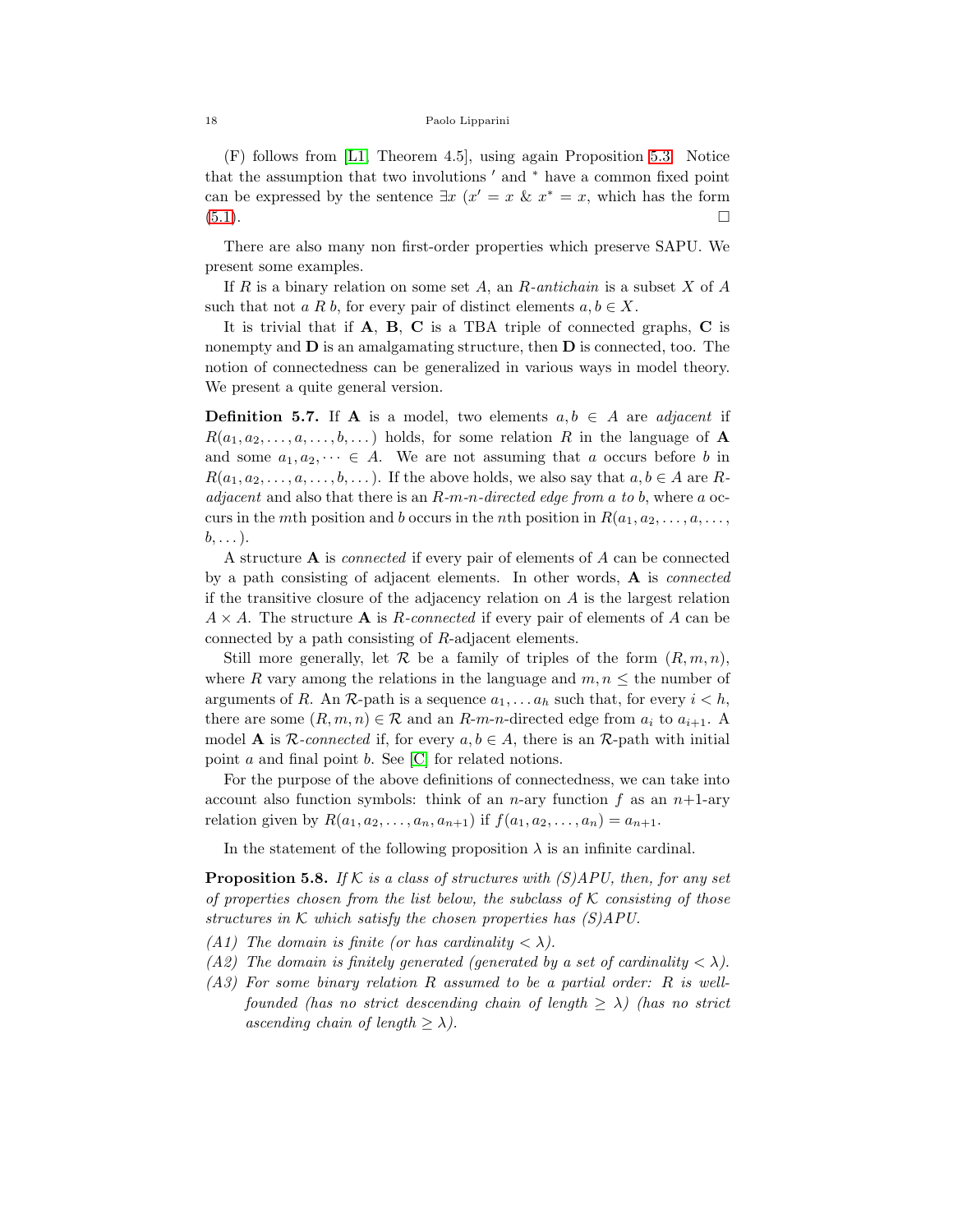- *(A4) For some binary relation* R*, there is no infinite* R*-antichain (there is no*  $R$ -antichain of cardinality  $\langle \lambda \rangle$
- *(A5) (only for SAPU) For some natural numbers* n, m *fixed in advance, the domain has cardinality* kn + m*, for some* k*.*

*As far as the following properties are concerned, we consider the version of (S)APU in which* C *is assumed to be nonempty (compare the first paragraph in Section [2\)](#page-1-0).*

*(C) The structure is connected (*R*-connected, for some relation symbol) (*R*connected, for some family of triples* R *as in Definition [5.7\)](#page-17-1).*

*More generally, if* U *is a unary predicate, we can consider anyone of the above properties when restricted to the domain*  $\{a \mid U(a)\}$  *of* U. When apply*ing condition (C) we should assume that the domain of* U *is nonempty.*

The proof of Proposition [5.8](#page-17-0) is immediate; in fact, if some of these properties hold in  $A$ ,  $B$  and  $C$ , then the property holds in the amalgamating structure, since we have constructed it on  $A\cup B$ . However, the corresponding statements generally fail when SAPU is weakened to SAP. For instance, see Example  $8.2(c)$  $8.2(c)$ .

Recall that a *well partial order*, or *wpo* is a well-founded partial order without infinite antichains. Hence, because of Proposition  $5.8(A3)(A4)$ , if some class with (S)APU has a partial order relation  $\leq$ , then the subclass of those structures in which  $\leq$  is a wpo has still (S)APU.

Theorem 5.2 and Corollaries [3.5](#page-9-1) and 5.6 have not the most general form, rather, they are just exemplifications. We are now going to state a very general result which can be obtained by the present methods.

By the proof of Proposition [3.3,](#page-6-3) we can deal with structures with a family of transitive relations, each relation satisfying any set of properties chosen from 2.- 5. Structures with partial orders are just an instance of this more general case. In particular, we can deal with any class of structures with many preordered sets, many equivalence relations, or even simultaneously posets, preordered sets and equivalence relations.

Even in this general setting we can define a *coarseness condition*, namely, a condition of the form  $R_j \subseteq R_i$ . That is, if x  $R_j$  y, then x  $R_i$  y.

Due to Proposition [3.3\(](#page-6-3)C), we can add a family of unary operations, as well as conditions asking that some operation is  $R$ -preserving or  $R$ -reversing. We can add sentences of the form [\(5.1\)](#page-15-1), in view of Proposition [5.3.](#page-15-0) In conclusion, here is a general result we have got.

<span id="page-18-0"></span>Theorem 5.9. *All the classes* K *described below have SAPU; actually, super-SAPU with respect to all the binary relations involved.*

*We assume that*  $K$  *is the class of models for some theory*  $T$  *in a language with a sequence*  $(R_i)_{i \in I}$  *of binary relation symbols and a sequence*  $(f_h)_{h \in H}$  *of unary function symbols. We require that* T *asserts that each* R<sup>i</sup> *is a transitive*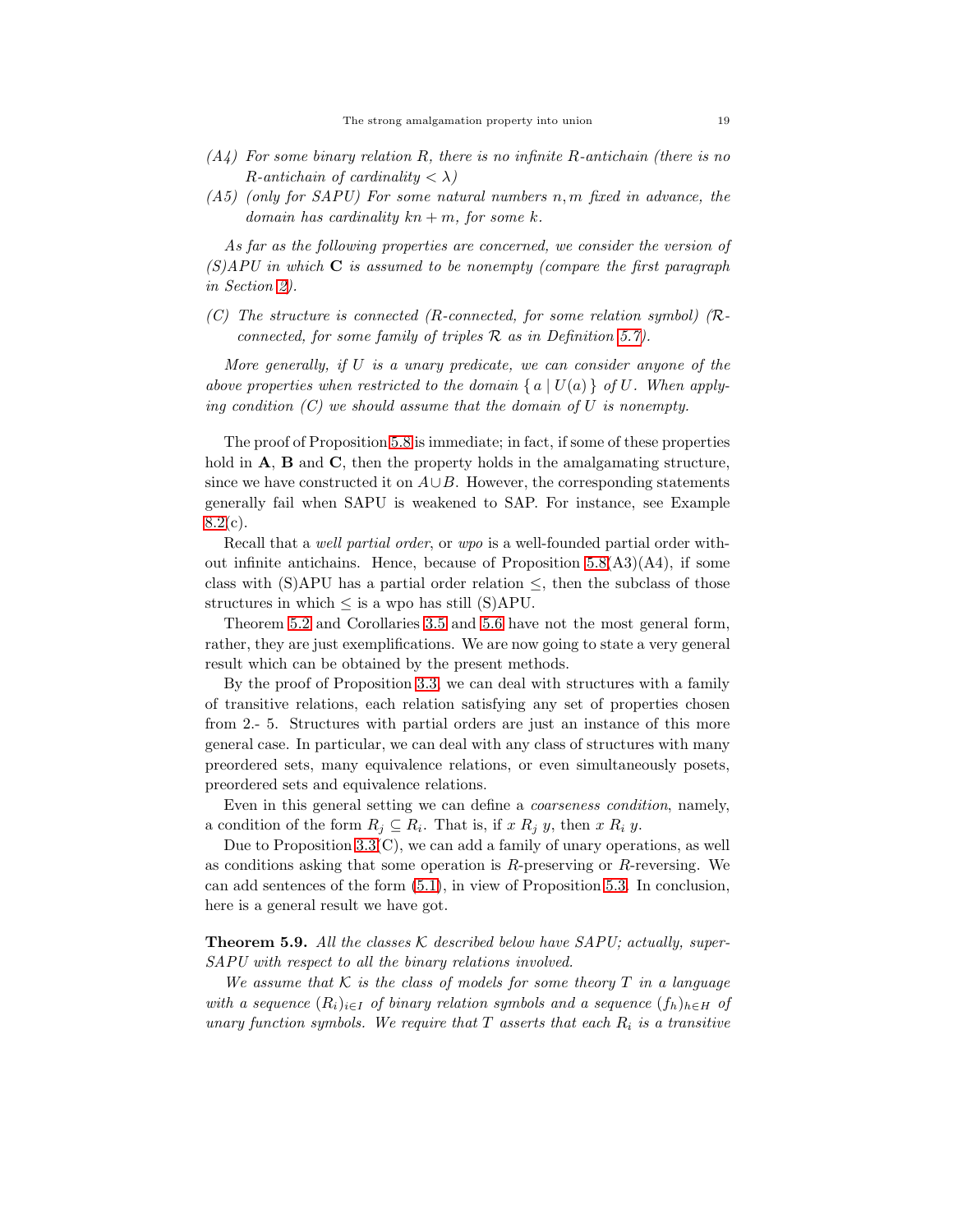*relation. Moreover,* T *is allowed to contain some axioms, possibly none, from the list below (each axiom might appear for as many indices as wanted).*

- *(1) Some relation* R<sup>i</sup> *is reflexive;*
- $(2)$  *Some relation*  $R_i$  *is symmetric;*
- *(3) Some relation* R<sup>i</sup> *is antireflexive;*
- *(4) Some relation* R<sup>i</sup> *is antisymmetric;*
- *(5) Some* f<sup>h</sup> *preserves some* Ri*;*
- *(6) Some* f<sup>h</sup> *is* Ri*-reversing;*
- *(7) Some*  $R_i$  *is coarser than some*  $R_j$ *;*
- *(8) Any sentence of the form* [\(5.1\)](#page-15-1)*, in particular, the universal closures of sentences of the form*
	- $(a)$   $f_h(x)$   $R_i$   $f_k(x)$ ,
	- $(b)$  x  $R_i$   $f_h(x)$ ,
	- $(c) f_h(f_h(x)) = f_h(x)$ ,

(d) 
$$
f_h(f_k(x)) = f_k(f_h(x))
$$
, etc.

- *(9) Some* f<sup>h</sup> *strictly preserves some* Ri*, provided* T *asserts that* R<sup>i</sup> *is a partial order;*
- (10) Some  $f_h$  *is strictly*  $R_i$ -reversing, provided  $T$  asserts that  $R_i$  *is a partial order.*

*Furthermore, we are allowed to expand the language by adding any number of symbols of any kind, as far as the axioms involving such new symbols are only of the form* [\(5.1\)](#page-15-1)*.*

*Still more generally, for each class* K *as above, the subclass of those substructures satisfying any given set of conditions taken from Proposition [5.8](#page-17-0) has SAPU.*

*Proof.* As in the proof of 5.2, apply the proof of Proposition [3.3](#page-6-3) individually for each relation and function, joining everything in the model D. By Proposition [3.3,](#page-6-3) if any sentence equivalent to some condition from (1) - (6) is included in  $T$ , then  $D$  satisfies this sentence. By assumption, all the relations are transitive, hence we are always in case b in the proof of [3.3;](#page-6-3) this implies that coarseness is preserved. This argument takes care of (7). Clause (8) follows from Proposition [5.3](#page-15-0) and Clauses (9) (10) from Remark [3.4.](#page-8-0)

As far as the penultimate statement is concerned, use the second statement in Proposition [5.1](#page-13-0) and again Proposition [5.3.](#page-15-0) The last statement is immediate from Proposition [5.8.](#page-17-0)

*Remark* 5.10. In most cases, the class  $K^{fin}$  has a Fraïssé limit, for a class K as considered in Theorem [5.9.](#page-18-0) Compare Proposition [3.3,](#page-6-3) Corollary [3.5](#page-9-1) and Theorems [4.1,](#page-9-0) 5.2.

However, there are some limitations. First, we generally need the language to be finite, in order to get only a countable number of finite models modulo isomorphism. Second, only universal sentences of the form [\(5.1\)](#page-15-1) can be considered, if we want hereditariness  $[H, 7 (1.1)]$  to be preserved. Finally, some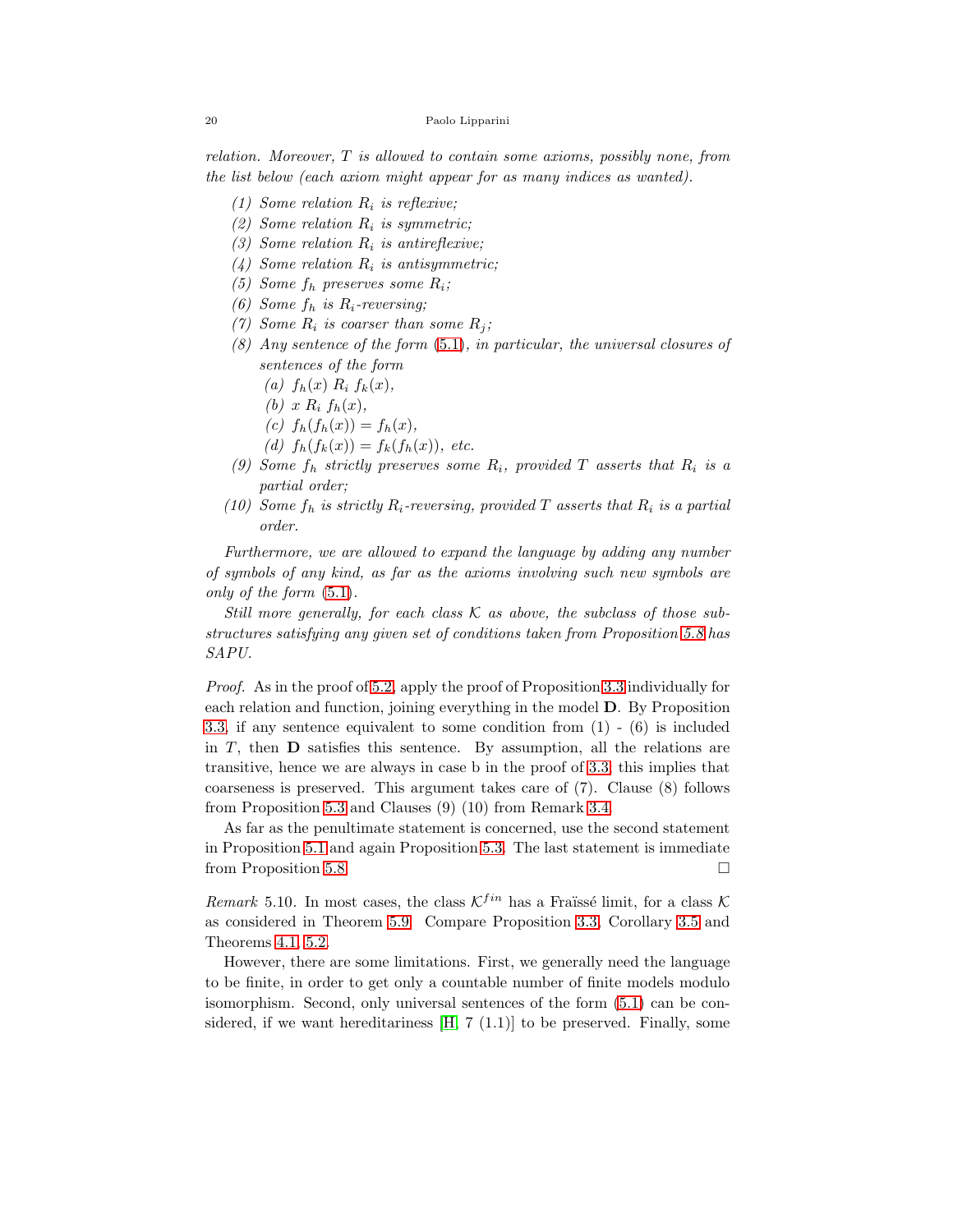of the conditions mentioned in Theorem [5.9](#page-18-0) might destroy JEP, for example, adding constants to the language, or using Clause (C) from Proposition [5.8.](#page-17-0) In the last cases, however, we retain JEP when restricted to any equivalence class as described in Remark [2.4,](#page-4-2) hence we have a Fraïssé limit for each equivalence class.

We leave the details to the interested reader.

*Remark* 5.11*.* If we merge transitive relations with relations which are not supposed to be transitive, then coarseness is not always preserved when trying to amalgamate structures, as we shall show in Proposition [8.5.](#page-30-2)

In particular, Theorem [5.9](#page-18-0) does not necessarily hold when transitive relations are merged with nontransitive relations, if we ask for coarseness conditions as in (7). The case of just two relations, as given by Theorem [4.1,](#page-9-0) is a notable exception. Of course, as in the first lines of the proof of [4.1,](#page-9-0) if we compare any number of relations which are not required to be transitive, then coarseness is preserved. Similarly, we can ask that some relation is finer than another *transitive* relation, since the definition of R in the proof of Proposition [3.3,](#page-6-3) case b, always produces a coarser relation, in comparison with R as defined in case a.

Quite unexpectedly, a common generalization of Theorems [4.1](#page-9-0) and [5.9](#page-18-0) holds even when dealing with relations supposed to be coarser than other transitive relations. We shall show that the only obstacle to amalgamation are antisymmetric relations supposed to be coarser than a pair of incomparable transitive relations; essentially, the only counterexamples to amalgamation are given by the examples we shall describe in Proposition [8.5](#page-30-2) below. However, in the general case which unifies Theorems [4.1](#page-9-0) and [5.9,](#page-18-0) the possibility of adding relationpreserving operations is not as neat as in Proposition [3.3\(](#page-6-3)D) or Theorem [5.9.](#page-18-0) Samples witnessing this difficulty are given here in Theorem  $4.1(C)(D)$  and Proposition [8.5\(](#page-30-2)c). We shall present further details elsewhere.

<span id="page-20-0"></span>*Remark* 5.12*.* Theorem [5.9](#page-18-0) is quite powerful. We present a simple example.

A *bounded poset* is a poset with a maximum and a minimum element, both elements interpreted as constants. We could repeat all the above arguments getting corresponding theorems for bounded posets.

However, the results follow automatically from Proposition [5.3](#page-15-0) and Theorem [5.9.](#page-18-0) Indeed, by Propositions [3.3](#page-6-3) and [5.1\(](#page-13-0)b), the class of posets in the language with two constant symbols added has SAPU. Then the assertion that, say the constant 1 is interpreted as a maximum can be expressed by the sentence  $\forall x \ x \leq 1$ , having the form [\(5.1\)](#page-15-1) from Proposition [5.3.](#page-15-0)

The above arguments apply in the same way in order to show that bounded posets with families of (strict) order preserving (or reversing) unary operations have SAPU. Of course, we can also assume only the existence of a maximum, or only the existence of a minimum (provided, as above, each one is interpreted as a constant).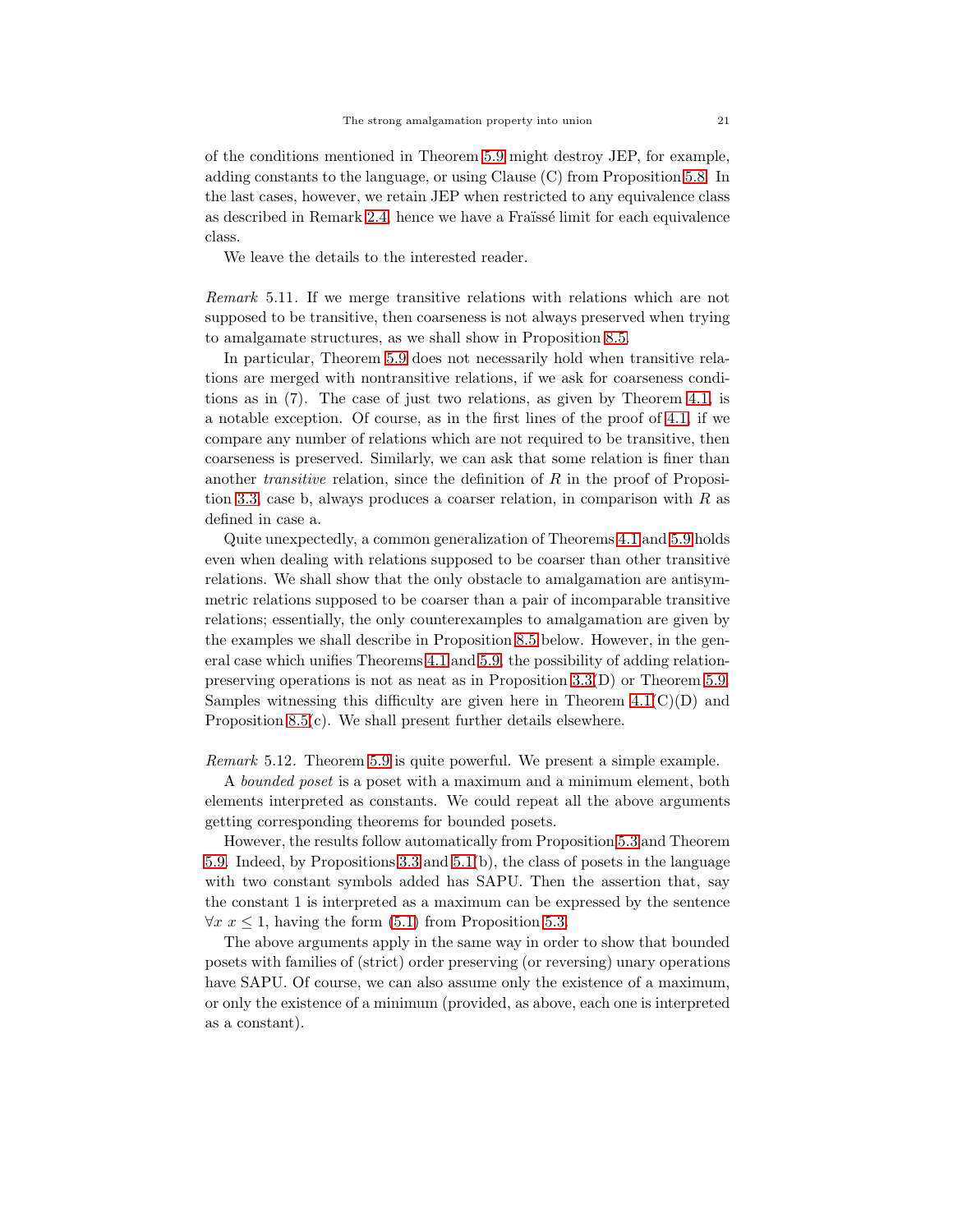# <span id="page-21-0"></span>6. Binary and  $n$ -ary operations.

Reading the previous sections, the reader might expect that (S)APU is a phenomenon typical of relational structures only, with possibly unary operations added. By Observation  $3.1(c)$  and Proposition  $5.1(b)$ , we may have SAPU when no axiom involves binary or  $n$ -ary operations, but, in a certain sense, this is a trivial case. However, there are many examples of classes with n-ary operations, for  $n \geq 2$ , and sharing SAPU.

Some varieties of groupoids with SAPU are obtained in [\[K,](#page-36-12) Proposition 5.19].

*Varieties defined by linear equations.* We now present a general result from [\[L4\]](#page-37-3) dealing with varieties. Recall that a variety  $V$  is a class of nonempty structures for a language without relation symbols, such that  $V$  can be defined by equations, i.e., universal closures of atomic formulae. An equation is *linear* if there is at most one occurrence of an operation symbol on each side (constants are not counted as operations, here). Examples of linear equations are  $f(x, x, y) = y$ ,  $f(x, x, y) = g(x, x, y)$ ,  $h(x, c) = x$  or  $f(c, y, y, z) = g(x, x, d, y)$ .

Linear equations are important because they are almost invariably encountered in the definition of Maltsev conditions, for examples, the conditions characterizing congruence permutability, distributivity, modularity. . . See, e. g., [\[Be\]](#page-36-13) for details. See [\[L4\]](#page-37-3) for further comments, examples and related results.

<span id="page-21-1"></span>Theorem 6.1. [\[L4\]](#page-37-3) *Any variety which can be defined by a set of linear equations has SAPU.*

*Proof.* (Sketch) Fix some arbitrary element  $\bar{d}$  of  $D = A \cup B$ . For every operation f and  $d_1, d_2, \dots \in D$ , set  $f(d_1, d_2, \dots) = \overline{d}$ , unless the value of  $f(d_1, d_2, \dots)$  is forced by some identity to be satisfied, or by the requirement that both A and B should embed into D. Check that such conditions do not clash and that if  $f(d_1, d_2, ...) = g(e_1, e_2, ...)$  is (the evaluation of) an identity to be satisfied, then the value of  $f(d_1, d_2, ...)$  is not forced if and only if the value of  $g(e_1, e_2, \dots)$  is not forced (this might be cumbersome, in general). If this is the case, both values are equal to  $\overline{d}$ , hence the identity is satisfied. Full details appear in [\[L4\]](#page-37-3).  $\Box$ 

We now present other examples of structures with a binary operation and with SAPU.

*Directoids and related structures.* A *directoid* is a set with a binary operation  $\Box$  such that the identities  $x\Box x=x$ ,  $x\Box y=y\Box x$  and  $x\Box((x\Box y)\Box z)=(x\Box y)\Box z$ hold. Directoids are an algebraization of directed sets, see [\[CL,](#page-36-14) [CGKLP\]](#page-36-15) for details. The above directoids are the "commutative" ones; there is also a noncommutative version, but notice that the terminology in the literature is not uniform. Most of the following results hold also in the noncommutative case.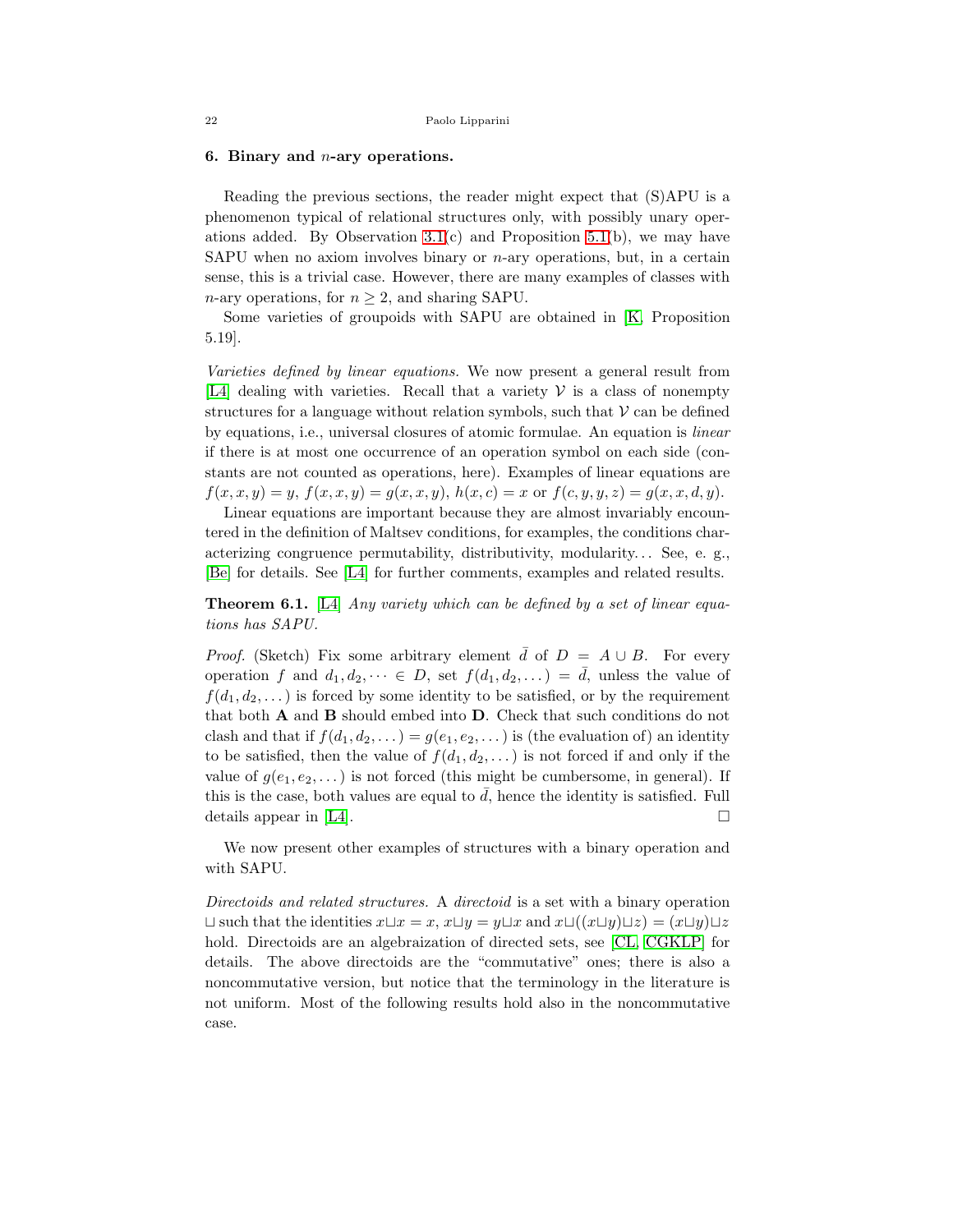A *bidirectoid* is a set with two directoid operations satisfying the absorption laws  $a \sqcap (a \sqcup b) = a$  and  $a \sqcup (a \sqcap b) = a$ . Bidirectoids corresponds to posets which are both upward and downward directed.

A *maximum* for a directoid is an element 1 such that x⊔1 = 1. A *minimum* is an element 0 such that  $x \sqcup 0 = x$ . When we speak of a *directoid with a maximum (minimum)*, we simply assert that such a maximum (minimum) exists, but we do not assume that it is interpreted by a constant. In particular, embeddings of directoids with a maximum need not preserve maxima.

On the other hand, an *upper bounded directoid (bounded directoid)* is a directoid with a maximum (and a minimum) interpreted as constant(s). In this case embeddings are supposed to preserve maxima (and minima).

The following proposition is immediate from the proof of [\[CGKLP,](#page-36-15) Theorems 10 and 11]. The case of bounded bidirectoids is proved in essentially the same way. See [\[CGKLP\]](#page-36-15) for the definition of an *involutive* directoid.

<span id="page-22-0"></span>Proposition 6.2. [\[CGKLP\]](#page-36-15) *The classes of upper bounded directoids, bounded directoids, bounded bidirectoids and of bounded involutive directoids have SAPU.*

In [\[CGKLP\]](#page-36-15) it is also proved that the classes of (not bounded) directoids and bidirectoids have SAP. The proof does not give SAPU, however, since a new element is added to the union of the amalgamating structures. We shall prove in [\[L5\]](#page-37-4) that this new element is necessary in general, but we can do without adding new elements in the finite case.

As above, when we speak of a posets with a maximum, the maximum is not interpreted as a constant; in particular, embeddings need not preserve maxima. The case when maxima are interpreted as constants has been dealt with in Remark [5.12.](#page-20-0) Similarly, a finite directoid has necessarily a maximum, but we do not require that embeddings preserve maxima. As we mentioned, maxima are required to be preserved only in the class of upper bounded directoids. See [\[L5\]](#page-37-4) for the proof of the next proposition.

<span id="page-22-1"></span>Proposition 6.3. [\[L5\]](#page-37-4) *The following classes have SAPU.*

- *(a) The class of posets with a maximum.*
- *(b) The class of directoids with a maximum.*
- *(c) The class of bidirectoids with a maximum and a minimum.*
- *(d) The class of finite directoids.*
- *(e) The class of finite bidirectoids.*
- *The following classes have SAP but not APU.*
- *(f ) The classes of upward directed (downward directed, both upward and downward directed) posets.*
- *(g) The class of directoids.*
- *(h) The class of bidirectoids.*

*Order algebras.* We now outline a general method to obtain classes of algebraic structures with SAPU from corresponding classes of relational structures. We first recall the original motivating example.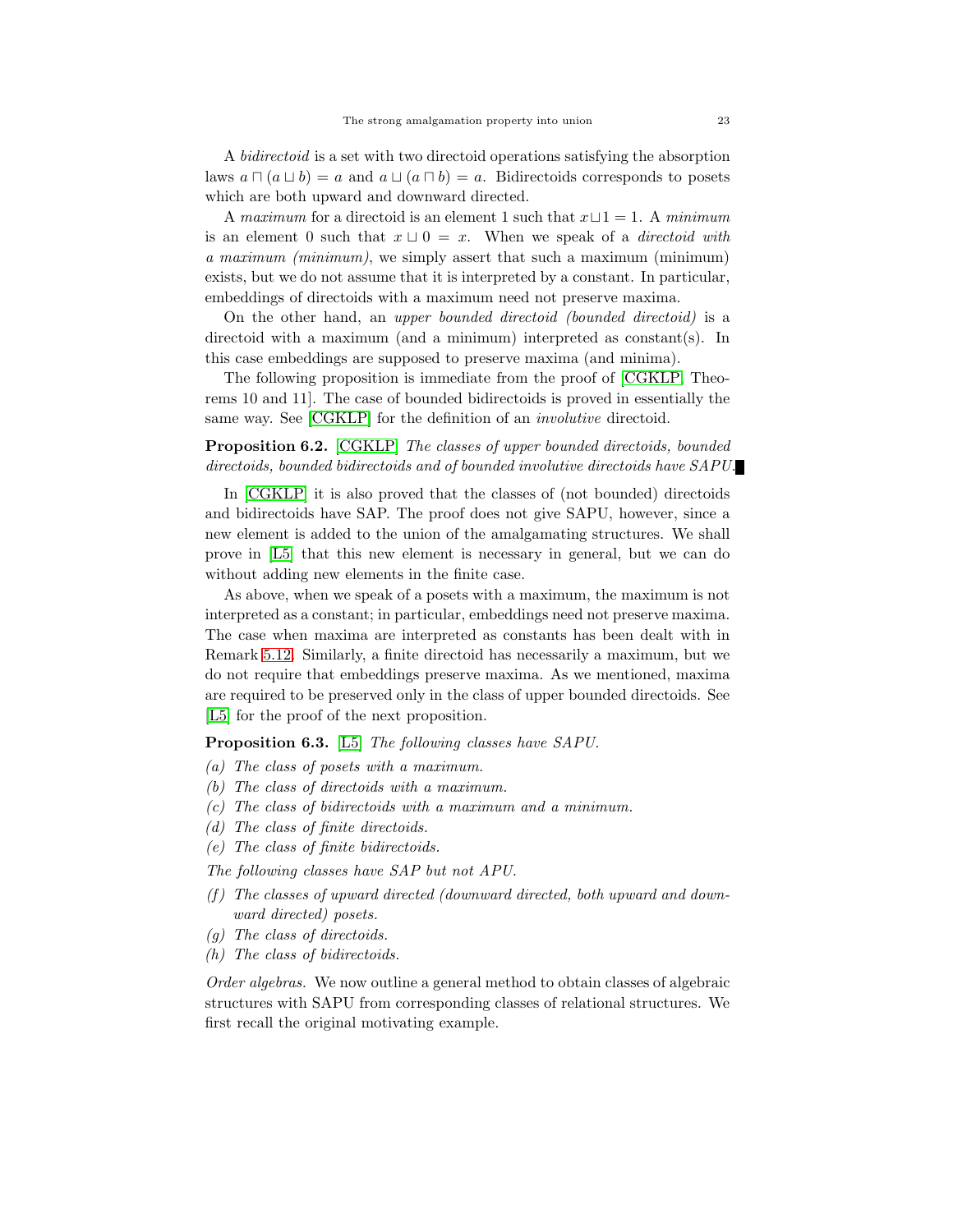If  $(P, \leq)$  is a poset, define a binary operation  $\cdot$  (henceforth denoted by juxtaposition) on  $P$  by

$$
ab = \begin{cases} a & \text{if } a \le b, \\ b & \text{otherwise.} \end{cases}
$$

The structures  $(P, \cdot)$  which can be obtained in this way have been described in [\[N\]](#page-37-5) under the name pogroupoids, but are called *order algebras* in the more recent literature, e. g., [\[FJM\]](#page-36-16). Clearly, we can retrieve the order  $\leq$  from  $\cdot$  by setting  $a \leq b$  if  $ab = a$ .

Neggers [\[N\]](#page-37-5) has showed, among other, that if P, Q are posets and  $\iota: P \to Q$ is a function, then  $\iota$  is a homomorphism of the corresponding order algebras if and only if  $\iota$  is an ordermorphism with the further property that any pair of incomparable elements are sent either to the same element, or to another pair of incomparable elements. It follows immediately that if  $\iota$  is injective, then  $\iota$  is an embedding of order algebras if and only if  $\iota$  is an order-embedding, since orderembeddings are exactly injective ordermorphisms which send incomparable pairs to incomparable pairs.

# Corollary 6.4. *The class of order algebras has SAPU.*

*Proof.* Immediate from the above observations and the fact, generalized here in Proposition [3.3,](#page-6-3) that the class of posets has SAPU.  $\Box$ 

*Algebraizing relations.* The above argument has a more general flavor. Let  $K$ be a class of structures such that  $R(x, x, x, ...)$  holds in every structure in K, for every relation symbol R in the language. The language of  $K$  is allowed to contain relation, constant and function symbols. Let us associate to  $K$  a class  $\mathcal{K}_a$  defined in the following way. To every model **A** in  $\mathcal{K}$  one associates a model  $\mathbf{A}_a$  obtained from  $\mathbf{A}$  by replacing every *n*-ary relation R by an *n*-ary function  $f_R$  defined by

$$
f_R(a_1, a_2, a_3, \dots) = \begin{cases} a_1 & \text{if } R(a_1, a_2, a_3, \dots) \text{ holds in } \mathbf{A}, \\ a_i & \text{otherwise, where } i \text{ is the smallest index} \\ a_i \neq a_1. \end{cases}
$$

Notice that in the second clause such an i exists, since  $R(a, a, a, \dots)$  holds in **A**. The class  $\mathcal{K}_a$  is the class of models which can be obtained in this way. As in the case of order algebras, from  $\mathbf{A}_a$  we can retrieve the structure of  $\mathbf{A}$ . It follows that the (class) function which sends **A** to  $A_a$  is bijective from K to  $\mathcal{K}_a$ . Again as in the case of order algebras, the notion of homomorphism in  $\mathcal{K}_a$  is stronger than the notion of homomorphism in  $\mathcal{K}$ ; however, the notions of embedding coincide. This is proved just arguing as in the last lines of [\[N,](#page-37-5) proof of Theorem 1]. Henceforth we get the following proposition.

Proposition 6.5. *Under the above notations and conventions, a class* K *has*  $AP$  (APU, SAP, SAPU) if and only if  $K_a$  has AP (APU, SAP, SAPU).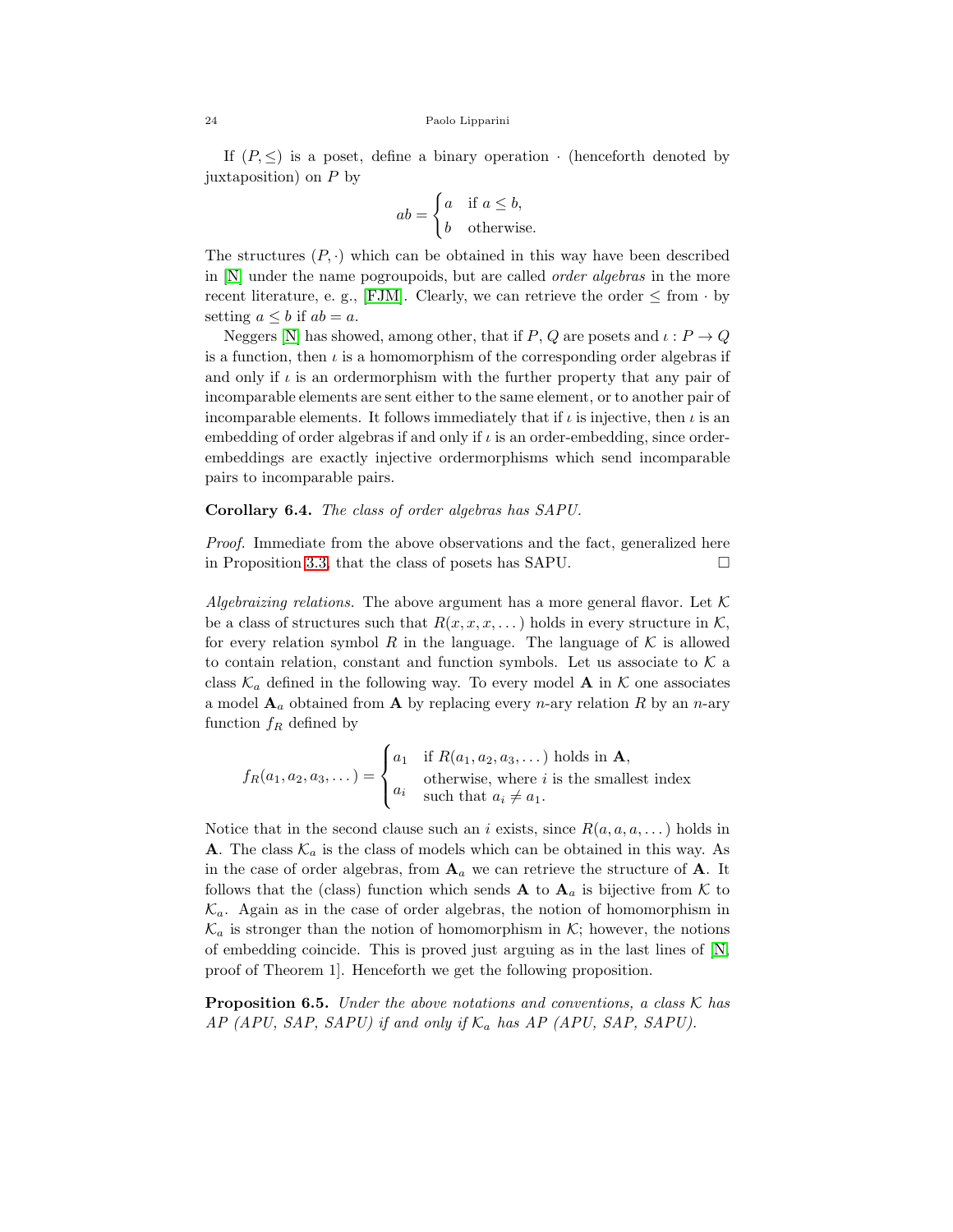In particular,  $K_a$  has AP (and frequently SAPU) for all the classes  $K$  de*scribed in Propositions [3.3,](#page-6-3) [6.2,](#page-22-0) [6.3,](#page-22-1) [7.4\(](#page-26-0)a)-(b), Corollaries [3.5,](#page-9-1) [4.2,](#page-12-0) 5.6(A)(B) (C)(F), Theorems [4.1\(](#page-9-0)A)(B), 5.2, [5.9](#page-18-0) and [6.6\(](#page-24-0)1)-(6) below.*

*Linear orders with operators.* In passing, we recall some results from [\[L1\]](#page-36-8). A generalization of Corollary [3.5\(](#page-9-1)2) to linear orders holds, but, rather unexpectedly, it holds only in the case of just one additional operation.

If f is an unary operation on a poset, we say that an element c is a *center*, or a *fixed point* for f if  $f(c) = c$ . In general, when we refer to a *center* c without further specifications, we shall mean that  $c$  is a center for all the operations under consideration.

<span id="page-24-0"></span>Theorem 6.6. [\[L1\]](#page-36-8) *The following classes have SAPU.*

- *(1) The class of linearly ordered sets with one order preserving unary operation.*
- *(2) The class of linearly ordered sets with one order reversing unary operation with a center.*
- *(3) For every set* F*, the class of linearly ordered sets with an* F*-indexed family of order automorphisms.*
- *(4) For every pair* F *and* G *of sets, the class of linearly ordered sets with an* F*-indexed family of order automorphisms and a* G*-indexed family of bijective order reversing unary operations, all operations from both families with a common center.*

*The following classes have APU but not SAP.*

- *(5) The class of linearly ordered sets with one strict order preserving unary operation.*
- *(6) The classes of linearly ordered sets with one order reversing, resp., one strict order reversing unary operation.*

*The following classes have not AP.*

- *(7) The classes of linearly ordered sets with two order preserving, resp., two strict order preserving unary operations.*
- *(8) More generally, the classes of linearly ordered sets with two unary operations and with each operation either order preserving, or strict order preserving, or order reversing, or strict order reversing.*

Of course, when dealing with linearly ordered sets, we cannot have super-SAP. Given **A**, **B** and **C** linearly ordered sets to be amalgamated, if  $a \in A \setminus C$ ,  $b \in B \setminus C$  and  $\{c \in C \mid c \leq_{\mathbf{A}} a\} = \{c \in C \mid c \leq_{\mathbf{B}} b\}$ , then in any strong amalgamating *linear* order we have either  $a < b$  or  $b < a$ , but no such relation is witnessed by means of some  $c \in C$ .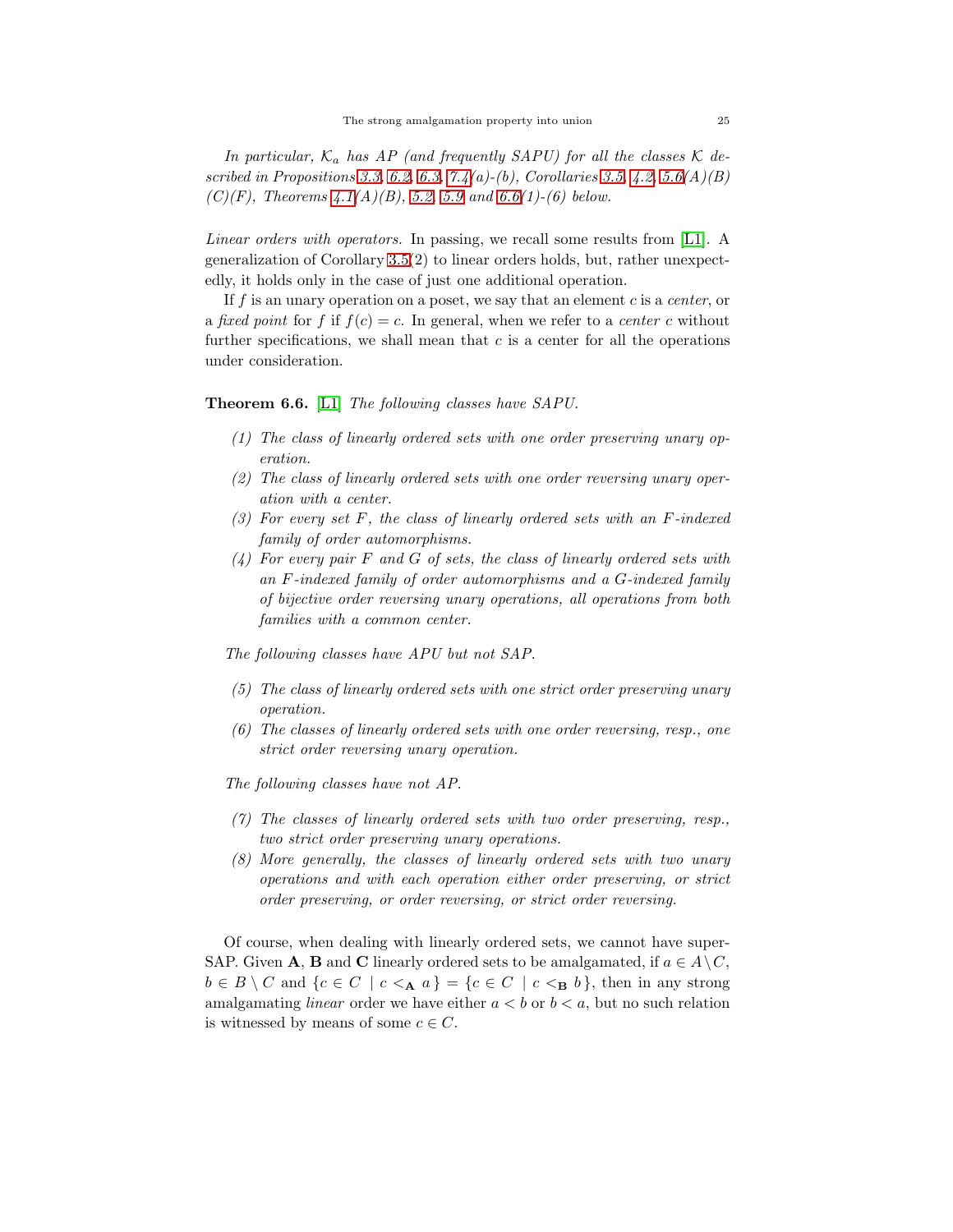# <span id="page-25-0"></span>7. The joint embedding property into union.

The classical joint embedding property (JEP) [\[H\]](#page-36-0) admits variations in the same spirit of Definition [2.1.](#page-2-1) For ordered sets with operators, the corresponding theory is quite simple, in the sense that the resulting disjoint embedding property into union turns out to be generally either trivially true, or trivially false. In any case, JEP plays a fundamental role in model theory, hence we shall explicitly mention the JEP-related properties.

<span id="page-25-1"></span>**Definition 7.1.** (a) Recall from Definition [2.3](#page-4-0) that a class  $\mathcal{K}$  has the *joint embedding property* (JEP) if, for every  $\mathbf{A}, \mathbf{B} \in \mathcal{K}$ , there are a structure  $\mathbf{D} \in \mathcal{K}$ and embeddings  $\iota : \mathbf{A} \rightarrow \mathbf{D}$  and  $\kappa : \mathbf{B} \rightarrow \mathbf{D}$ .

(b)  $K$  has the *disjoint embedding property* (DJEP) if, under the assumptions from (a), **D**,  $\iota$  and  $\kappa$  can be chosen in such a way that the images of  $\iota$  and  $\kappa$ are disjoint.

Clearly, this is impossible if some constant is present in the language. This is the main difference with respect to SAP.

(c) We say that K has the *joint embedding property into union* (JEPU) if, under the assumptions from (a),  $\mathbf{D}$ ,  $\iota$  and  $\kappa$  can be chosen in such a way that D is the union of the images of  $\iota$  and  $\kappa$ .

(d) We say that  $K$  has the *disjoint embedding property into union* (DJEPU) if (b) and (c) can always be accomplished simultaneously, namely, D can be chosen to be the disjoint union of the images of  $\iota$  and  $\kappa$ .

If  $K$  is closed under isomorphism, then a remark parallel to [2.2](#page-3-0) applies, namely, K has DJEP if and only if, whenever  $\mathbf{A}, \mathbf{B} \in \mathcal{K}$  and  $A \cap B = \emptyset$ , then there is a structure  $D \in \mathcal{K}$  such that  $A \subseteq D$  and  $B \subseteq D$ . Thus  $\mathcal{K}$  has DJEPU if and only if **D** as above can be chosen in such a way that  $D = A \cup B$ .

The classical joint embedding property dates back at least to [\[F1\]](#page-36-7). The disjoint embedding property has been sometimes used in the literature, at least from the '80's in the last century, e. g., Pouzet [\[P\]](#page-37-6). For certain classes, e. g., linearly or partially ordered sets, DJEPU is trivially satisfied but, again, we do not know of a study of such properties for their own sake.

If we work in a language without constant symbols, then in most arguments from the preceding sections we may allow  $C$  to be empty. As we mentioned, this special instance of AP (and variations) turns out to be exactly JEP (and variations). This is the reason why remarks parallel to Observation [3.1](#page-4-1) and Propositions [5.1,](#page-13-0) [5.3,](#page-15-0) [5.8](#page-17-0) hold, possibly with a difference for languages with constant symbols.

*Observation* 7.2. If some language  $\mathscr L$  has no constant symbol, then the class K of all models for  $\mathscr L$  has DJEPU and any theory for  $\mathscr L$  with only axioms of the form [\(5.1\)](#page-15-1) from Proposition [5.3](#page-15-0) has DJEPU.

For arbitrary languages, Observation  $3.1(a)(b)$  and Propositions  $5.1, 5.3(a)$  $5.1, 5.3(a)$  $5.1, 5.3(a)$ (b),  $5.8(A1)$ - $(A5)$  hold when  $(S)AP(U)$  is replaced everywhere by  $(D)JEP(U)$ .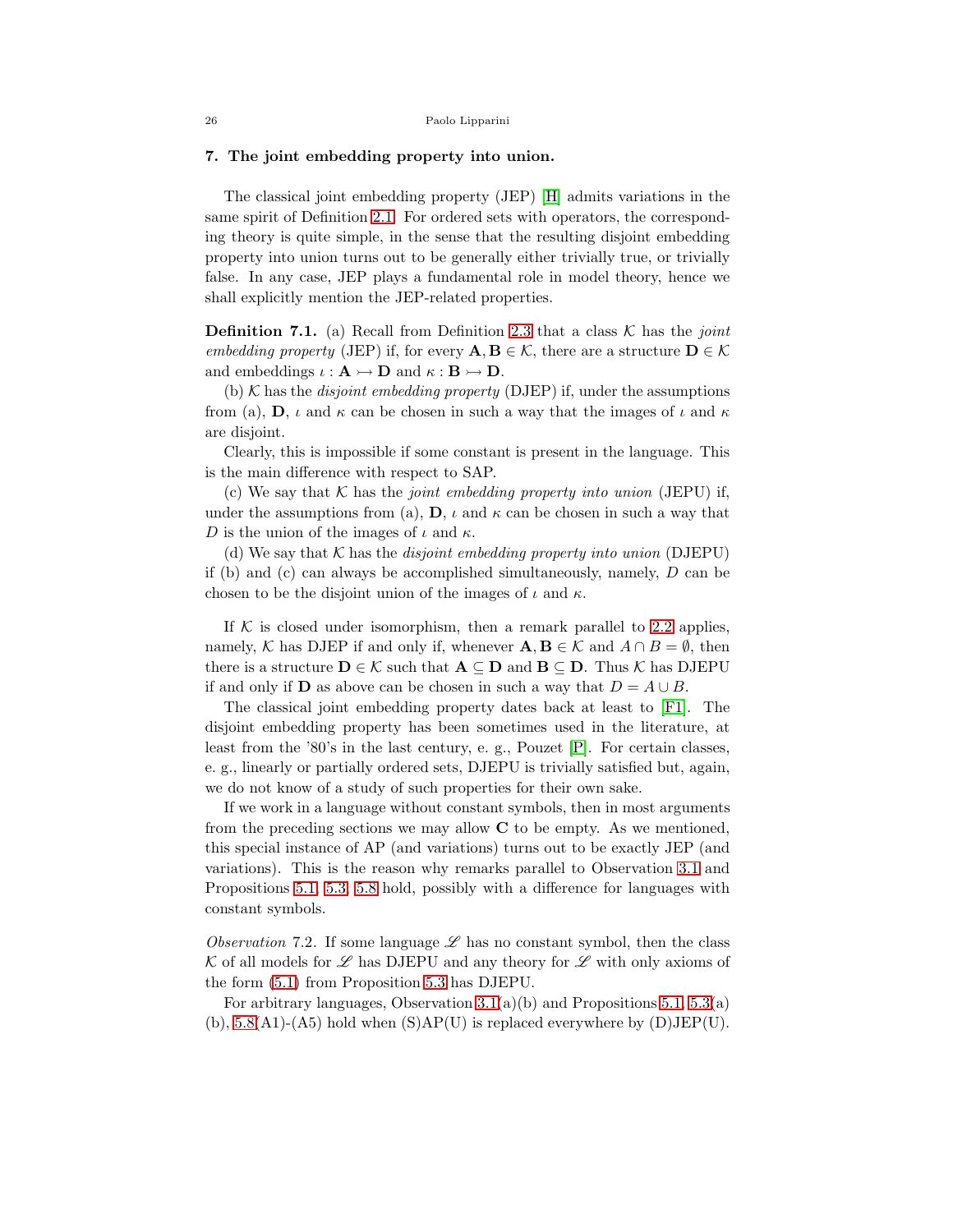However, in Propositions [5.1\(](#page-13-0)b) we need to assume that  $\mathscr{L}'$  has no constant symbol.

Notice that constants caused no trouble in getting strong AP in Observation  $3.1(c)$  $3.1(c)$ , since constants are always already interpreted in C. On the other hand, as we have mentioned in Definition [7.1\(](#page-25-1)b), the existence of some constant in the language always forbids disjoint JEP (and frequently forbids JEP).

Theorem 7.3. *All the classes and theories considered in Propositions [3.3,](#page-6-3) [6.2,](#page-22-0) [6.3\(](#page-22-1)a)-(e), Corollaries [3.5,](#page-9-1) [4.2,](#page-12-0) 5.6(A)(B) and Theorems [4.1\(](#page-9-0)A)(B), 5.2, [5.9,](#page-18-0) [6.6\(](#page-24-0)1)-(4) have DJEPU, with the provision that no new constant is added in the last two statements in Theorem [5.9.](#page-18-0)*

*The classes considered in Corollary 5.6(C)(F) have JEPU and the classes considered in Proposition [6.3\(](#page-22-1)f )-(h) and Theorem [6.6\(](#page-24-0)5)-(6) have DJEP.*

*In particular, all the above classes have JEP.*

*Proof.* We have not assumed that **C** is nonempty in most of the above arguments, hence, as remarked above, this special instance of (S)AP(U) provides (D)JEP(U). In fact, in this special case proofs turn out to be generally much simpler: for example, in the case of posets, just consider  $R = R_{\mathbf{A}} \cup R_{\mathbf{B}}$  on  $A\cup B$ . As another example, in the case of linearly ordered sets, just set all the elements of  $\bf{A}$  to be  $\lt$  than all the elements of  $\bf{B}$ . Adding operators presents no significant trouble, too.

Some care is needed in the presence of constants. However, in the case of bounded directoids, and variants, the constants always generate isomorphic subalgebras, hence we can consider, as C, any copy of this subalgebra, and then apply  $(S)AP(U)$ .

On the other end, in comparison with Theorem [6.1,](#page-21-1) only varieties defined by a special kind of linear identities have JEP, possibly, DJEPU. See [\[L4\]](#page-37-3), in particular, Theorem 3.1, Remark 4.1 and Corollary 4.6 there.

Dense linear orders provide interesting examples concerning the properties dealt with in the present section.

<span id="page-26-0"></span>Proposition 7.4. *(a) The theory of dense linear orderings has SAP, DJEP, JEPU, APU but neither DJEPU nor SAPU.*

*(a*′ *) The theory of dense linear orderings without endpoints has SAP, DJEPU, APU but not SAPU.*

*(b) The theory of dense linear orderings with a closure operation has SAP, DJEP, JEPU but neither DJEPU, nor APU.*

*(c) The theory of dense linear orderings with two closure operations has not AP.*

*Proof.* (a) SAP follows immediately from the facts that the class of linear orders has SAP (actually, SAPU) and that every linear order can be embedded into some dense linear order. DJEP is the special case when C is the empty structure.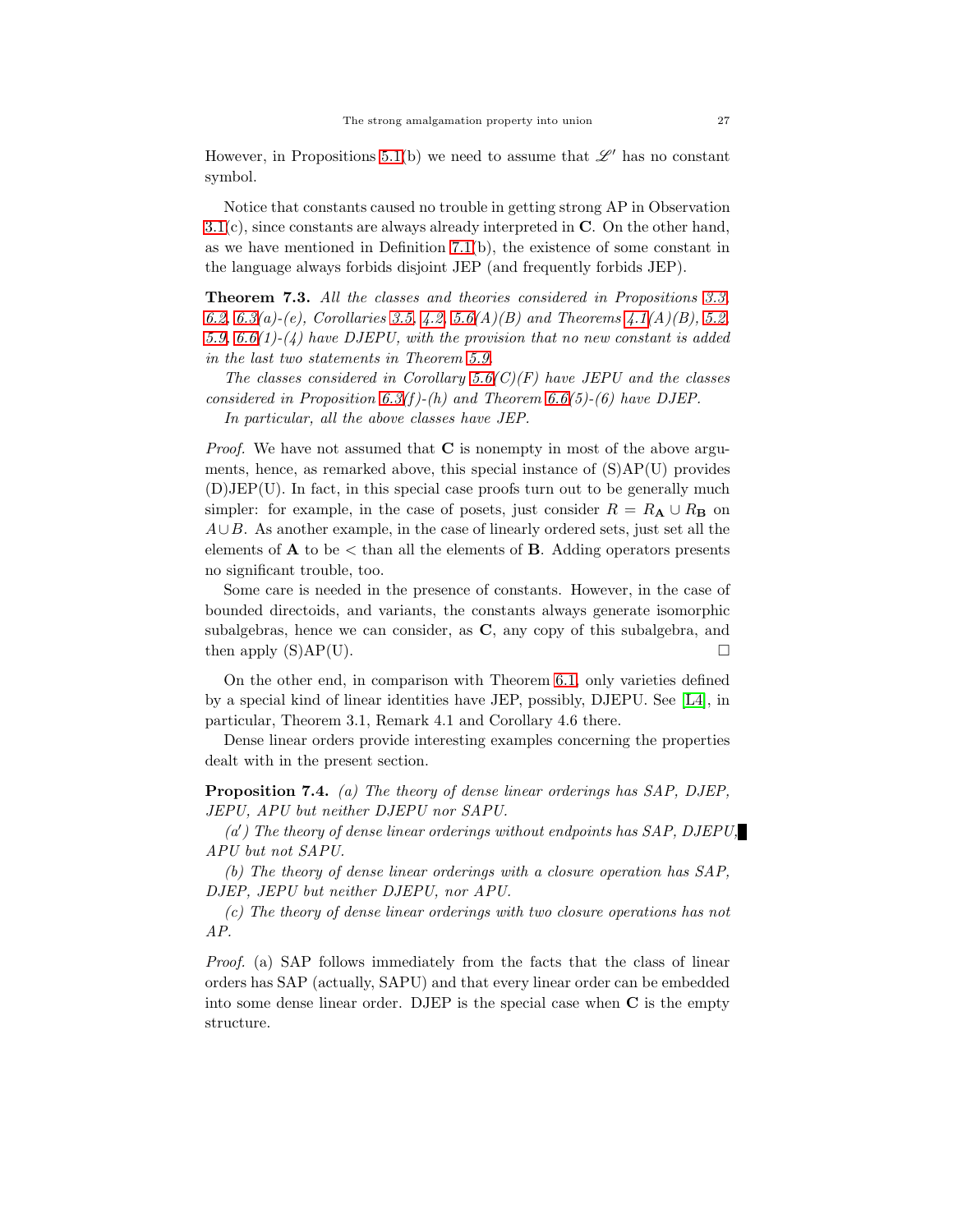We now disprove SAPU. Let  $C$  be  $Q$  with the standard order, consider two distinct copies  $r$  and  $r'$  of the same real (not rational) number and let  $A = \mathbb{Q} \cup \{r\}, B = \mathbb{Q} \cup \{r'\}.$  However we linearly order  $A \cup B$ , either r' is the immediate predecessor of  $r$ , or conversely. The counterexample works for dense linear orders without endpoints, too.

Then we disprove DJEPU. Let **A** and **B** be two disjoint copies of the real interval [0, 1] and suppose by contradiction that  $D = A \cup B$  can be densely linearly ordered extending the orders on A and B. Define the following equivalence relation on A:  $r \sim s$  if  $\{ t' \in B \mid t' <_{\mathbf{D}} r \} = \{ t' \in B \mid t' <_{\mathbf{D}} s \}.$  Thus the  $\sim$ -equivalence classes partition A and each class is a convex subset of A, hence an interval. It is easy to see that if  $[0, 1]$  is partitioned into intervals, then at least one interval is a closed interval of the form  $[r, s]$ , possibly with  $r = s$ .

Indeed, if the class of 0 has the form  $[0, v]$ , we are done. Otherwise, let r be the largest real such that, for every  $t < r$ , the equivalence class of t has the form  $[u, v]$ . Namely, r is the supremum of those v such that some equivalence class has the form  $[u, v]$  and also all preceding classes have that form. Then the class of r has necessarily the form  $[r, s]$ , since the form  $[r, s]$  would contradict the definition of r.

So let  $[r, s]$  be a ∼-equivalence class and let  $T' = \{ t' \in B \mid t' \leq_D r \}$ . If T' is empty, then  $0'$  in B is the immediate successor of s in  $D$ . If T' has a maximum  $u'$  in **B**, then r is the immediate successor of  $u'$  in **D**. On the other hand, if the supremum  $u'$  of  $T'$  does not belong to  $T'$ , then  $u'$  is the immediate successor of s in D. In any case, we have found two elements without intermediate elements, hence the order in D is not dense, a contradiction.

Next, we prove JEPU. Actually, we show that DJEPU fails "for just one element", namely we get JEPU by identifying at most one element from A with at most one element from B.

So let  $A$  and  $B$  be two dense linear orderings. If either  $A$  has no maximum or  $\bf{B}$  has no minimum, simply put all the elements of  $\bf{A}$  before all the elements of B. Otherwise, **A** has a maximum  $\bar{a}$  and **B** has a minimum  $\bar{b}$ . Identify  $\bar{a}$ and  $\bar{b}$  in D and, again, put all the other elements of A before all the elements of B.

Having proved JEPU, it is rather easy to prove APU.

Let  $A_1$ ,  $A_2$ , C be a TBA triple of dense linear orderings, with embeddings  $\iota_i : \mathbf{C} \rightarrowtail \mathbf{A}_i$ , for  $i = 1, 2$ . Recall that if **C** is a linearly ordered set, a *cut* of **C** is a pair  $(C', C'')$  such that  $C' \cup C'' = C$  and  $c' < c''$ , for every  $c' \in C'$ and  $c'' \in C''$ . We allow C' or C'' to be empty. To any cut  $(C', C'')$  of **C** one associates on  $A_i \setminus \iota(C)$  the *components*  $\{a \in A_i \setminus \iota(C) \mid \iota_i(c') \leq A_i\}$  $a \leq_{\mathbf{A}_i} \iota_i(c'')$ , for all  $c' \in C'$  and  $c'' \in C''$ , for  $i = 1, 2$ . Conversely, to each  $a \in A_i \setminus \iota(C)$  one can associate the cut formed by  $C' = \{ c \in C \mid \iota_i(c) < \mathbf{A}_i \mid a \}$ and  $C'' = \{ c \in C \mid a \leq_{\mathbf{A}_i} u_i(c) \}.$  The nonempty components partition both  $A_1 \setminus \iota(C)$  and  $A_2 \setminus \iota(C)$ . Moreover, if  $(C', C'')$  is associated to  $a \in A_i$  and  $(C'_*, C''_*)$  is associated to  $a_* \in A_j$  with, say,  $C' \subsetneq C'_*$ , then, for any possible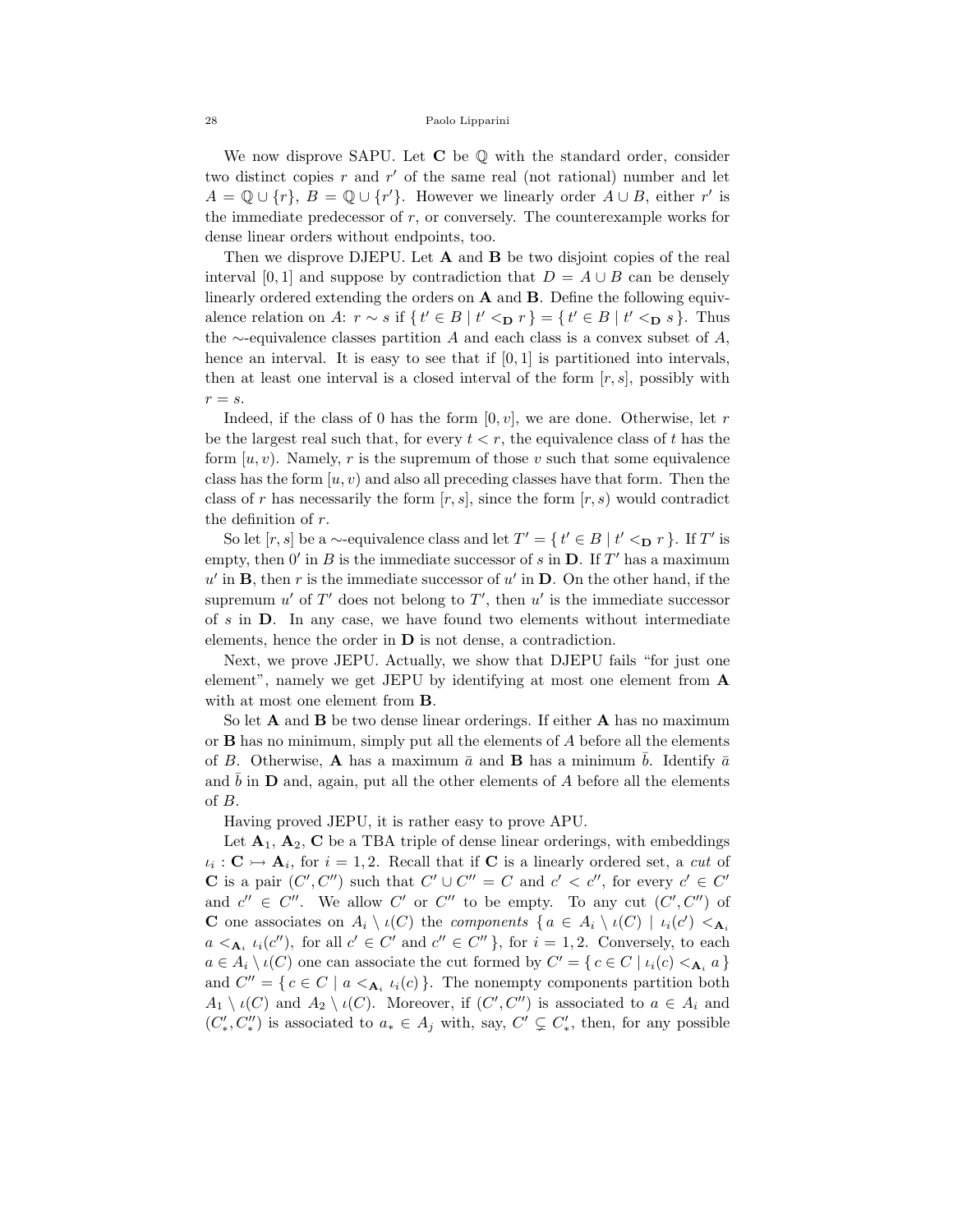amalgamating structure **D** through embeddings  $\kappa_i : \mathbf{A}_i \rightarrow \mathbf{C}$  ( $i = 1, 2$ ), we should have  $\kappa_i(a) <_{\mathbf{D}} \kappa_j(a_*)$ . This implies that, in order to construct **D** and the  $\kappa_i$ 's, it is enough, for every cut, to set the relative order between the elements of the components on  $A_1 \setminus \iota(C)$  and  $A_2 \setminus \iota(C)$  associated to the cut. See the proof of  $[L1, Thorem 3.1(a)]$  for more details.

We are almost done. If  $E_i$ , for  $i = 1, 2$ , are the components on  $A_i \setminus \iota(C)$ associated to some cut, then it is enough to embed the two  $E_i$ 's into some dense linear order using JEPU. It is easy to see that, letting the cut vary among all cuts of C and putting together all the structures as above, we get a dense linear order.

(a′ ) As in (a), we have SAP since linear orders have SAP and every linear order can be embedded into some dense linear order without endpoints. The failure of SAPU has already been taken care of. As far as APU is concerned, the argument in (a) works in the present case, too, since if  $A_1$ ,  $A_2$  and C have no endpoint, then the model D we have constructed has no endpoint. DJEPU is trivial, just let every element of A be  $\leq$  than every element of **B**.

(b) By Corollary 5.6(B), the theory of linearly ordered sets with a closure operation f has SAP. Hence if  $A$ ,  $B$ ,  $C$  is a TBA triple of dense linear orders with a closure operation, then there is an amalgamating linear order  $E$  with a closure operation. As an order, E can be embedded into a complete dense linear order **D** in such a way that, for every  $d \in D$ , there is  $e \in E$  such that  $d \leq_{\mathbf{D}} e$ . Now define f on D by  $f(d) = \inf\{f_{\mathbf{E}}(e) \mid e \in E, d \leq_{\mathbf{D}} f_{\mathbf{E}}(e)\}\$ and it is easy to see that, with f as defined,  $E$  embeds in  $D$  and f is a closure operation, thus D amalgamates the original triple. We have proved SAP.

DJEP is the special case of SAP when C is the empty structure.

We now check that JEPU holds. As in  $(a)$ , if either **A** has no maximum or B has no minimum, put all the elements of A before all the elements of B. Otherwise, **A** has a maximum  $\bar{a}$  and **B** has a minimum  $\bar{b}$ . Then identify  $\bar{a}$ and  $f(\bar{b})$  and put all the other elements of A before all the other elements of B. Thus all the (images of the) elements of  $A \setminus {\overline{a}}$  precede all the elements  $b_1 \in B$  such that  $b_1 < f(\bar{b})$  and all such elements are bounded by  $\bar{a} = f(\bar{b})$ . All the other elements of B are larger. Notice that  $f(\bar{a}) \geq \bar{a}$  in **A**, hence  $f(\bar{a}) = \bar{a}$ , since  $\bar{a}$  is the maximum of **A**. Moreover,  $f(f(\bar{b})) = f(\bar{b})$ , since f is a closure operation, hence the identification of  $\bar{a}$  and  $f(\bar{b})$  is compatible.

Since dense linear orderings have not DJEPU, then dense linear orderings with a closure operation have not DJEPU: just consider the same counterexample with constant functions added as operations.

In order to disprove APU, we shall modify the counterexample to SAPU given in (a). Fix  $r \in \mathbb{R} \setminus \mathbb{Q}$  and  $q \in \mathbb{Q}$  with  $r < q$ . Let  $C = \mathbb{Q}$  with the standard order and define  $f$  on  $C$  by

$$
f(c) = \begin{cases} c & \text{if } c < r, \\ q & \text{if } r < c \le q, \\ c & \text{if } q < c, \end{cases}
$$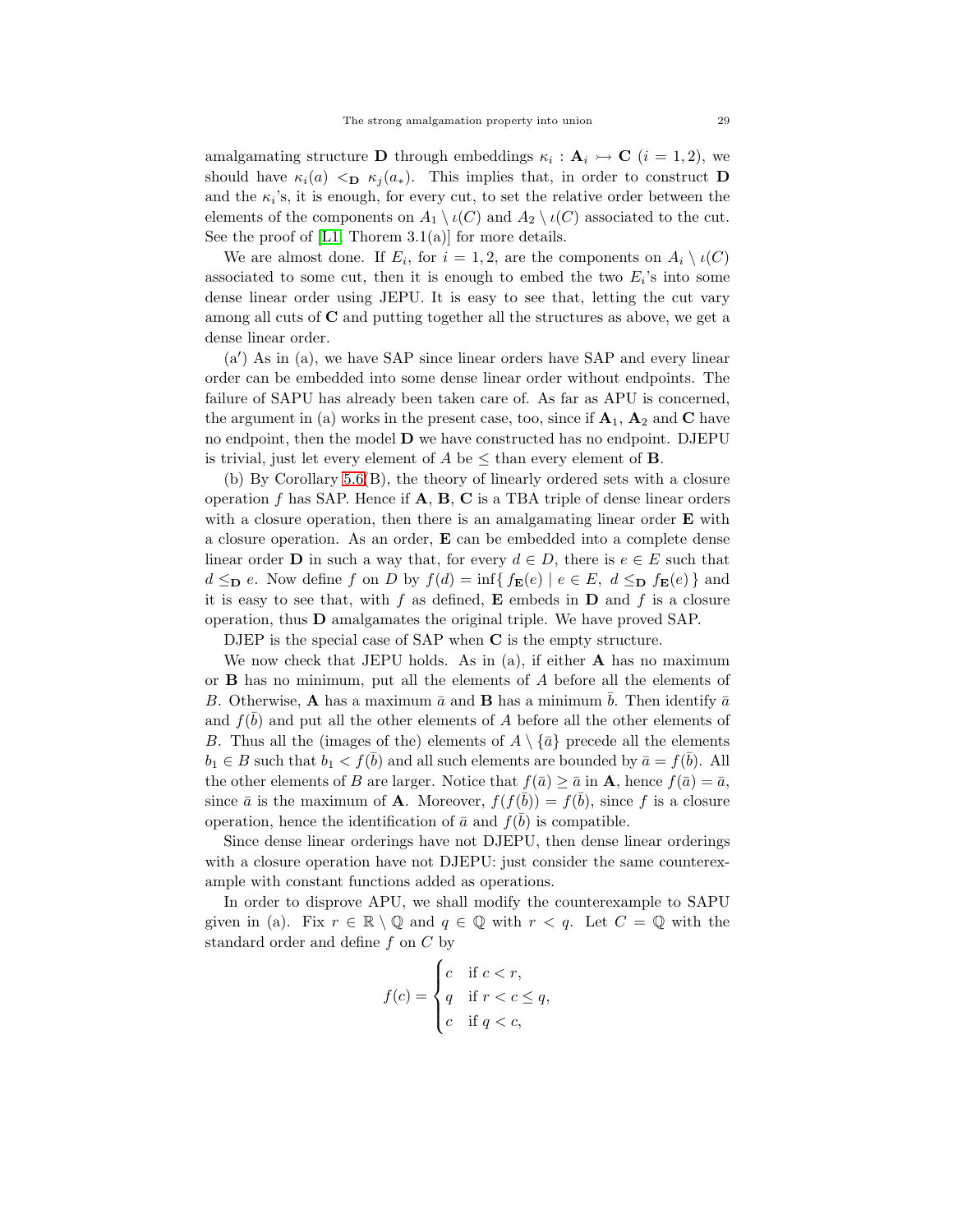thus  $f$  is a closure operation on  $C$ .

Let  $A = C \cup \{r\}$  with  $f(r) = r$ . Let r' be a copy of r and define **B** by  $B = C \cup \{r'\}$  with  $f(r') = q$ . As in (a), if amalgamation into union holds, then  $r$  and  $r'$  should be identified, but this is impossible because of  $f$ .

(c) Consider the last example and add another operation  $g$  defined as  $f$  on Q and such that  $g(r) = q$  in **A** and  $g(r') = r'$  in **B**. As above, both f and  $g$  forbids the identification of  $r$  and  $r'$ . Hence in any amalgamating structure we have either  $r < r'$  or  $r' < r$ . If  $r' < r$ , then  $q = f(r') \leq f(r) = r$ , a contradiction. Symmetrically,  $r' < r$  cannot hold, thus AP fails.  $\Box$ 

### 8. More examples and counterexamples.

<span id="page-29-0"></span>*Remark* 8.1*.* If in Definition [2.1](#page-2-1) we replace embeddings with injective homomorphisms, the results in the present note do not necessarily hold.

(a) The class of posets has not AP with respect to injective homomorphisms. Indeed, let  $C$  be the poset with just two incomparable elements  $a$  and  $b$ . If  $A = \{a, b\}$  with  $a < b$  in **A**, then the identity is an ordermorphism (but not an embedding!)  $\iota_{\mathbf{C},\mathbf{A}}$  from **C** to **A**. Similarly, let  $B = \{a, b\}$  with  $b < a$  in **B** and  $\iota_{\mathbf{C},\mathbf{B}}$  be the identity map. In any amalgamating poset **D** we should have  $\iota_{\mathbf{A},\mathbf{D}}(a) \leq \iota_{\mathbf{A},\mathbf{D}}(b)$  and  $\iota_{\mathbf{B},\mathbf{D}}(b) \leq \iota_{\mathbf{B},\mathbf{D}}(a)$ . Since we require  $\iota_{\mathbf{C},\mathbf{A}} \circ \iota_{\mathbf{A},\mathbf{D}} =$  $\iota_{\mathbf{C},\mathbf{B}} \circ \iota_{\mathbf{B},\mathbf{D}},$  then by antisymmetry  $\iota_{\mathbf{A},\mathbf{D}}(a) = \iota_{\mathbf{A},\mathbf{D}}(b)$ , hence it is not possible to have  $\iota_{A,D}$  an injective homomorphism.

(b) The main obstacle to AP for injective homomorphisms in (a) is antisymmetry. In fact, the arguments in (a) show that the class of sets with an antisymmetric binary relation has not AP with respect to injective homomorphisms.

(c) In contrast with (a) and confirming (b), the class of preorders has SAPU with respect to injective homomorphisms.

Parallel to Remark [2.2,](#page-3-0) we can assume that  $C = A \cap B$  and that the inclusions from  $C$  to  $A$  and from  $C$  to  $B$  are homomorphisms. Then it is enough to endow  $A \cup B$  with the transitive closure of  $\leq_{\mathbf{A}} \cup \leq_{\mathbf{B}}$ . Of course, this is not the only possibility, we could even have done with the *discrete* preorder (all pairs of elements are connected)

(d) It is probably an interesting possibility to mix the two approaches, namely, to consider embeddings (condition [\(2.1\)](#page-2-0) is required) with respect to a certain set of relations, and homomorphisms (condition [\(2.2\)](#page-2-2) is required) with respect to another set of relations. Notice that there is no distinction between embeddings and injective homomorphisms, when constants or functions are taken into account.

In the above proposal we intend to strictly remain within the realm of model theory. The amalgamation property can be defined in a categorical setting and, of course, this abstract setting encompasses all the above possibilities [\[KMPT\]](#page-36-4).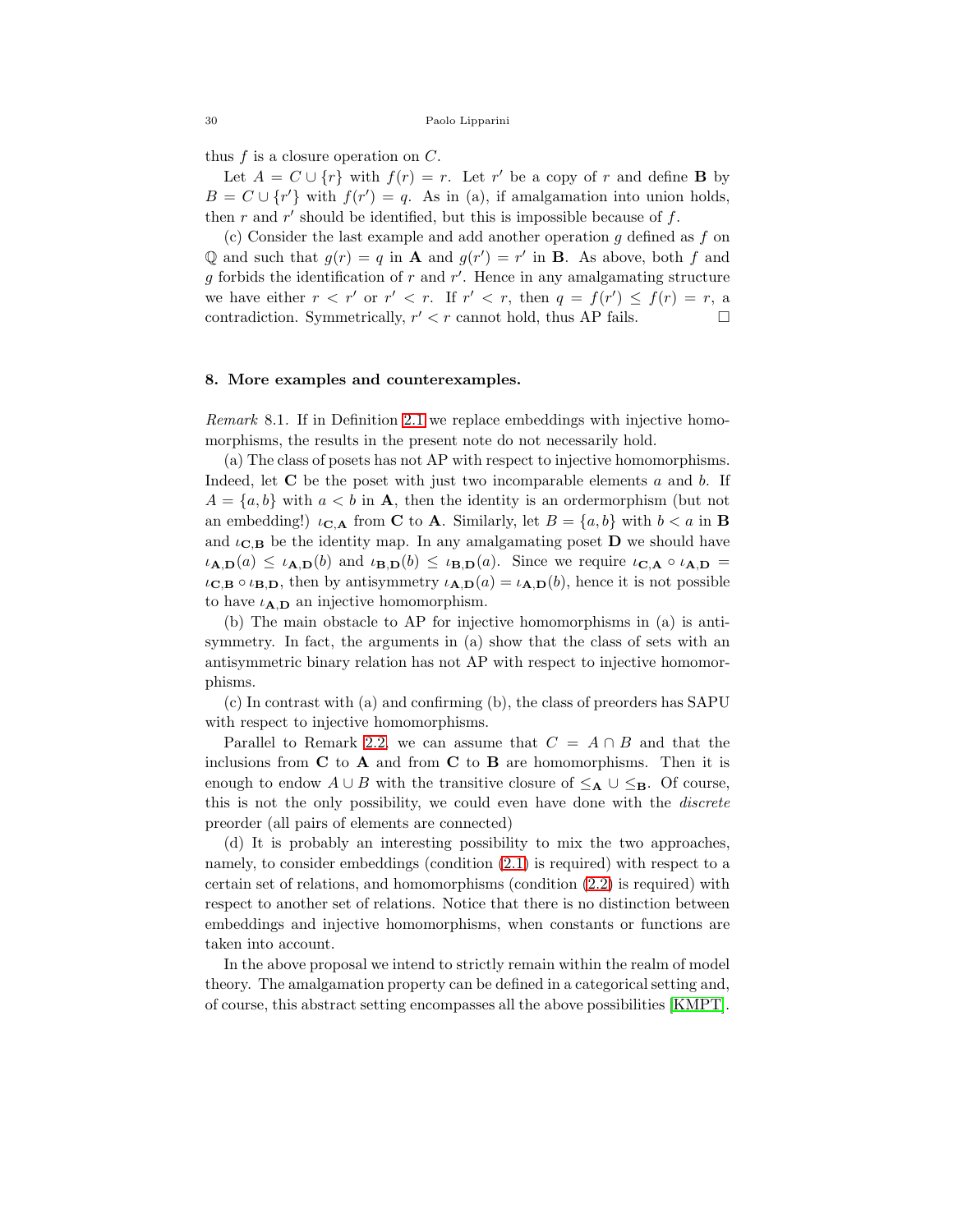<span id="page-30-0"></span>*Example* 8.2*.* (a) The theory (in the empty language) asserting that the universe has not cardinality 3 has APU and SAP, but not SAPU. Just let  $|C| = 1$ and  $|A| = |B| = 2$ .

(b) As above, the following theory  $T$  in the empty language has APU and SAP, but not SAPU. For every  $n \geq 3$ , the theory T has a sentence asserting

(1) If there are at least 3 distinct elements, then there are at least  $n$ distinct elements.

The class of finite models of T has APU but not SAP.

(c) If we consider the theory from (b) in the language with a unary predicate U, then  $T$  has SAP, but the class of finite models of  $T$  has not even AP. Let **C** have one element c, let **A** have one more element a such that  $U(a)$  and **B** have another element b such that not  $U(b)$ . Any amalgamating structure has at least 3 elements, hence is infinite.

<span id="page-30-3"></span>*Remark* 8.3*.* (a) If we allow the empty model in the definition of SAPU and some class  $K$  has SAPU and both an empty model and a model of cardinality 1, then  $K$  has models of any finite cardinality.

(b) If  $K$  has SAPU and has a model of cardinality 1 which embeds into some model of cardinality 2, then  $K$  has models of any finite nonzero cardinality.

(c) More generally, if  $K$  has SAPU and has a model of cardinality n which embeds into some model of cardinality  $m > n$ , then K has models of cardinality  $m + k(m - n)$ , for every k.

<span id="page-30-1"></span>*Remark* 8.4*.* Neither the method applied for case a nor the method applied for case b in the proof of Proposition [3.3](#page-6-3) work for all situations.

In general, if transitivity is not assumed, it might happen that  $c R d, d R e$ but not c R e in C. Then, no matter the structure of A and B, if we apply clause [\(3.4\)](#page-7-1), we get c R e in D, hence C is not even a substructure of D.

Even worse! It might happen that A and B are actually substructures of D, but antisymmetry is not preserved. Let  $C = \{c, d\}$ , with no pair of elements R-related in C. Let  $c R a R d$  in A and  $d R b R c$  in B. Then  $a R_A d R_B b$ , thus if clause [\(3.4\)](#page-7-1) holds in  $\mathbf{D}$ , we have a R b and symmetrically b R a. Since we are asking SAP,  $a \neq b$ , hence antisymmetry fails in **D**.

On the other hand, concerning case b, if we want transitivity to be preserved, clause [\(3.3\)](#page-6-2) alone is clearly not sufficient.

We now show that Theorem [4.1](#page-9-0) does not generalize to the case of three relations.

<span id="page-30-2"></span>Proposition 8.5. *The following theories do not have AP.*

- *(a)* The theory of an antisymmetric relation S with two partial orders  $\leq$  and  $\leq'$  both finer than *S*.
- *(b) The theory of an antisymmetric relation* S *with two transitive relations both finer than* S*.*
- *(c) The theory of a partial order with a coarser antisymmetric relation* S *and a bijective* S*-preserving unary operation.*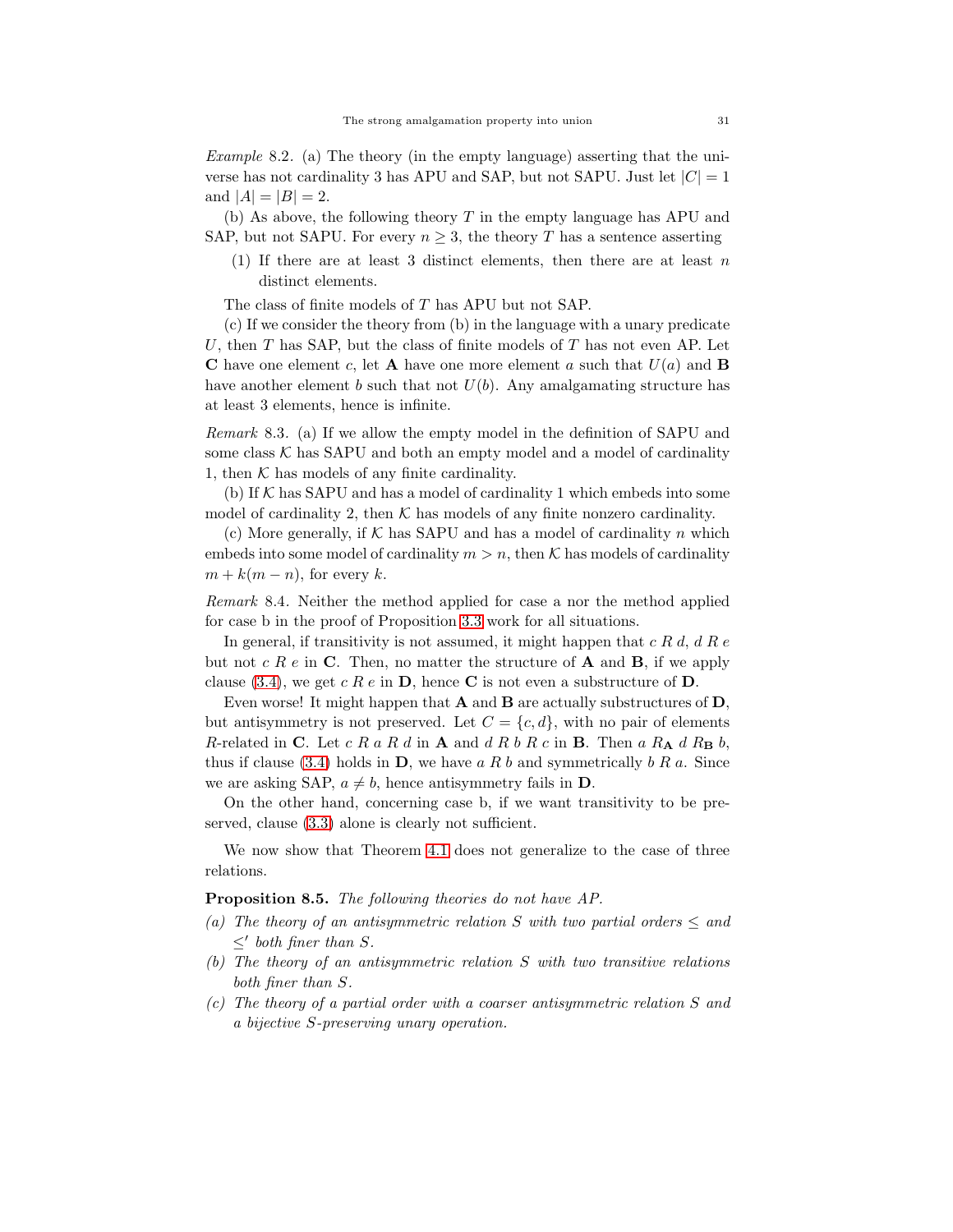*Proof.* (a) Let  $C = \{c, d\}$  with no pair S-related and with c and d both  $\leq$ - and ≤'-incomparable. Let  $A = C \cup \{a\}$  with  $a \notin C$ ,  $c \le a$ ,  $a \le' d$ ,  $c S a$ ,  $a S d$  and no other S- or order-relation, apart from order reflexivity. Let  $B = C \cup \{b\}$ with  $A \cap B = C$ ,  $b \leq c$ ,  $d \leq b$ ,  $b S c$ ,  $d S b$  and no other order- or S-relation, apart from order reflexivity. In any amalgamating structure satisfying the theory we must have  $b \leq a$ , hence b S a, since  $\leq$  is finer thn S. Similarly,  $a \leq' b$ , hence a S b, but this contradicts antisymmetry of S. We cannot have  $a = b$  since, say, a S d but not b S d and both **A** and **B** should be embedded in D.

The proof of (b) presents no significant difference.

(c) Let  $C = \{c_1, d_1, c_2, d_2\}$  with all the elements pairwise  $\leq$ -incomparable and S-unrelated. Here and below let f be the bijection which permutes the indices.

Extend **C** to **A** with  $A = C \cup \{a_1, a_2\}$ ,  $a_1 \geq c_1$ ,  $d_2 \geq a_2$  and  $d_i S a_i S c_i$  $(i = 1, 2)$ . Extend **C** to **B** with  $B = C \cup \{b_1, b_2\}$ ,  $c_1 \geq b_1$ ,  $b_2 \geq c_2$  and  $c_i S b_i S d_i (i = 1, 2).$ 

In any amalgamating structure we should have  $a_1 \geq b_1$  and  $b_2 \geq a_2$ , by transitivity of  $\geq$ . Then  $a_1 S b_1$  and  $b_2 S a_2$ , by the coarseness assumption. Since f is S-preserving, then  $b_1 = f(b_2) S f(a_2) = a_1$ , hence  $a_1 = b_1$  since S is supposed to be antisymmetric. But then  $c_1 = a_1 = b_1$ , since  $\le$  should be a partial order, a contradiction.

Notice that either (a) or (b) in Proposition [8.5](#page-30-2) shows that a universal Horn theory in a pure relational language does not necessarily have AP:

We now show that, in order to get APU, we need to consider only unary operations in Proposition [3.3\(](#page-6-3)B)-(D).

<span id="page-31-0"></span>Proposition 8.6. *The theory* T *of posets with a binary operation* f *which is order preserving on each component has not APU (on the other hand* T *has SAP, we shall present details elsewhere).*

*Proof.* Let  $C = \{c\}$  with the only possible structure. Let  $A = \{a, c\}$  with  $c < a$  and f the projection onto the first component. Let  $B = \{b, c\}$  with  $c < b$   $b \neq a$  and f the projection onto the second component.

In any amalgamating structure we should have  $f(a, b) \ge f(a, c) = a$  and  $f(a, b) \ge f(c, b) = b$ . If amalgamation is into union, then either  $f(a, b) = a$ , or  $f(a, b) = b$ . Suppose the former, hence necessarily  $b \le a$ , since  $b \le f(a, b)$ . Then  $c = f(c, a) \ge f(c, b) = b$ , impossible.

<span id="page-31-1"></span>Proposition 8.7. *Let* T *be the theory with a binary reflexive and transitive relation* R *and a unary function* f *which strictly preserves* R*, namely,*

 $d R e$  *and*  $d \neq e$  *imply both*  $f(d) R f(e)$  *and*  $f(d) \neq f(e)$ *.* 

*Then* T *has not AP.*

*Proof.* Let  $C = \{c, d, e\}$  with three distinct elements such that d R e R d, x R x, for all x, and  $f(d) = e$ ,  $f(e) = d$  and  $f(c) = d$ . Let A extend C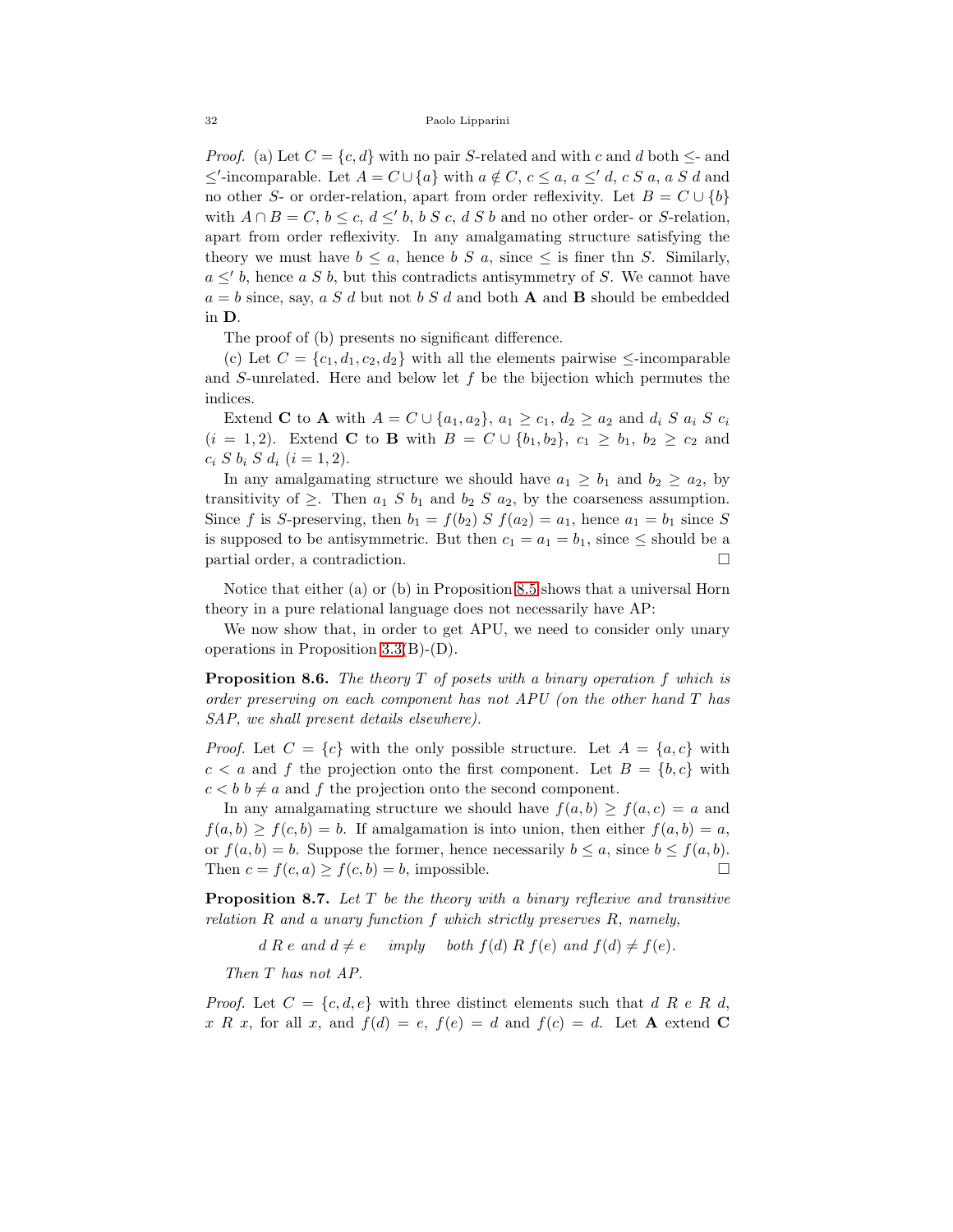with  $A = \{a, c, d, e\}$ ,  $a \notin C$ ,  $a R c$  and  $f(a) = e$ . Let **B** extend **C** with  $B = \{b, c, d, e\}, b \notin C, b \neq a, c R b \text{ and } f(b) = e.$ 

If **D** strongly amalgamates **A** and **B** over **C**, then a R b by transitivity, but then  $f(a) = e = f(b)$ , contradicting strict preservation of R, if  $a \neq b$ , hence SAP fails. We cannot have  $a = b$  in **D** (hence we cannot even have AP), since then  $c R a$  in  $D$ , but A embeds into  $D$  and  $c R a$  is not assumed to hold in  $\mathbf{A}$ .

Notice that, on the other hand, the theory  $T$  with a binary reflexive and transitive relation  $R$  and a *bijective* function  $f$  which preserves  $R$  has super-SAPU. This is immediate from the proof of Proposition [3.3](#page-6-3) and also a special case of Theorem [5.9.](#page-18-0) Obviously, R-preserving bijective functions are also strict R-preserving.

<span id="page-32-1"></span>*Example* 8.8. (a) We now show that the assumption that the  $T_i$ 's have SAPU in Proposition [5.1\(](#page-13-0)a) cannot be weakened to APU, even for just one among the  $T_i$ 's.

Let  $T_1$  be the theory in the pure language of identity asserting that the universe has cardinality  $<$  3. Clearly,  $T_1$  has APU. On the other hand, SAP fails: just let  $|C| = 1$  and  $|A| = |B| = 2$ .

Let  $T_2$  be the theory of partially ordered sets. The classical proof that  $T_2$  has SAP actually provides SAPU, as we noticed in Proposition [3.3.](#page-6-3) Let  $C = \{c\}$  and  $A = \{c, a\}$ ,  $B = \{b, c\}$ , with  $c < a$  in **A** and  $b < c$  in **B**. The structures  $\mathbf{A}$ ,  $\mathbf{B}$  and  $\mathbf{C}$  are also models of  $T_1$ , but any amalgamating structure must be of cardinality  $\geq 3$ , hence is not a model of  $T_1$ .

(b) APU is not sufficient in Proposition [5.1\(](#page-13-0)b), either. Let  $T_1$  be as above, and  $\mathscr{L}' = \{U\}$ , where U is a unary predicate. As above, let  $|C| = 1$  and  $|A| = |B| = 2$ . Let  $U(a)$  hold in **A**, for  $a \in A \setminus C$  and  $U(b)$  fail in **B**, for  $b \in B \setminus C$ . Thus in any amalgamating structure **D** we have  $a \neq b$ , hence  $|D| \geq 3$  and **D** is not a model of  $T_1$ .

In other words,  $T_1$  has APU in the pure language of identity, but has not even AP in the language  $\mathscr{L}'$ .

A slightly more general version of Proposition [5.1](#page-13-0) holds with the same proof.

<span id="page-32-2"></span>**Proposition 8.9.** Suppose that  $\mathscr{L} = \bigcup_{i \in I} \mathscr{L}_i$  and the  $\mathscr{L}_i$ 's are pairwise dis*joint languages. Suppose that, for each*  $i \in I$ ,  $\mathcal{K}_i$  *is a class of structures for*  $\mathscr{L}_i$  *and*  $\mathcal{K}_i$  *has SAPU. Then*  $\mathcal{K} = {\mathbf{A} | \mathbf{A}$  *is an*  $\mathscr{L}$ *-structure and*  $\mathbf{A}_{\restriction \mathscr{L}_i} \in$  $\mathcal{K}_i$ , for all  $i \in I$  *has SAPU*.

The next example is rather tricky, but it explains quite clearly why the "S" and the "U" in SAPU are necessary in Proposition [8.9.](#page-32-2)

<span id="page-32-0"></span>*Example* 8.10. Take  $\mathcal{L}_1 = \mathcal{L}_2 = \emptyset$  and let  $\mathcal{K}_1$  be the class of models of either odd finite cardinality or of cardinality  $\leq 2$ . Let  $\mathcal{K}_2$  be the class of models of either even finite cardinality or of cardinality  $\leq 2$ . Both  $\mathcal{K}_1$  and  $\mathcal{K}_2$  have SAP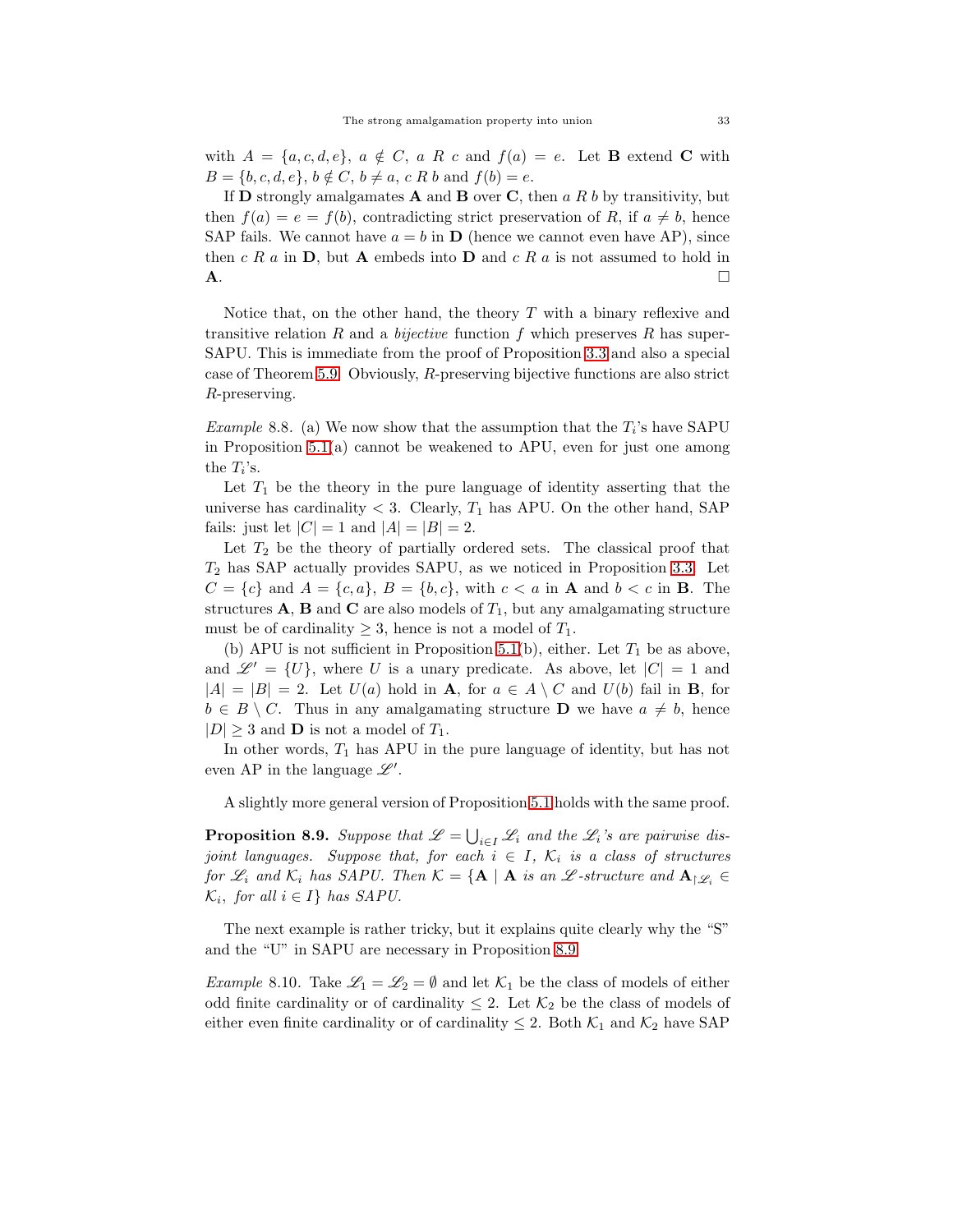and APU but not SAPU. If K is defined as in Proposition [8.9,](#page-32-2) then K is the class of the models of cardinality  $\leq 2$ , thus K has APU but not SAP.

If  $\mathscr{L}_3 = \{U\}$  and  $\mathcal{K}_3$  is the class of all models for  $\mathscr{L}_3$ , then, as in the proof in Example [8.8\(](#page-32-1)b),  $K$  has not even AP.

<span id="page-33-0"></span>*Example* 8.11*.* We now provide counterexamples showing that the version of Proposition [5.3](#page-15-0) fails when (S)APU is weakened to (S)AP.

(a) Let  $T$  be the theory of abelian groups in the language with sum, opposite and a constant for the neutral element, with a further unary predicate U and axioms stating, for every  $n \in \mathbb{N}$ :

(i) if there are at least n distinct elements such that  $U(x)$ , then there are at least *n* distinct elements such that not  $U(x)$ .

Clearly, (i) is expressible as a set of first-order sentences. The theory  $T$  has SAP. Indeed, given a TBA triple  $A$ ,  $B$ ,  $C$  of models of  $T$ , there is obviously an amalgamating abelian group  $\bf{G}$ . We have to interpret U on G in such a way that the expansion of **G** provides a model  $\bf{D}$  of  $T$ . The interpretation of U on  $A \cup B$  is forced by the request that  $A \subseteq D$  and  $B \subseteq D$ . If either A or B is a one-element group, there is nothing to prove. Otherwise, if either in **A** or in **B** there are infinitely many elements for which  $U$  fails, then we can define U arbitrarily on  $D \setminus (A \cup B)$  and (i) holds. Hence we can suppose that A, B and C are finite and that **G** properly extends both  $\bf{A}$ , Then, considering laterals, we have  $|G \setminus (A \cup B)| \geq |B \setminus A|$ . We are allowed to interpret U in an arbitrary way over  $G \setminus (A\cup B)$ , hence if we let  $U(x)$  always fail on  $G \setminus (A\cup B)$ , then  $U(x)$  fails for at least half the elements of  $G \setminus A$ . Since **A** is a model of T, then  $U(x)$  fails for at least half the elements of A. In conclusion, with the above interpretation,  $U(x)$  fails for at least half the elements of G, thus **D** is a model of T.

Hence T has SAP. However, if  $\sigma$  is the sentence  $\forall x \ (x = 0 \lor U(x))$ , which has the form [\(5.1\)](#page-15-1), then  $T \cup {\sigma}$  has not SAP. Indeed, let C be a trivial group in which  $U(0)$  fails and extend **C** to **A** and **B**, two disjoint copies of  $\mathbb{Z}_2$  in which  $U(1)$  holds for both copies of 1. Any strong amalgamating group has cardinality  $\geq 4$ , hence, if we interpret U in such a way that (i) holds, we have at least one element d distinct from 0 and such that not  $U(d)$ . But then  $\sigma$ fails.

(b) The theory  $T \cup {\lbrace \sigma \rbrace}$  in the above counterexample has not SAP, but  $T \cup {\sigma}$  has obviously AP. Indeed, modulo isomorphism, the only models of  $T \cup {\sigma}$  are the trivial group and the two elements group, with U interpreted as above.

However, the example can be modified in order to get a theory  $T$  with SAP such that  $T \cup {\sigma}$  has not even AP, for the same sentence  $\sigma$  above.

Simply consider the theory  $T$  introduced in (a), but in a language with a further unary operation  $f$  and no axiom mentioning  $f$ . The theory  $T$  has SAP even in the extended language: just amalgamate the structures without considering f and then interpret f in an arbitrary compatible way in the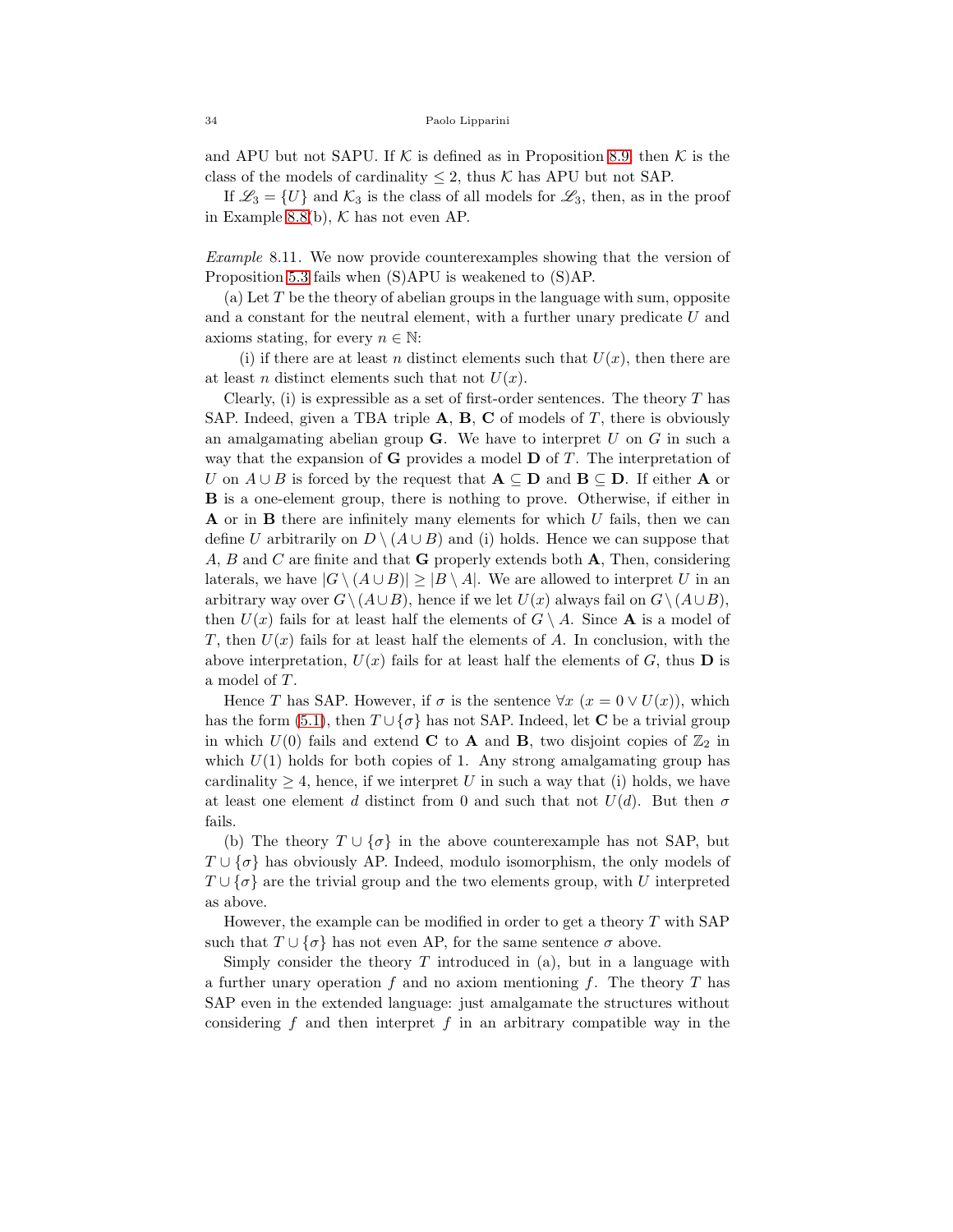amalgamating structure (this argument is the SAP-analogue of Proposition [5.1\(](#page-13-0)b)). However,  $T \cup {\sigma}$ , for  $\sigma$  as in (a), has not AP: consider the same counterexample as in (a), letting  $f(1) = 1$  in **A** and  $f(1) = 0$  in **B**. By the considerations in (a), the copies of 1 in  $\bf{A}$  and  $\bf{B}$  should be identified, but this is prevented by the behavior of  $f$ .

In fact, the above considerations are an example of a general phenomenon: classes with SAP and classes with AP but not SAP are distinguished by their behavior with respect to expansions: the former classes are exactly those classes with AP such that AP is preserved by expanding the language. We shall present details elsewhere.

(c) In the above examples the sentence  $\sigma$  is universal positive. We can modify the examples in such a way that the sentence is universal Horn. Let  $T'$ be the theory of abelian groups with a further unary predicate  $V$  and axioms stating, for every  $n \in \mathbb{N}$ :

(ii) if there are at least n distinct elements such that not  $V(x)$ , then there are at least n distinct elements such that  $V(x)$ .

By the same arguments as in (a), T' has SAP. Let  $\sigma'$  be  $\forall x (V(x) \Rightarrow x = 0)$ . Then  $T' \cup \sigma'$  has not SAP. Let **C** be a trivial group in which  $V(0)$  holds, and let **A** and **B** be two disjoint copies of  $\mathbb{Z}_2$  in which  $V(1)$  fails for both copies of 1. Then argue as above.

If we add a dummy unary function in the language, as in  $(b)$ , then  $T'$  has still SAP in the expanded language, while  $T' \cup \sigma'$  has not AP.

<span id="page-34-0"></span>*Example* 8.12*.* In Proposition [5.3](#page-15-0) it is necessary to assume that in [\(5.1\)](#page-15-1) only one variable is bounded by ∀. An example has been provided in Remark [5.4\(](#page-15-2)d); here is another example.

The theory  $T$  without axioms in the language with two unary relations  $R$ and  $S$  has SAPU, by Observation [3.1\(](#page-4-1)c).

If we add to T the axiom

<span id="page-34-2"></span>
$$
\forall xy \ (R(x) \Rightarrow S(y)), \tag{8.1}
$$

then AP fails for the extended theory.

Take  $C = \{c\}$  and let  $\neg R(c)$  and  $S(c)$  hold in C.

Let **A** over  $A = \{a, c\}$  extend **C** with  $R(a)$  and  $S(a)$ . Let **B** over  $B = \{b, c\}$ extend **C** with  $\neg R(b)$  and  $\neg S(b)$ .

Then **A** and **B** cannot be amalgamated over **C** if we want that  $(8.1)$  is satisfied.

<span id="page-34-1"></span>*Example* 8.13. As we mentioned in Remark [5.4,](#page-15-2) if  $K$  is a class with SAPU in a language with a unary function symbol f, then the subclass of  $K$  consisting of those structures in which  $f$  is bijective has SAPU.

We show that the corresponding statement is not true when SAPU is weakened to APU. Let  $T$  be the following theory in a language with two unary predicates  $U, V$  and a unary function  $f$ . The theory  $T$  asserts that

(1) there is at most one element x such that  $V(x)$ , and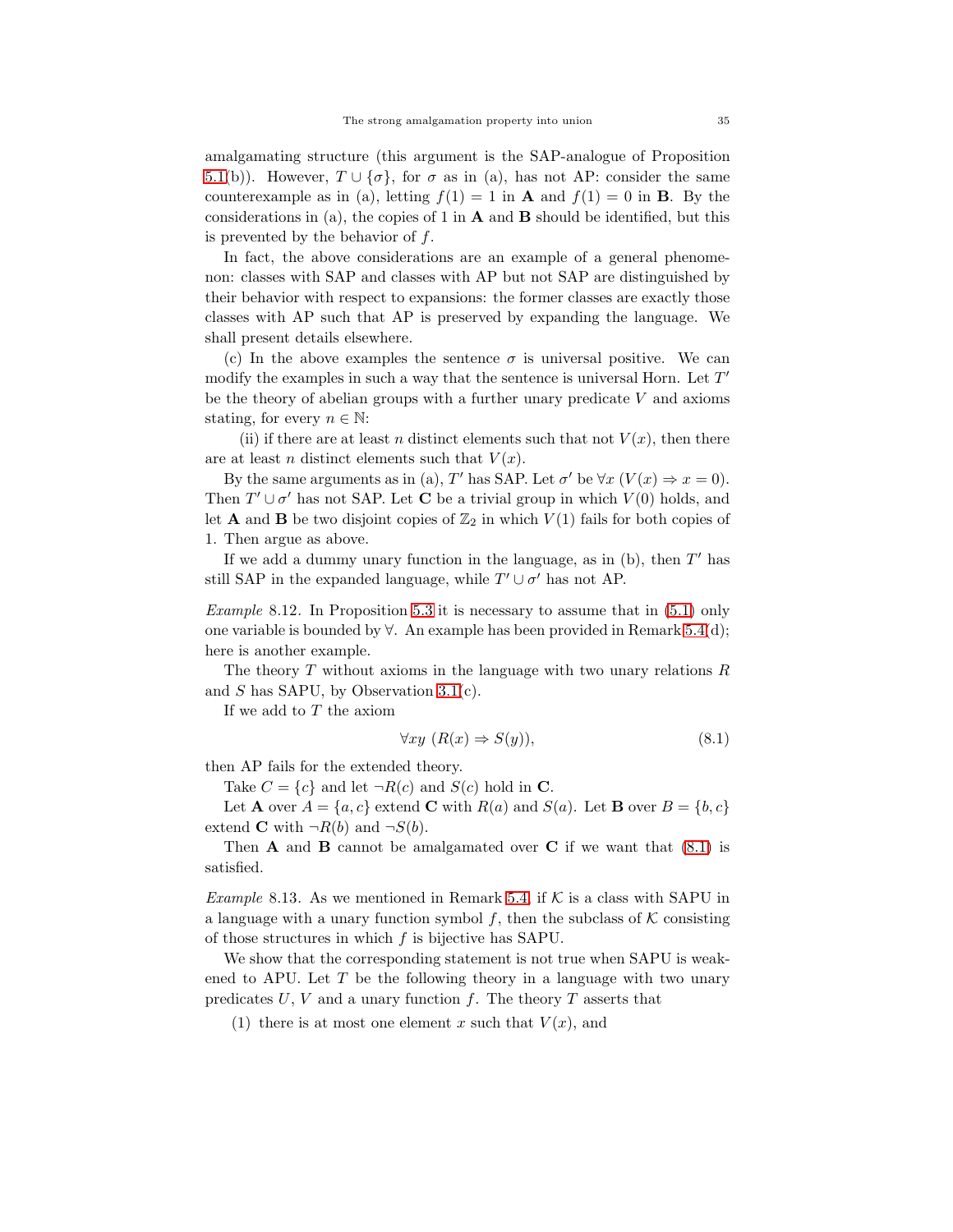(2) for every  $n \in \mathbb{N}$ , if  $V(x)$ , then the elements  $x, f(x), \ldots, f^{n}(x)$  are pairwise distinct and do not lie in U.

Arguing as in Observation [3.1\(](#page-4-1)c) we get that T has APU, since, once there is some element c such that  $V(c)$ , the theory describes completely the set  ${c, f(c), \ldots, f^{n}(c), \ldots}$  and tells nothing about all the other potential elements, except that  $V$  never holds there. On the other hand, SAP fails, since if in C there is no element x such that  $V(x)$  but such elements exist in A and B, then they should be identified.

Let  $T' = T \cup \{\sigma\}$ , where  $\sigma$  says that f is bijective. Then T' has not AP. Indeed, let  $C = \{c\}$  with  $f(c) = c$ , not  $U(c)$  and not  $V(c)$ . Extend C to models **A** and **B** by adding in each case a copy of Z, with  $f(z) = z + 1$ , for  $z \in \mathbb{Z}$ , and  $V(1)$ , in both cases, but with  $U(0)$  in **A** and not  $U(0)$  in **B**. By (1) the two copies of 1 should be identified, in any amalgamating structure, hence, if f is injective, then the two copies of 0 should be identified, but this is impossible because of U.

### 9. Further remarks.

<span id="page-35-0"></span>**Proposition 9.1.** *Suppose that*  $(T_i)_{i \in I}$  *is a sequence of theories in disjoint languages*  $\mathscr{L}_i$ *. If each*  $T_i$  *has SAP, then*  $T = \bigcup_{i \in I} T_i$  *has SAP.* 

*Proof.* (Sketch) First observe that if  $K$  is a class of structures closed under isomorphism with SAP and  $A \in \mathcal{K}$  has no proper extension in  $\mathcal{K}$ , then A has no proper substructure in  $K$ . Indeed, were **C** a proper substructure of **A**, we could amalgamate  $A$  with an isomorphic copy of  $A$  intersecting  $A$  in  $C$ , getting a proper extension of A. Notice that here it is fundamental to assume the strong version of AP.

Thus structures without proper extensions for some  $T_i$  give no trouble. Otherwise, if some model **A** of  $T_i$  has a proper extension satisfying  $T_i$ , then, for every infinite cardinal  $\lambda \geq |\mathcal{L}_i|$ , **A** has a proper extension of cardinality  $\lambda$ satisfying  $T$ . This is immediate from the Löwenheim-Skolem-Tarski Theorem if **A** is infinite; otherwise, by the preceding paragraph,  $T_i \cup Diag(\mathbf{A})$  has models of cardinality  $\geq n$ , for arbitrary  $n \in \mathbb{N}$ , hence an infinite model by compactness.

Thus, given a triple to be amalgamated, we can amalgamate their reducts to the language of  $T_i$  to models  $\mathbf{D}_i$  such that  $D_i \setminus (A \cup B)$  has the same cardinality for each i. Since the languages are disjoint and each  $T_i$  has SAP, we can arrange things in such a way that the  $\mathbf{D}_i$ 's have the same domain.  $\Box$ 

Problem 9.2. Find other ways, besides Propositions [5.1,](#page-13-0) [5.3,](#page-15-0) [5.8,](#page-17-0) [8.9](#page-32-2) [9.1](#page-35-0) and Theorems 5.2 and [5.9](#page-18-0) to merge classes with (S)AP (not necessarily into union) in such a way that a class with (S)AP is obtained.

**Problem 9.3.** If T is a first-order theory, let  $T_1$  be the set of all consequences of T of the form  $(5.1)$ . By Proposition  $5.3(c)$ ,  $T_1$  has SAPU, hence SAP.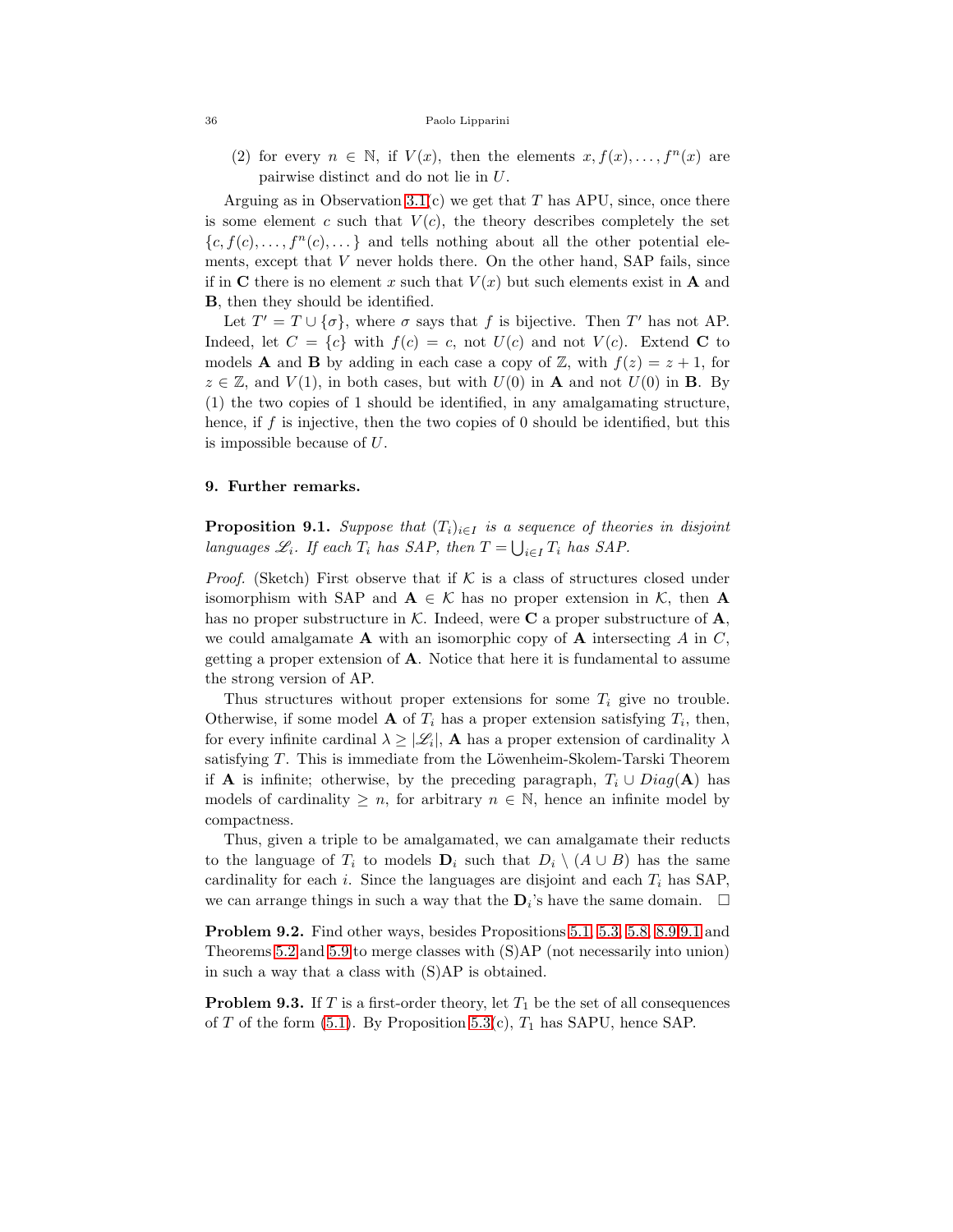Due to the importance of SAP, it is probably interesting to study the relationships between  $T$ ,  $T_1$  and their models. Under suitable assumptions, if the class K of finite substructures of models of  $T_1$  has JEP (this happens, for example, if the language of T has no constant) then K has a Fraüssé limit M. See [\[H,](#page-36-0) Section 7.1].

Study the relationships between T and M.

Are there some other ways to extract a subtheory of T having SAP and JEP?

As another proposal for further research, it seems that SAPU fits well with models enriched with topological structures. Moreover, SAPU can be used in order to prove that certain theories have SAP, though not necessarily SAPU. An example appears in the proof of [\[J,](#page-36-3) Theorem 3.5], where SAPU for posets is implicitly used in order to prove SAP for lattices. Hence it is likely that the present methods can be extended in order to prove SAP for many more theories.

#### **REFERENCES**

<span id="page-36-13"></span>[Be] Bergman, C, *Universal algebra. Fundamentals and selected topics*, Pure and Applied Mathematics (Boca Raton) 301, CRC Press, Boca Raton, FL (2012).

<span id="page-36-5"></span>[Bo] Bonato, A., *Constrained classes closed under unions and* n *e.c. structures*, Ars Combin. 59, 181–192 (2001).

<span id="page-36-15"></span>[CGKLP] Chajda, I., Gil-Férez, J., Giuntini, R., Kolărík, M., Ledda, A., Paoli, F., On *some properties of directoids*, Soft Comput. 19, 955–964 (2015).

<span id="page-36-14"></span>[CL] Chajda, I., L¨anger, H., *Directoids. An algebraic approach to ordered sets*, Research and Exposition in Mathematics 32, Heldermann Verlag, Lemgo (2011).

<span id="page-36-11"></span>[C] Compton, K. J., *Some useful preservation theorems*, J. Symbolic Logic 48, 427–440 (1983).

<span id="page-36-10"></span>[E] Ern´e, M., *Closure*, in Mynard, F., Pearl E. (eds), *Beyond topology*, Contemp. Math. 486, Amer. Math. Soc., Providence, RI, 163–238 (2009).

<span id="page-36-7"></span>[F1] Fra¨ıss´e, R., *Sur l'extension aux relations de quelques propri´et´es des ordres*, Ann. Sci. Ecole Norm. Sup. (3), 71, 363–388 (1954).

<span id="page-36-6"></span>[F2] Fra¨ıss´e, R., *Theory of relations. Revised edition with an appendix by N. Sauer*, Studies in Logic and the Foundations of Mathematics 145, Amsterdam: North-Holland (2000).

- <span id="page-36-16"></span>[FJM] Freese, R., Ježek, J., Jipsen, P., Marković, P., Maróti, M., McKenzie, R., The *variety generated by order algebras*, Algebra Universalis 47, 103–138 (2002).
- <span id="page-36-1"></span>[GM] Gabbay, D. M., Maksimova, L., *Interpolation and definability. Modal and intuitionistic logics*, Oxford Logic Guides 46, The Clarendon Press, Oxford University Press, Oxford (2005).
- <span id="page-36-2"></span>[G] Grätzer, G., *Lattice theory: foundation*, Birkhäuser/Springer Basel AG, Basel, 2011.
- <span id="page-36-0"></span>[H] Hodges, W., *Model theory*, Encyclopedia of Mathematics and its Applications 42, Cambridge University Press, Cambridge, 1993.
- <span id="page-36-3"></span>[J] J´onsson, B., *Universal relational systems*, Math. Scand. 4, 193–208 (1956).
- <span id="page-36-12"></span>[K] Kepka, T, *Epimorphisms in some groupoid varieties*, Comment. Math. Univ. Carolinae, 18, 265–279 (1977).
- <span id="page-36-4"></span>[KMPT] Kiss, E. W., Márki, L., Pröhle, P., Tholen, W., *Categorical algebraic properties. A compendium on amalgamation, congruence extension, epimorphisms, residual smallness, and injectivity*, Studia Sci. Math. Hungar. 18, 79–140 (1982).

<span id="page-36-8"></span>[L1] Lipparini, P., *Linearly ordered sets with only one operator have the amalgamation property*, Ann. Pure Appl. Logic 172, Paper No. 103015, 15 (2021).

<span id="page-36-9"></span>[L3] Lipparini, P., *A model theory of topology*, [arXiv:2201.00335,](http://arxiv.org/abs/2201.00335) 1–30 (2022).